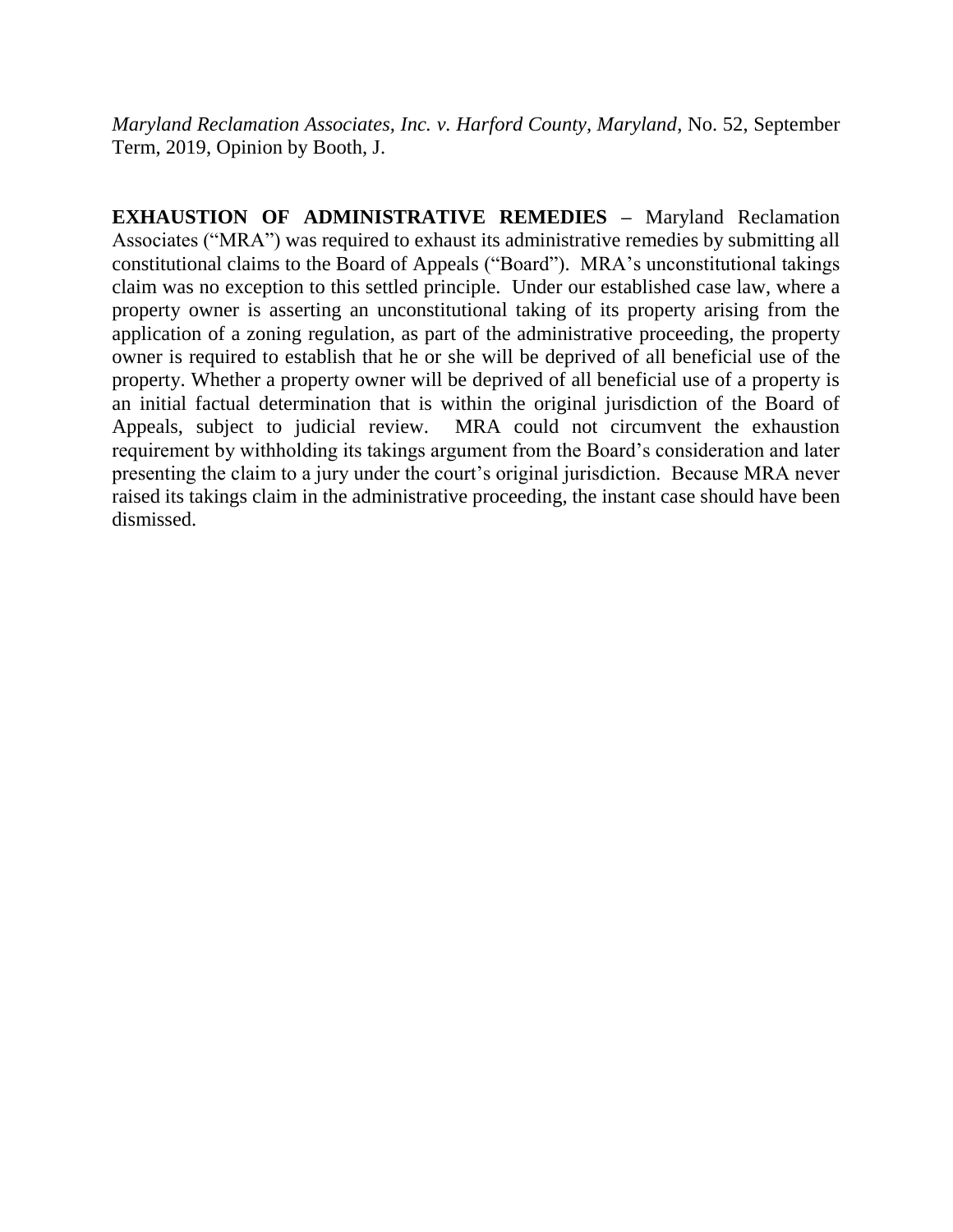Circuit Court for Harford County Case No.: 12-C-13-000509 Argued: March 10, 2020

# IN THE COURT OF APPEALS

OF MARYLAND

No. 52

September Term, 2019

MARYLAND RECLAMATION ASSOCIATES, INC.

v.

# HARFORD COUNTY, MARYLAND

Barbera, C.J. McDonald **Watts** Hotten **Getty** Booth Biran,

JJ.

Opinion by Booth, J.

Pursuant to Maryland Uniform Electronic Legal Materials Act (§§ 10-1601 et seq. of the State Government Article) this document is authentic.



Suzanne Johnson 2020-08-20 10:51-04:00

Filed: April 24, 2020

Suzanne C. Johnson, Clerk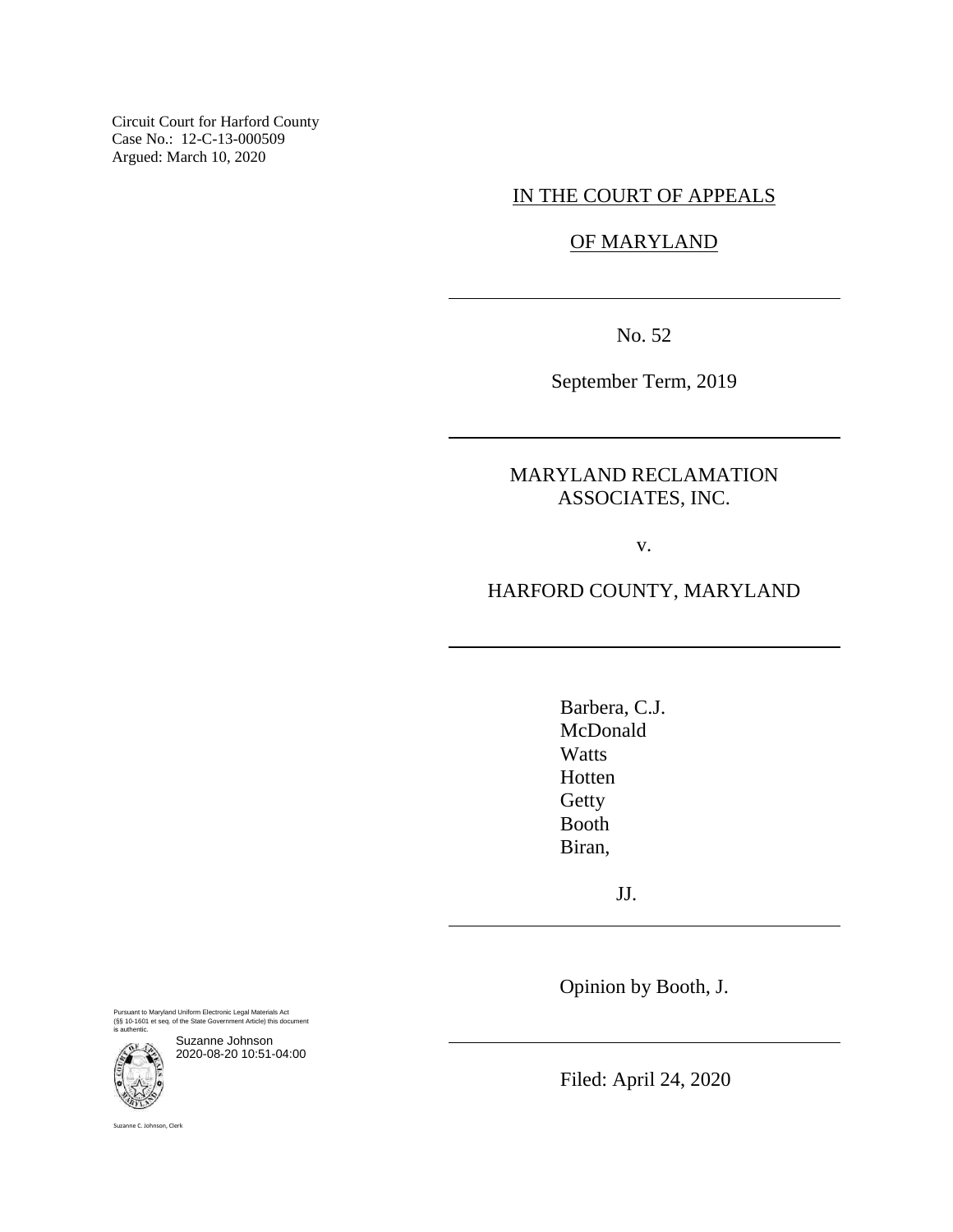This case requires us to examine a property owner's right to invoke the original jurisdiction of the courts by filing an inverse condemnation case pursuant to Article III, § 40 of the Maryland Constitution, where the constitutional claim was not raised during the administrative agency proceeding before the Harford County Board of Appeals.

We consider these principles against the backdrop of 30 years of litigation between the parties. This is the fourth Court of Appeals case arising out of litigation between Maryland Reclamation Associates, Inc. ("MRA"), and Harford County, Maryland ("Harford County" or the "County"), in connection with MRA's efforts to construct and operate a rubble landfill on approximately 62 acres of land (the "Property") located on Gravel Hill Road, in Harford County. *See Md. Reclamation Assocs., Inc. v. Harford Cty.*, 342 Md. 476 (1996) ("*MRA II*"); <sup>1</sup> *Md. Reclamation Assocs., Inc. v. Harford Cty.*, 382 Md. 348 (2004) ("*MRA III*"); *Md. Reclamation Assocs., Inc. v. Harford Cty*., 414 Md. 1 (2010) ("*MRA IV*").

The earlier litigation between the parties concluded with this Court's 2010 opinion in *MRA IV*, which rejected all of MRA's substantive claims by upholding all the factual determinations and legal conclusions of the Harford County Board of Appeals (sometimes hereinafter referred to as the "Board"). *See MRA IV*, 414 Md. at 65. After losing on each substantive claim, including the constitutional and non-constitutional claims that were

<sup>&</sup>lt;sup>1</sup> We refer to our first opinion as *MRA II* because there was an initial appeal to the Court of Special Appeals. *See Holmes v. Md. Reclamation Assocs., Inc.*, 90 Md. App. 120 (1992), *cert. dismissed sub nom. Cty. Council of Harford Cty. v. Md. Reclamation Assocs., Inc.*, 328 Md. 229 (1992). The initial appeal has been referred to in our previous cases as "*MRA I*.*"*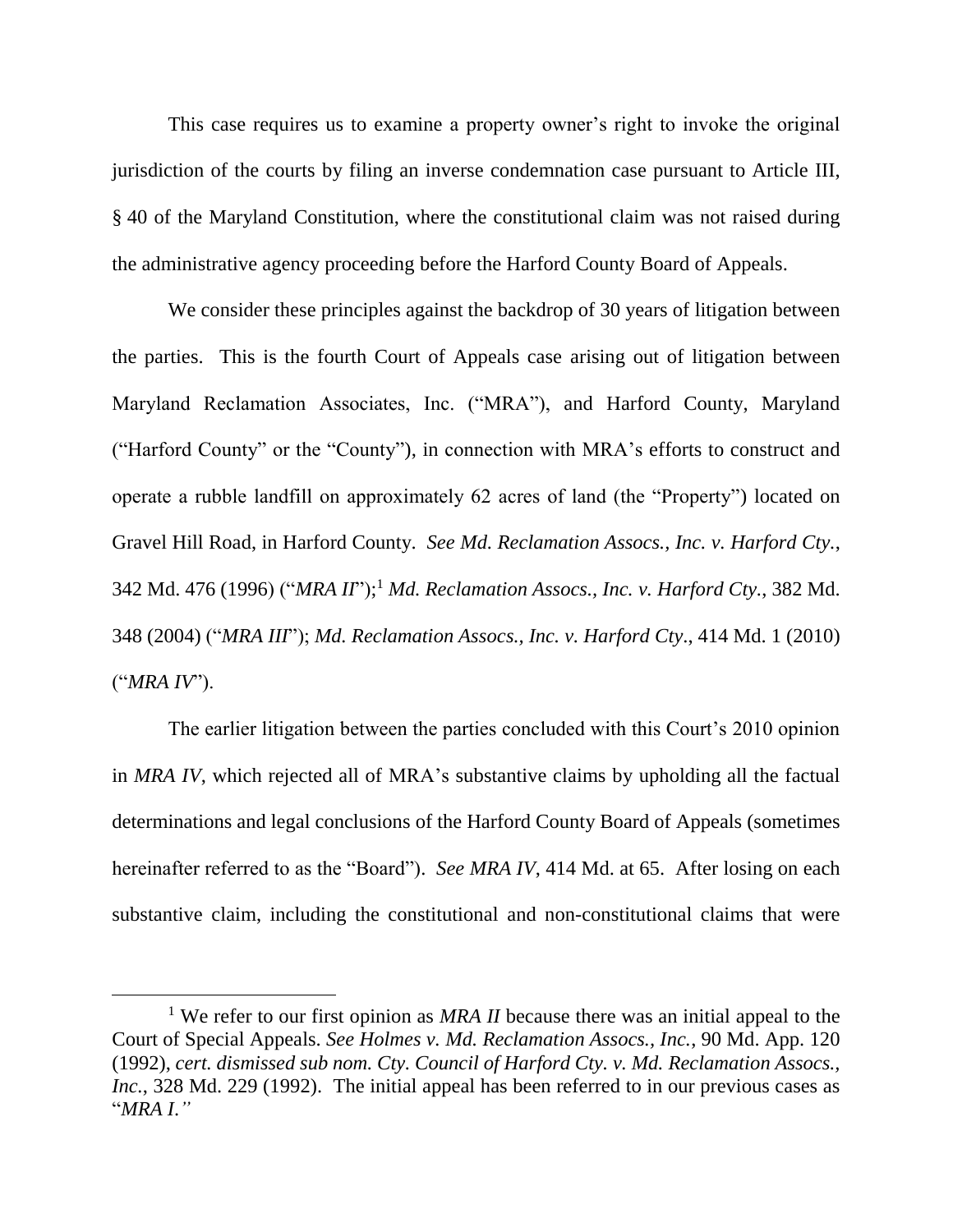raised in the context of the administrative hearing and upheld by this Court, MRA filed a separate inverse condemnation case alleging that Harford County's actions constituted an unconstitutional taking of its Property in violation of Article III, § 40 of the Maryland Constitution. Over the decades of litigation, conspicuously absent from the constitutional claims asserted by MRA was any allegation that the application of zoning regulations— Bill 91-10—to its Property, and the denial of a variance, would deprive MRA of all beneficial use of the Property, thereby creating an unconstitutional taking without just compensation. We must determine whether, under our exhaustion of administrative remedies jurisprudence, a landowner may withhold a claim alleging an unconstitutional taking arising from the application of a zoning regulation from the administrative agency's consideration and present the claim to a jury in a separate action invoking the court's original jurisdiction.

For the reasons set forth more fully in this opinion, we hold that, under our abundance of case law applying the exhaustion of administrative remedies doctrine in the context of a constitutional takings claim arising from the application of a zoning regulation, the property owner must raise its takings claims within the administrative agency proceeding prior to seeking judicial review or filing a separate legal proceeding. Our case law firmly establishes that under the Express Powers Act, Md. Code (1974, 2013 Repl. Vol., 2019 Cum. Supp.), Local Government Article ("LG") § 10-101, *et. seq*., the Harford County Board of Appeals had original jurisdiction to make the initial factual determination of whether there were any other beneficial uses that could be made of the Property, and to grant relief in the form of a variance to avoid an unconstitutional taking, if MRA had, in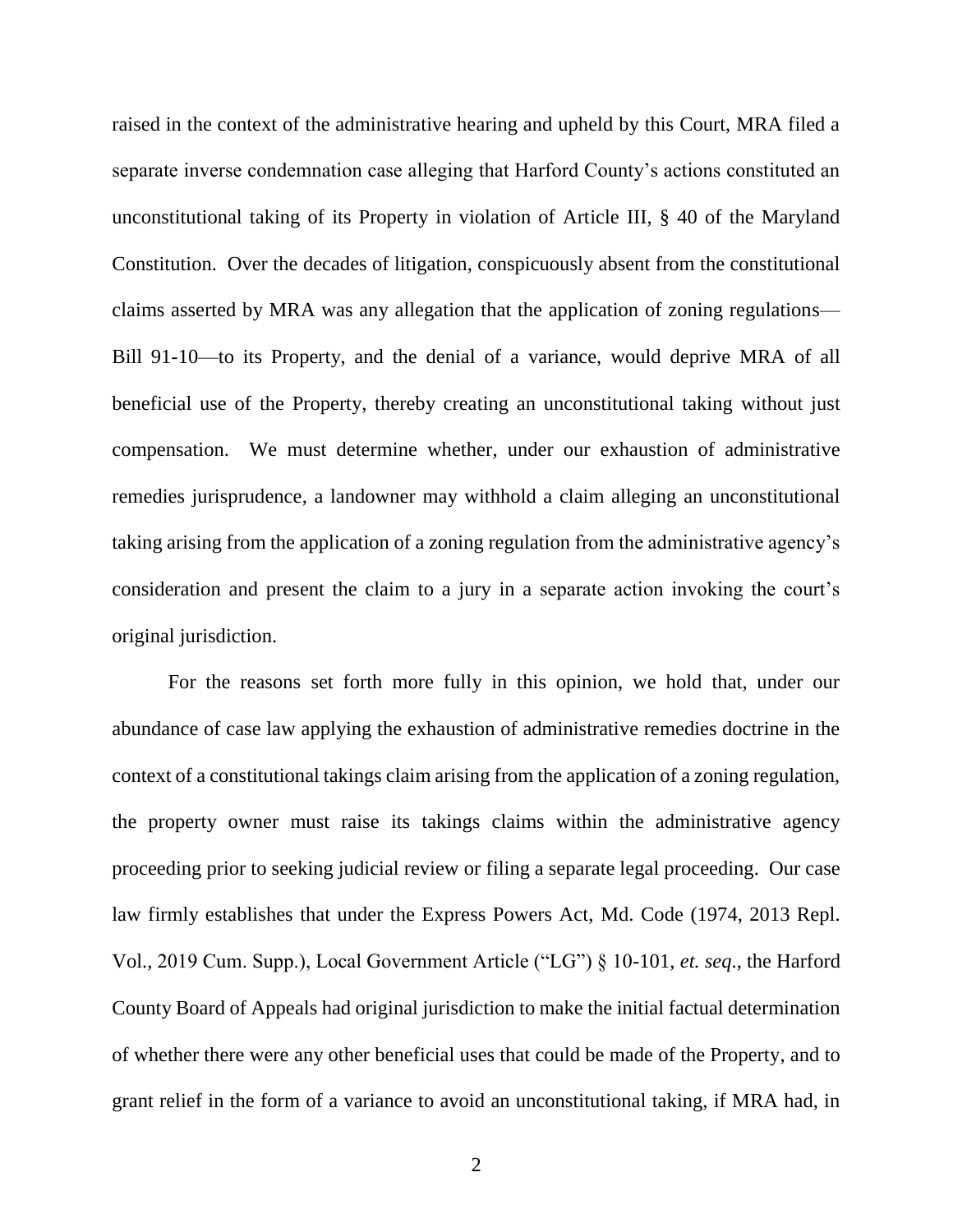fact, established that under the Harford County Code, there were no other beneficial uses that could have been made of the Property, other than a rubble landfill. By failing to raise these claims before the Board of Appeals, MRA did not exhaust its administrative remedies and dismissal of this case was required.

## **I. BACKGROUND AND LEGAL PROCEEDINGS**

On February 19, 2013, MRA filed a Civil Complaint and Demand for Jury Trial in the Circuit Court for Harford County alleging one count, which it titled "Violations of Article III, Section 40 of the Maryland Constitution, Article 19 of the Maryland Declaration of Rights and Article 24 of the Maryland Declaration of Rights." Over two years later, on June 15, 2015, MRA filed an Amended Complaint for Inverse Condemnation and Demand for Jury Trial, again alleging one count for inverse condemnation titled "Violations of § 40 of Article III of the Maryland Constitution and Articles 19 and 24 of the Maryland Declaration of Rights."

The First Amended Complaint ("Complaint") recites the same facts and procedural history concerning MRA's attempt to obtain approvals to operate a rubble landfill on its property that were litigated by MRA in appellate proceedings before this Court. The facts alleged in the Complaint—which formed the basis for the jury's \$45 million plus verdict were first summarized by Judge Eldridge on behalf of this Court in *MRA II*, 342 Md. at 480–87. We repeat those facts once again, as follows.

In August 1989, MRA contracted to purchase the Property. MRA intended to construct and operate a rubble landfill on the Property and began the process of obtaining a rubble landfill permit from the Maryland Department of the Environment ("MDE")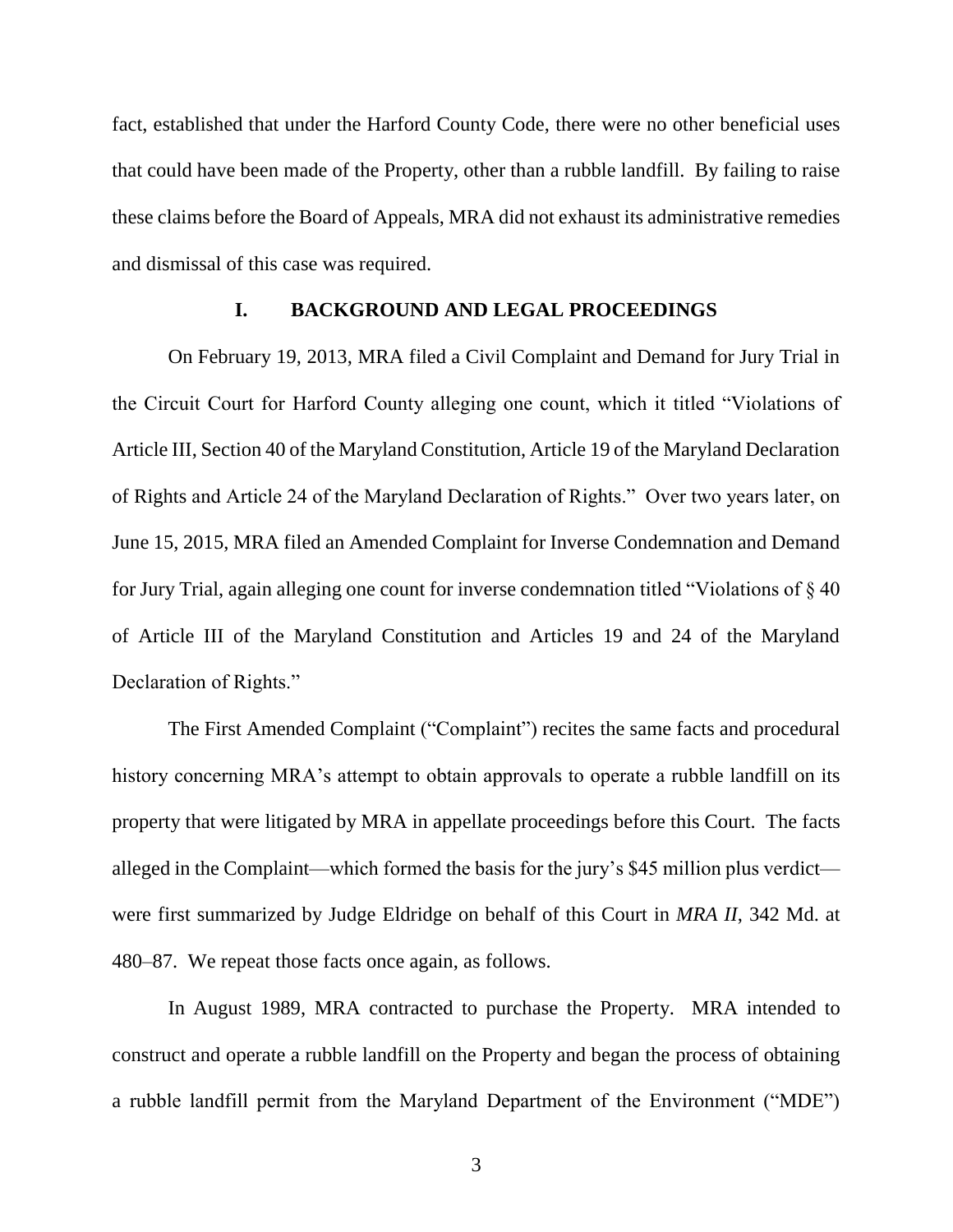pursuant to Maryland Code (1982, 1996 Repl. Vol), Environment Article §§ 9-204 through 9-210. *MRA II*, 342 Md. at 480.

MRA first requested that Harford County include the Property in Harford County's Solid Waste Management Plan ("SWMP") as a rubble landfill. *Id.* By a vote of 4-3, the Harford County Council (the "Council") amended its SWMP to include MRA's Property as a rubble landfill. The Property's inclusion in the Harford County SWMP, however, was made subject to 27 conditions, including a minimum landscape buffer of 200 feet. *Id.* On November 16, 1989, Harford County advised MDE that MRA's Property had been included in the County's SWMP as a rubble landfill site. *Id.*

MRA next sought approval for its rubble landfill permit from MDE. *Id.* On November 20, 1989, MRA received Phase I permit approval from MDE. *Id.* MRA then filed with MDE the necessary reports and studies for Phase II and Phase III approvals. *Id.*

MRA had entered into a contract to purchase the Property in August 1989, before its inclusion in the SWMP. *Id.* at 481. Allegedly relying on the Property's inclusion in the Plan, and on MDE's Phase I approval, MRA consummated the purchase on February 9, 1990, for \$732,500. *Id.* The settlement occurred on the last possible day under the terms of the contract of sale. *Id.*

Four days after the settlement date, the newly appointed Harford County Council President and a Council member introduced County Resolution 4-90, which provided for the removal of the Property from the County's SWMP. *Id.* In the litigation that ensued over this legislation, the Court of Special Appeals held that Resolution 4-90 was invalid because it was preempted by the State's authority over solid waste management plans and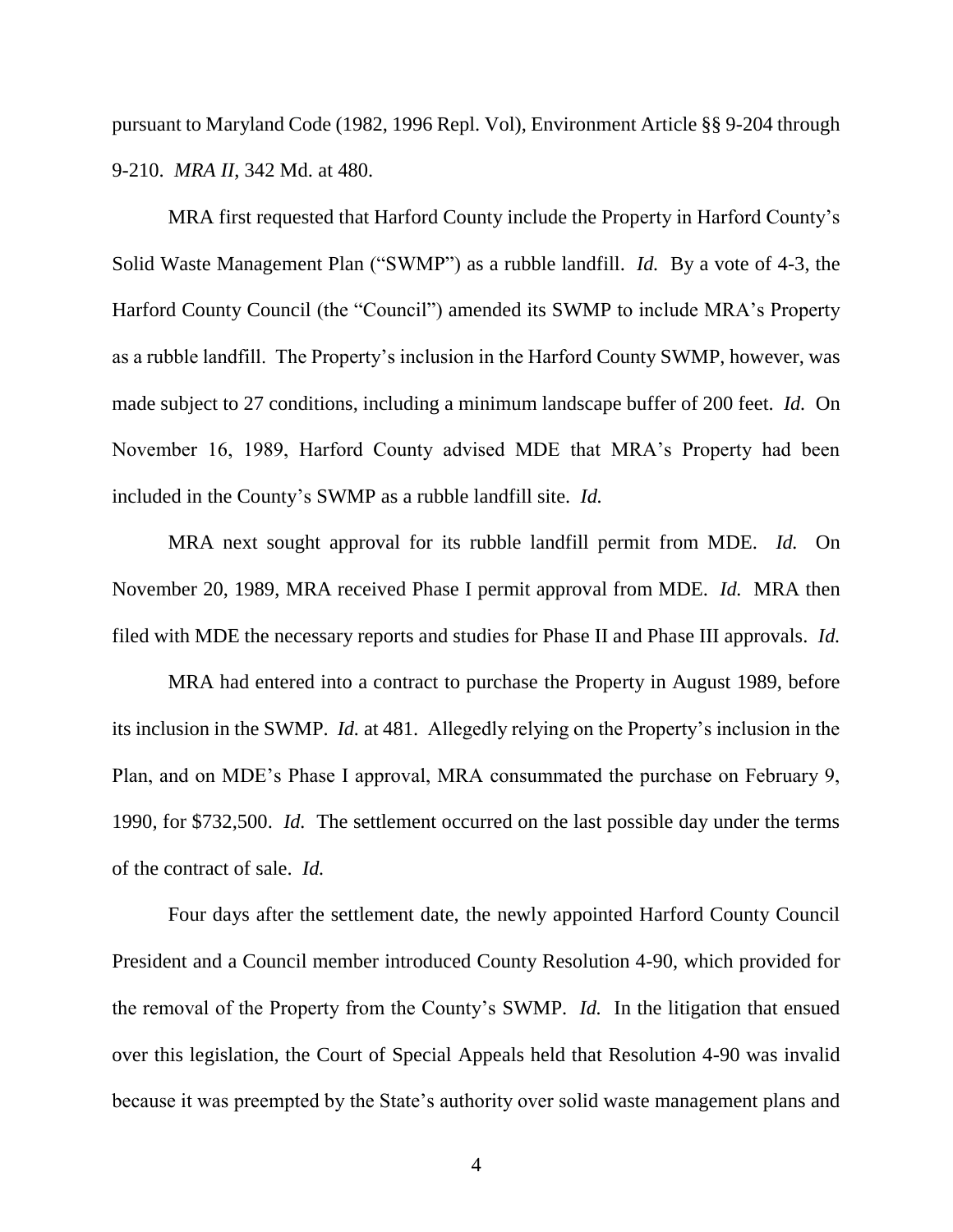the issuance of rubble landfill permits. *Id.* (citing *Holmes v. Md. Reclamation Assocs., Inc.*, 90 Md. App. 120, *cert. dismissed sub nom. Cty. Council of Harford Cty. v. Md. Reclamation Assocs., Inc.*, 328 Md. 229 (1992) ("*MRA I*")).

While the litigation over Resolution 4-90 was pending, in February 1991, Bill 91- 10 was introduced by the Harford County Council as an emergency bill. *Id.* at 482. Bill 91-10 proposed to amend the requirements for a rubble landfill by increasing the minimum acreage requirements, buffer requirements, and height requirements. *Id.* The Bill, *inter alia*, would establish a minimum rubble fill size of 100 acres and a buffer zone of 1,000 feet. *Id.* After public hearings, the County Council passed the Bill in March 1991. *Id.*

In April 1991, Bill 91-16 was introduced by the Harford County Council. *Id.* This Bill authorized the County Council to remove a specific site from the County's SWMP if the site did not comply with certain zoning regulations, if a permit had not been issued by MDE within 18 months of the site being placed in the County's SWMP, or if the owner of the site had not placed the site in operation within the same 18-month period. *Id.* Bill 91- 16 was also passed by the County Council. *Id.* 

That same month, the President of the Harford County Council sent a letter to MDE enclosing a copy of enacted Bill 91-10 and advising the Department that the provisions of the Bill could call into question the status of sites which were in the process of obtaining rubble landfill permits. *Id.* at 483. MDE advised the County Council in May 1991 that if a permit were to be issued to MRA, such issuance would not authorize MRA to violate any local zoning or land use requirements. *Id.*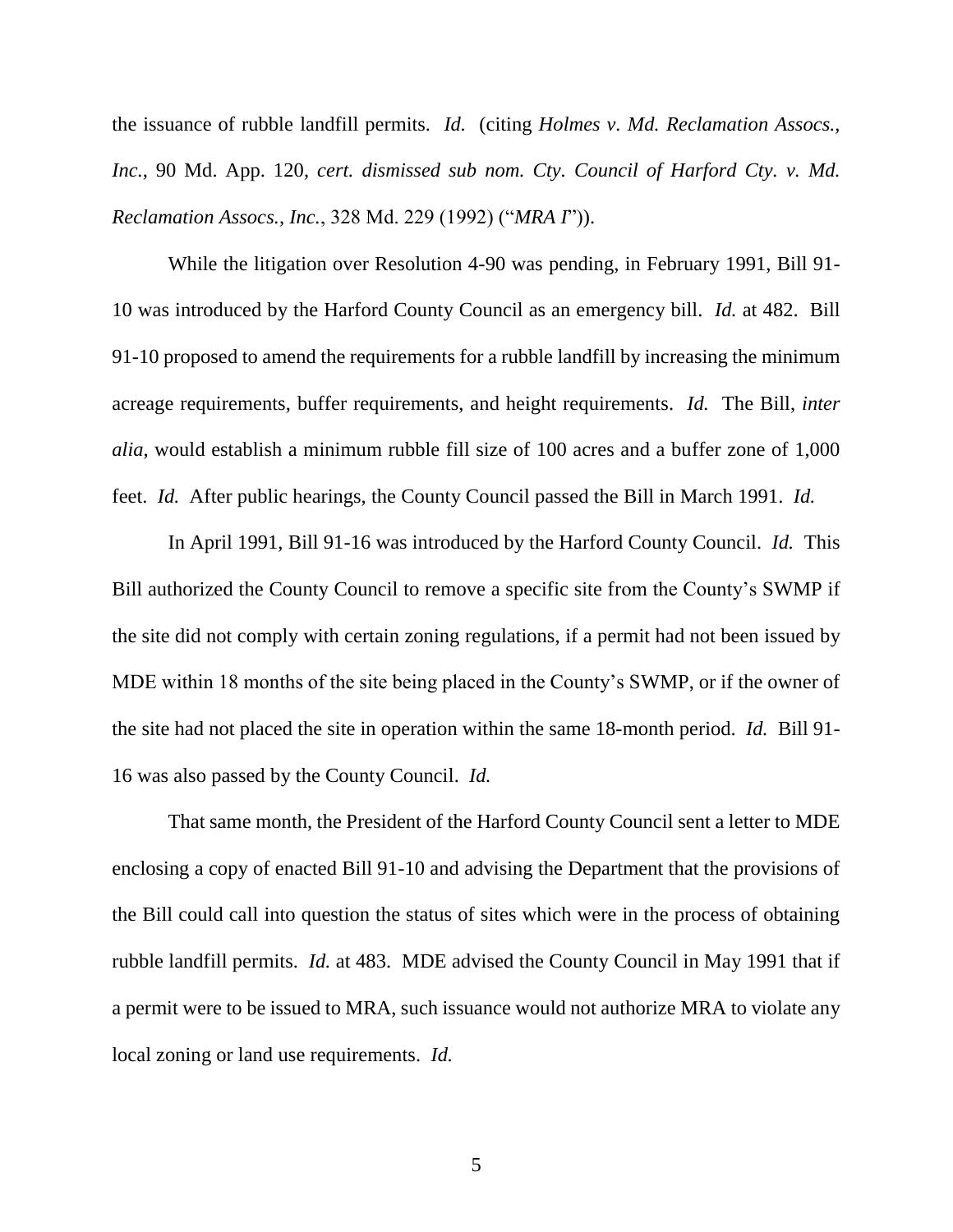Also in May 1991, the County's Director of Planning sent a letter to MRA informing it of Bill 91-10, indicating that MRA's Property would apparently fail to meet the requirements of Bill 91-10, stating that MRA should submit documentation showing that the Property could meet the requirements of the zoning ordinances, and stating that, if the site could not meet such requirements, MRA would need a variance to operate a rubble landfill on the Property. *Id*. at 483–84. MRA did not file for a variance in response to the Director's May letter; however, MRA did file an "appeal" to the Harford County Board of Appeals from the "administrative decision pursuant to Section 267-7E in a letter dated 5/2/91," requesting that the Board "review and reverse the decision of the Zoning Administrator interpreting that the standards of Council Bill 91-10 apply to the Applicant." *Id.* at 484. The "application" to the Board of Appeals asserted that Bill 91-10 was inapplicable to the Property and that, if it was applicable, it was invalid. *Id.*

In May 1991, Resolution 15-91 was introduced in the Harford County Council. *Id.* at 485. This resolution purported to interpret Harford County law and determine that the Property was not in compliance with the county law. *Id.* The resolution purported to remove the site from the County's SWMP. *Id.* The County Council passed Resolution 15- 91 in June 1991. *Id.*

# *A. The Prequel—MRA II, MRA III, and MRA IV—A Procedural Labyrinth of Zoning History*

This case is procedurally unique given the related, tortuous litigation history that preceded the instant matter, involving the same underlying zoning regulation—the enactment of Bill 91-10—and its application to MRA's Property. Because of the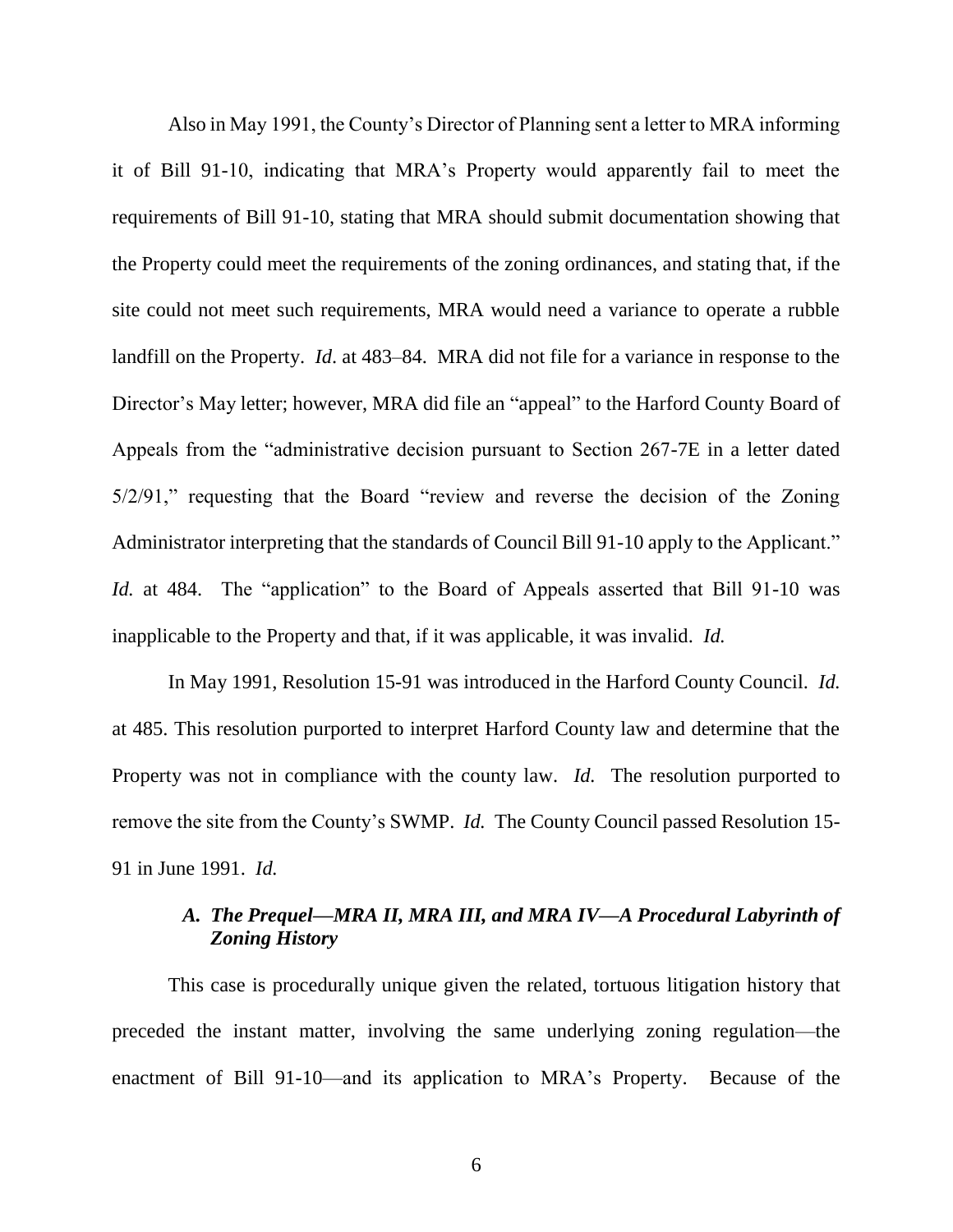relationship between the earlier cases and our analysis and holding in this case, it is necessary to summarize this "prequel." As discussed in the ensuing chapters of the prequel, the very issues that were presented to the jury in this case were decided, or should have been decided, in the proceedings before the Harford County Board of Appeals and were finally adjudicated by this Court in *MRA IV*.

#### *Chapter 1 – MRA II*

MRA filed a complaint in the Circuit Court for Harford County in June 1991, seeking a Declaratory Judgment and Injunctive Relief against Harford County and the Harford County Council. *Id.* MRA requested, *inter alia*, the following: (1) a declaration that Bills 91-10 and 91-16 and Resolution 15-91 were "null and void" as to MRA's Property; (2) an injunction preventing the County from enforcing Bills 91-10 and 91-16 and Resolution 15-91 against MRA; and (3) an injunction staying all further action on MRA's appeal to the Board of Appeals. *Id.* MRA advanced several legal theories to support its complaint for declaratory relief. *Id.*

In June 1991, the circuit court issued an interlocutory injunction preventing the enforcement of the local legislation against MRA. *Id.* The circuit court's order expressly authorized MDE to continue its processing of MRA's pending permit application. *Id.* The order also stayed the processing of MRA's administrative "appeal" of the Planning Director's "decision" contained in the Director's May 2, 1991 letter. *Id.* Finally, the interlocutory order prohibited MRA from commencing any construction without court approval. *Id.* at 485–86.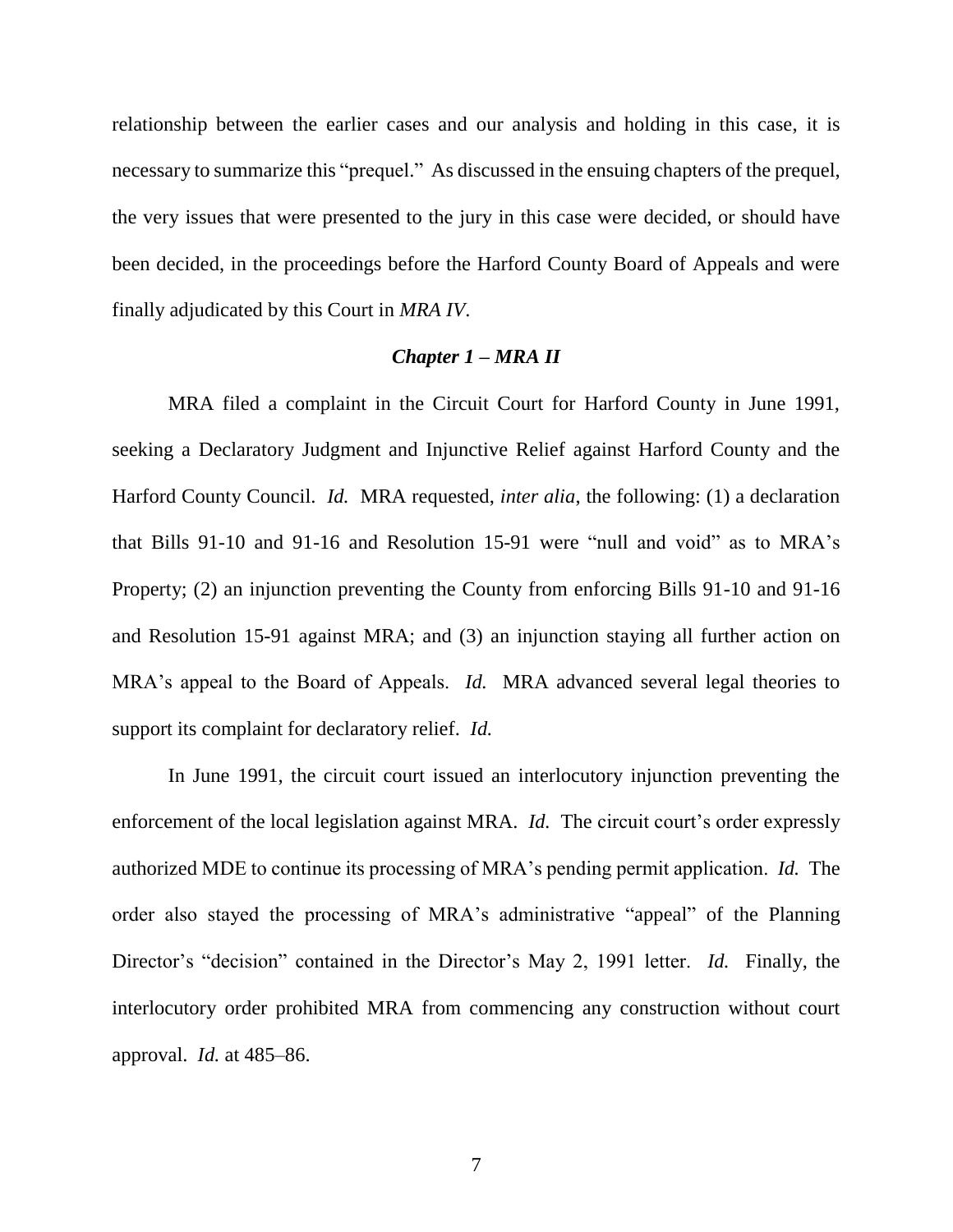While the parties were litigating the matter in the circuit court, in February 1992, MDE issued to MRA a permit to operate a rubble landfill on its property. *Id.* at 486. The MDE permit was expressly conditioned upon compliance with local land use requirements. *Id.*

After considering cross-motions for summary judgment, in May 1994, the circuit court filed an opinion and judgment, "declaring that Harford County was entitled to enact new zoning laws that may prevent MRA from operating a rubble landfill, and that Bills 91- 10 and 91-16 were not invalid on the grounds asserted by [MRA]." *Id.* The court declared that Resolution 15-91 was invalid on its face. *Id.* The circuit court determined that "the Harford County Council was acting as a legislative body when it passed the resolution" and that its passage "constituted an illegal attempt to interpret and apply the laws which the Council had previously enacted." *Id.* MRA filed an appeal to the Court of Special Appeals. *Id.* Before there were any further proceedings in that court, this Court issued a writ of *certiorari*. *Id.* 

On appeal, MRA asserted state and federal constitutional challenges, as well as nonconstitutional arguments. *Id.* at 486–87. Two of MRA's arguments were grounded upon the due process clauses of the Fourteenth Amendment of the United States Constitution and Article 24 of the Maryland Declaration of Rights. *Id.* at 487. The primary argument advanced by MRA was that "it had a 'constitutionally protectable property interest in the Harford County Solid Waste Management Plan' and had 'vested rights in the permit process'. . . and that Harford County had 'retroactively' abrogated those rights in violation of due process principles." *Id*. MRA's second constitutional argument was that the two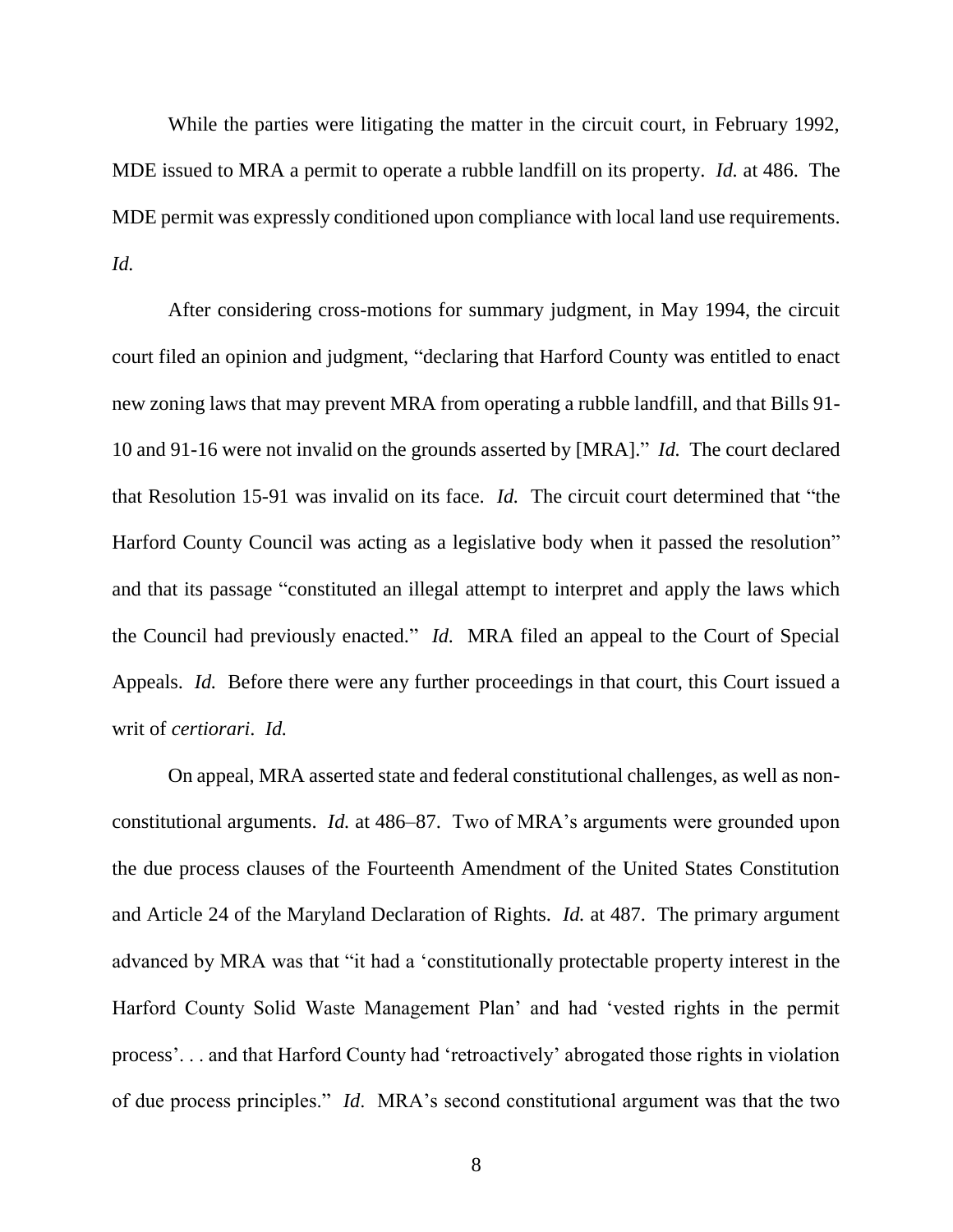Harford County ordinances violated MRA's "substantive due process rights because the ordinances [were][] arbitrary and capricious and unreasonable." *Id.* (cleaned up). With respect to the two non-constitutional arguments, MRA: (1) urged the Court to adopt the doctrine of zoning estoppel and hold that Harford County is estopped from applying the ordinances to MRA's Property; and (2) argued that the two Harford County ordinances, as applied to MRA's Property, were preempted by the provisions of state law relating to solid waste disposal and the state permit issued to MRA. *Id.* at 488.

In *MRA II*, we explained that during oral argument, MRA's contentions were "clarified somewhat" with respect to any potential takings claims that MRA may have been asserting. *Id.* at 488–90. Notably, the Court clarified that MRA was *not* alleging in the context of this case that the ordinances were unconstitutional as applied to its Property. *Id.* at 489. Because the takings claim—and MRA's failure to raise this claim in *MRA II, MRA III,* and *MRA IV*—is significant and relevant to our exhaustion analysis in this case, we reiterate Judge Eldridge's summary and clarification of these matters as they appear in *MRA II*:

> Both in the circuit court and in its brief in this Court, [MRA] relied upon principles and cases relating to the question of whether particular governmental regulation of a landowner's use of his property had gone so far as to constitute a "taking" of the property without just compensation in violation of the Fourteenth Amendment and the Just Compensation Clause of the Fifth Amendment and/or Article III, § 40 of the Constitution of Maryland. In light of this reliance, the Court inquired whether [MRA's] counsel was making a "takings" argument, and counsel stated that he was not. The following colloquy occurred: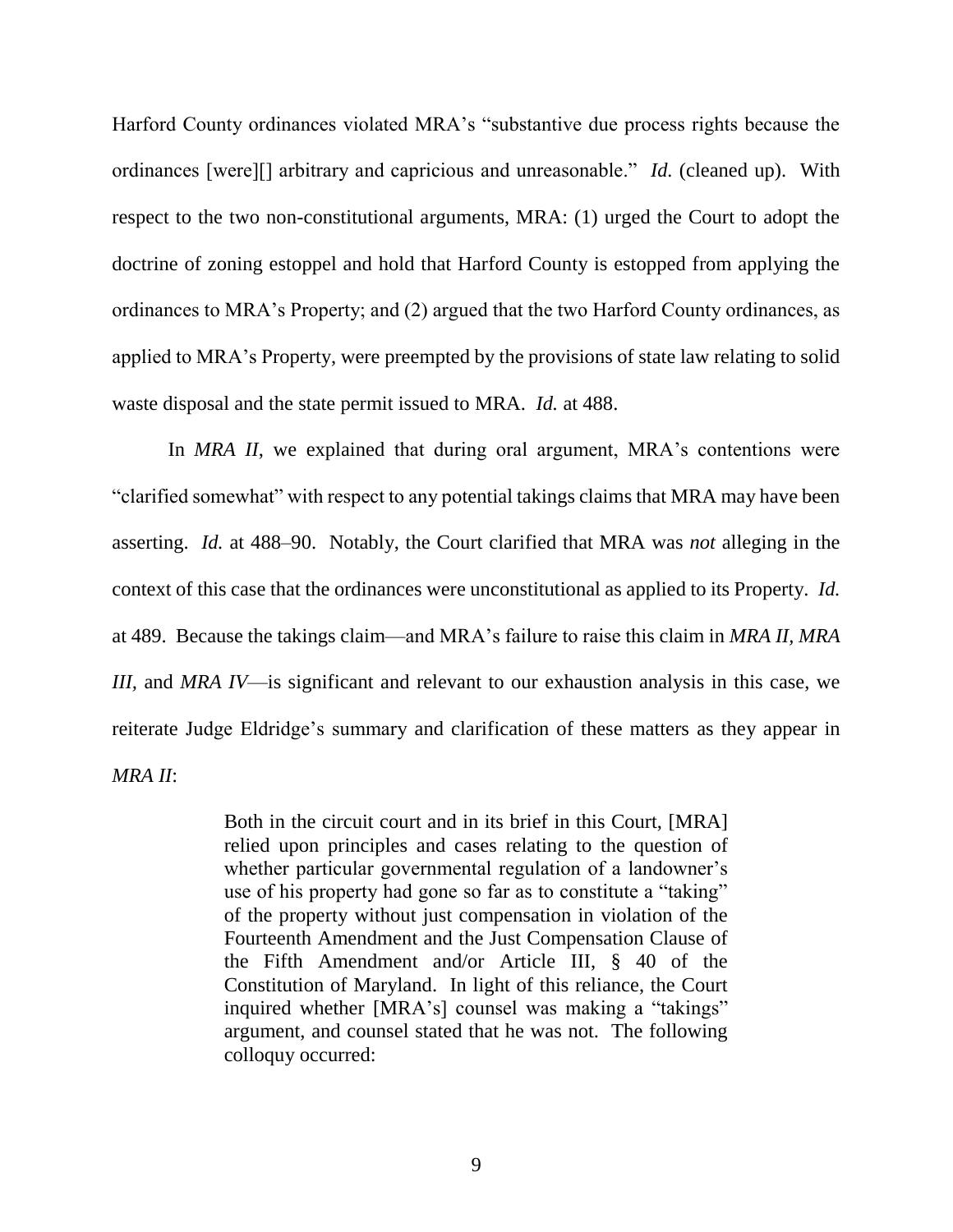"THE COURT: Mr. Grieber [Attorney for [MRA]], are you . . . one thing I'm not sure about, are you making . . . in addition to a substantive due process argument, are you making a takings argument under the [Just Compensation] Clause of the Fifth Amendment, or. . .

Mr. GRIEBER: No, I am not, your Honor.

THE COURT: . . . under Article III, section 40, of the Maryland Constitution?

Mr. Grieber: No, I am not, Your Honor.

THE COURT: Okay.

MR. GRIEBER: That's, that's a viable option later should this Court not agree with me. But at this point in time, no, we are not."

In addition, counsel for [MRA] confirmed that [MRA] was "not making a facial attack" upon the ordinances, but was "arguing that [they are] invalid as applied to" the . . . [P]roperty. Counsel for Harford County then argued that questions of validity as applied should initially be raised and decided in the appropriate administrative proceedings, and that [MRA] had failed to invoke and exhaust the administrative remedies available to it. [MRA's] counsel responded that, because the same persons who are members of the County Council are also members of the Board of Appeals in Harford County, it would be futile to invoke and exhaust administrative remedies.

*Id.* at 489 (footnotes omitted).

Prior to reaching the merits of MRA's substantive arguments, the Court explained that the "threshold issue in this case is whether, and to what extent, [MRA] was required to invoke and exhaust administrative remedies available under the Harford County Code and the Express Powers Act, Maryland Code . . . , Art. 25, § 5(U) (setting forth the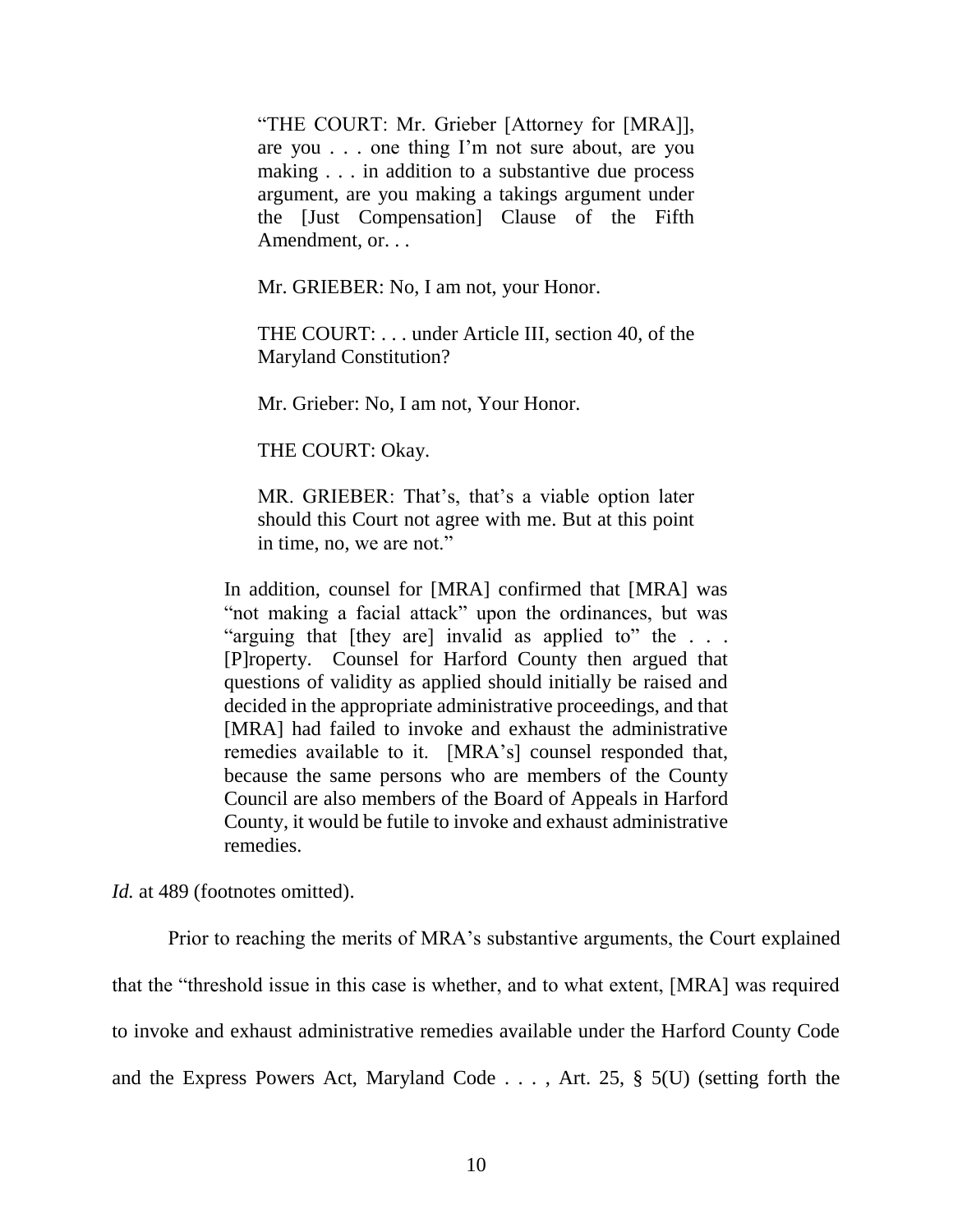jurisdiction and procedural requirements with respect to boards of appeals in chartered counties)." *Id.* at 490.

After discussing the applicable provisions of the Harford County Code and the Express Powers Act, we held that MRA had not exhausted its administrative remedies, including appealing the Zoning Administrator's ruling to the Board of Appeals, and applying to the Zoning Administrator for variances. *Id.* at 492. This Court then considered the consequence of MRA's failure to exhaust its administrative remedies with respect to each legal argument. *Id.*

Concerning any due process claim arising from the United States Constitution, we explained that such an action, which would arise under 42 U.S.C. § 1983, would not be subject to the state law requirements that administrative remedies must first be exhausted. *Id.* We noted that the "Supreme Court has held that a plaintiff is entitled to maintain an action under 42 U.S.C. § 1983 in a state court without having exhausted available administrative remedies." *Id.* (citing *Felder v. Casey*, 487 U.S. 131, 146–47 (1988)). Although we determined that the federal constitutional claims were not subject to the exhaustion requirement, we held that any potential federal takings claims were not ripe for judicial consideration until MRA applied for a variance and received a final decision from the Board. *Id.* at 505.

Turning to the remaining claims arising under the state constitution, as well as MRA's non-constitutional claims, we held that the circuit court erred in considering the merits of MRA's claims. *Id.* at 497. We cited several of our cases for the holding that "[w]here a legislature has provided an administrative remedy for a particular matter, even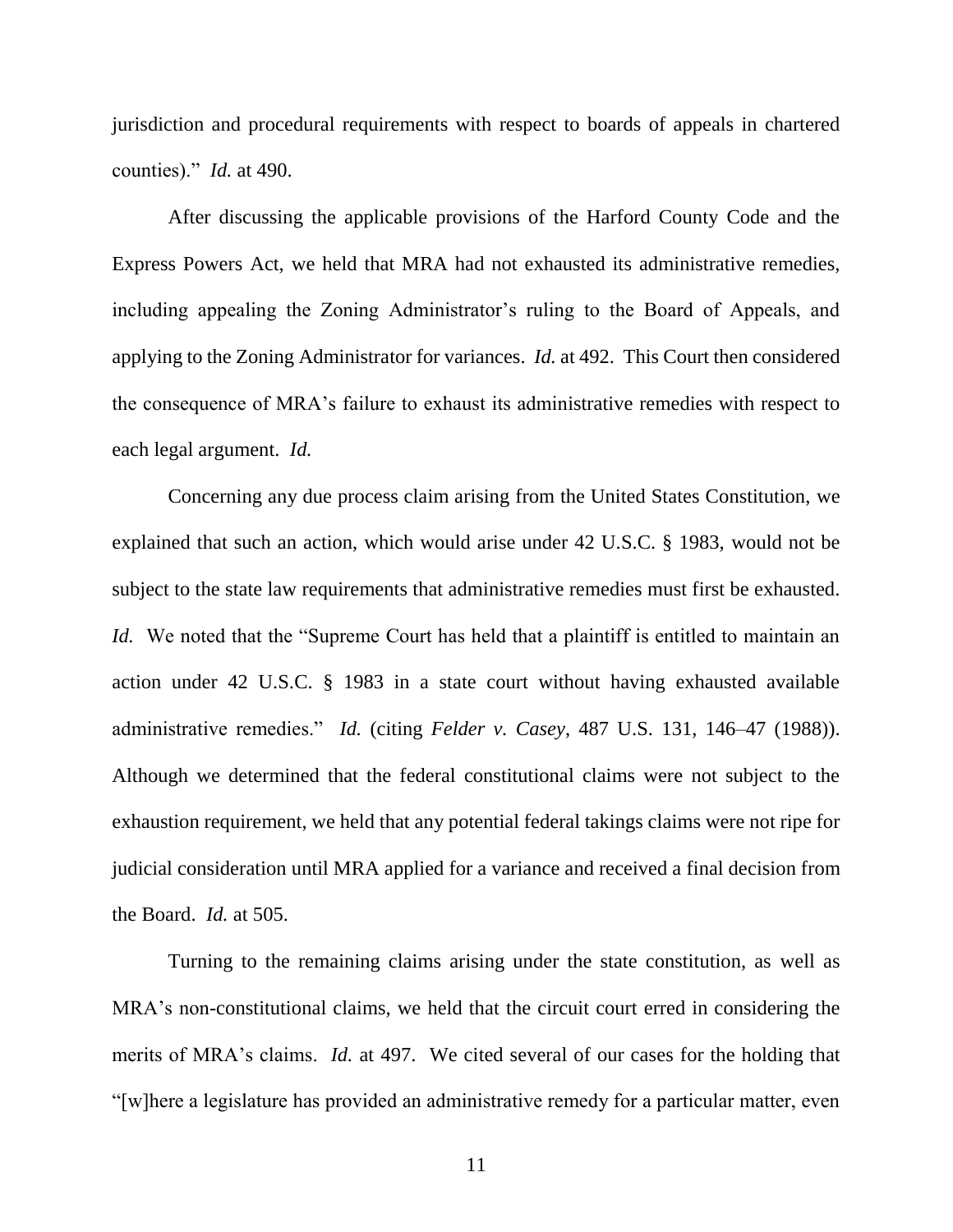without specifying that the administrative remedy is primary or exclusive, this Court has 'ordinarily construed the pertinent [legislative] enactments to require that the administrative remedy be first invoked and followed' before resort to the courts." *Id.* at 492 (quoting *Bd. of Educ. for Dorchester Cty. v. Hubbard*, 305 Md. 774, 786 (1986)) (collecting cases). $2$ 

MRA argued that any exhaustion requirement under the circumstances would be futile because the Board of Appeals was comprised of the same members of the Harford County Council who opposed the rubble landfill on policy grounds. *Id.* at 495. We rejected MRA's contention, stating that "[t]his argument . . . furnishes no sound basis for a judicially created exception to the exhaustion requirement set forth in Art. 25A, § 25(U)." *Id.* We noted that in *Turf Valley Associates v. Zoning Board*, 262 Md. 632, 643–44 (1971), we "held that 'there is no fundamental barrier to conferring on the legislative branch of a chartered county the right to constitute itself a zoning body,' and to delegate to that zoning body both quasi-legislative and quasi-judicial zoning functions." *MRA II,* 342 Md. at 495– 96. We also pointed out that in *Klein v. Colonial Pipeline Co.*, 285 Md. 76, 82–83 (1979), "this Court held that constituting the Harford County Council as the Harford County Board

 $\overline{a}$ 

<sup>&</sup>lt;sup>2</sup> In describing the requirement for exhausting administrative remedies, we noted that we recognized a limited "constitutional" exception, where the exhaustion principle does not apply "where the constitutionality of a statute on its face is challenged, and where there exists a recognized declaratory judgment or equitable remedy." *Md. Reclamation Assocs., Inc. v. Harford Cty.*, 342 Md. 476, 494 (1996) ("*MRA II*") (quoting *Ins. Comm'r v. Equitable*, 339 Md. 595, 621 (1995)). We did not consider this exception because counsel for MRA conceded that it was not making a facial challenge to the ordinances. *Id*. at 495. Rather, all four of MRA's arguments related to the validity of the ordinances as applied to MRA's Property. *Id.*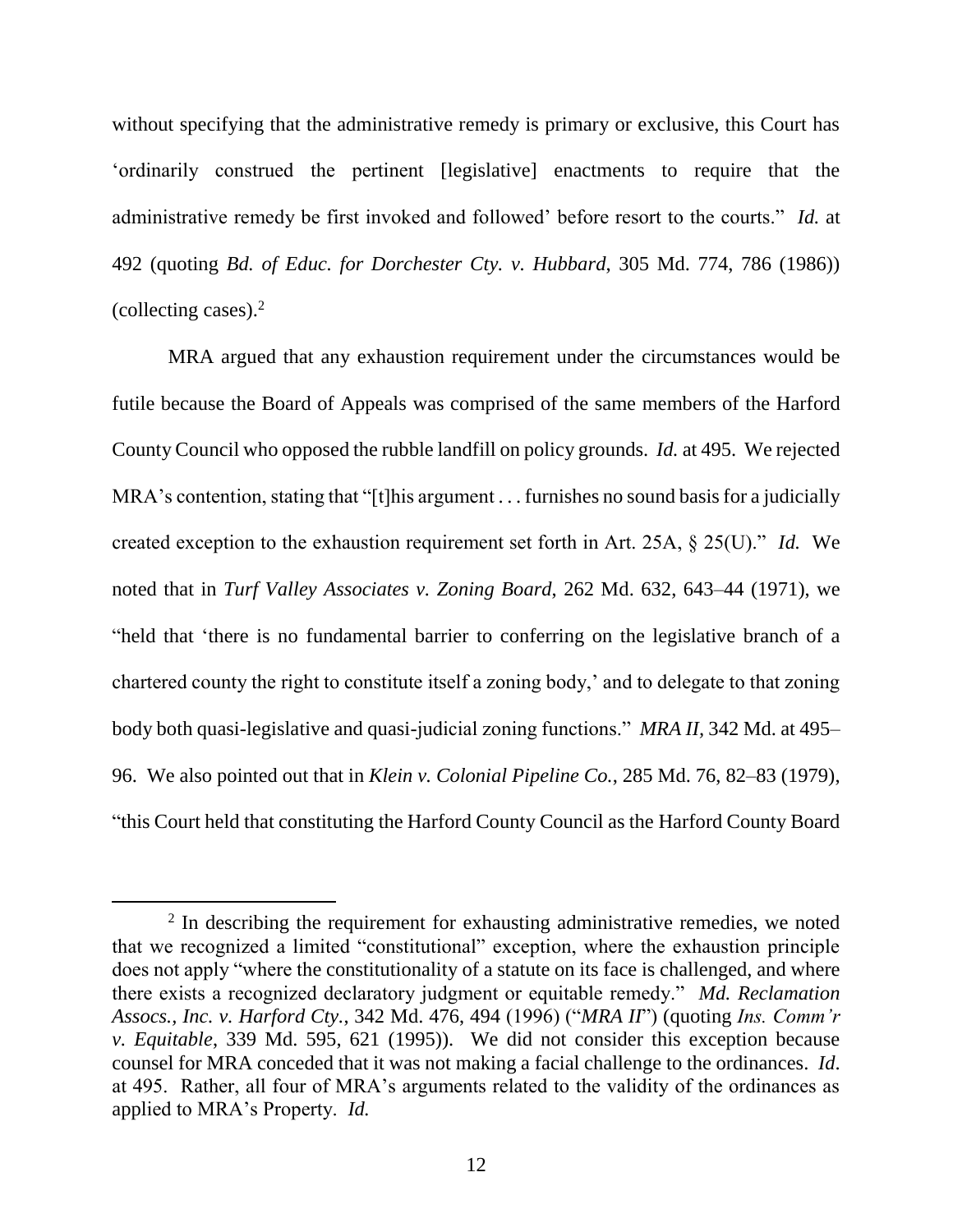of Appeals was valid, and that the Harford County Board of Appeals was a board of appeals pursuant to [the Express Powers Act], and that the language of [the Act] expressly provides that a decision by the Harford County Board of Appeals is a prerequisite to an action in the circuit court." *MRA II,* 342 Md. at 496. We explained that that it would undermine the holdings in these cases to adopt MRA's reasoning "that the Harford County Board of Appeals can be by-passed whenever a case involves Harford County ordinances reflecting a policy which is arguably inconsistent with the plaintiff's position, simply because the members of the County Council also constitute the Board of Appeals." *Id.* We explained that:

> If [MRA] were to seek a decision or decisions by the Harford County Board of Appeals, the Board would be considering the issues raised by [MRA] in a quasi-judicial capacity, and its decision would be fully subject to judicial review in the Circuit Court for Harford County. If the Board of Appeals commits an error of law, if its rulings are arbitrary or capricious, or if critical factual findings are unsupported by substantial evidence, the Board's decision will be reversed. Nevertheless, under [the Express Powers Act], the Board's decision-making function cannot be circumvented.

*Id.* at 496–97.

We held that the circuit court below should not have considered the merits of MRA's state law and state constitutional challenges to the application of Bills 91-10 and 91-16 to the Property and vacated the judgment of the circuit court. *Id.* at 497.

# *Chapter 2 - MRA III*

Following *just one part* of this Court's directive in *MRA II*, MRA filed requests for

an interpretation of Bills 91-10 and 91-16 from the Zoning Administrator. *MRA III*, 382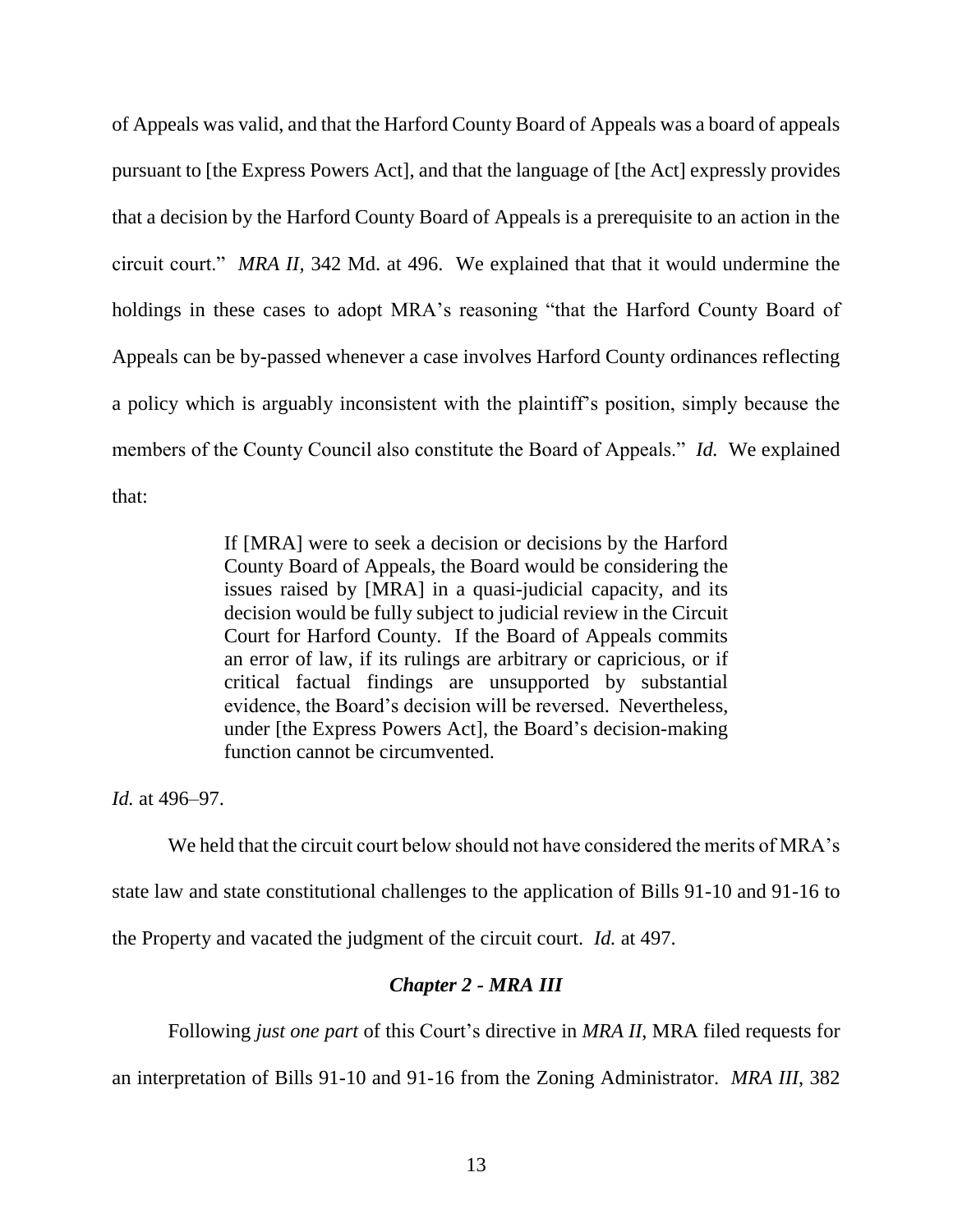Md. at 350. After receiving unfavorable rulings, MRA appealed to the Board of Appeals. *Id.* However, MRA did not seek a variance from the strict application of the legislation which had been incorporated into the zoning provisions of the Harford County Code. *Id.* at 360. The Board, through its Hearing Examiner, conducted a hearing and issued a decision in April 2002 that the application of Bill 91-10 to the proposed rubble landfill did not violate federal, state, or local laws. *Id.* at 359. As summarized by Judge Harrell writing for this Court in *MRA III*, the Hearing Examiner's findings and conclusions underlying this decision were as follows:

- 1. Bill 91-10 applies to MRA's property on Gravel Hill Road.
- 2. The requirements of Bill 91-10 can be validly applied to MRA's property on Gravel Hill Road under the circumstances of this case and in light of the Environmental Article of the Maryland Code as well as other principles of Maryland law.
- 3. MRA's operation of a rubble landfill on its property at Gravel Hill Road pursuant to its state permit will violate applicable Harford County Zoning law . . . . Moreover, the Hearing Examiner questions whether the permit issued to MRA by MDE is validly issued as it was based on misinformation provided to the State by MRA regarding the conformance of the property and use with Harford County Zoning law.
- 4. MRA cannot obtain a grading permit unless it can meet the requirements of Harford County Zoning law. *To the extent MRA does not meet specific standards it must seek a variance and obtain a variance from provisions with which it cannot comply*. MRA's reliance on site plan approvals that pre-date the enactment of Bill 91-10 is without merit.
- 5. MRA's operation of a rubble landfill on its property at Gravel Hill Road pursuant to its State-issued Refuse Disposal Permit No. 91- 12-35-10-D and as renewed by Refuse Disposal Permit 1996- WRF-0517 will violate applicable Harford County zoning law.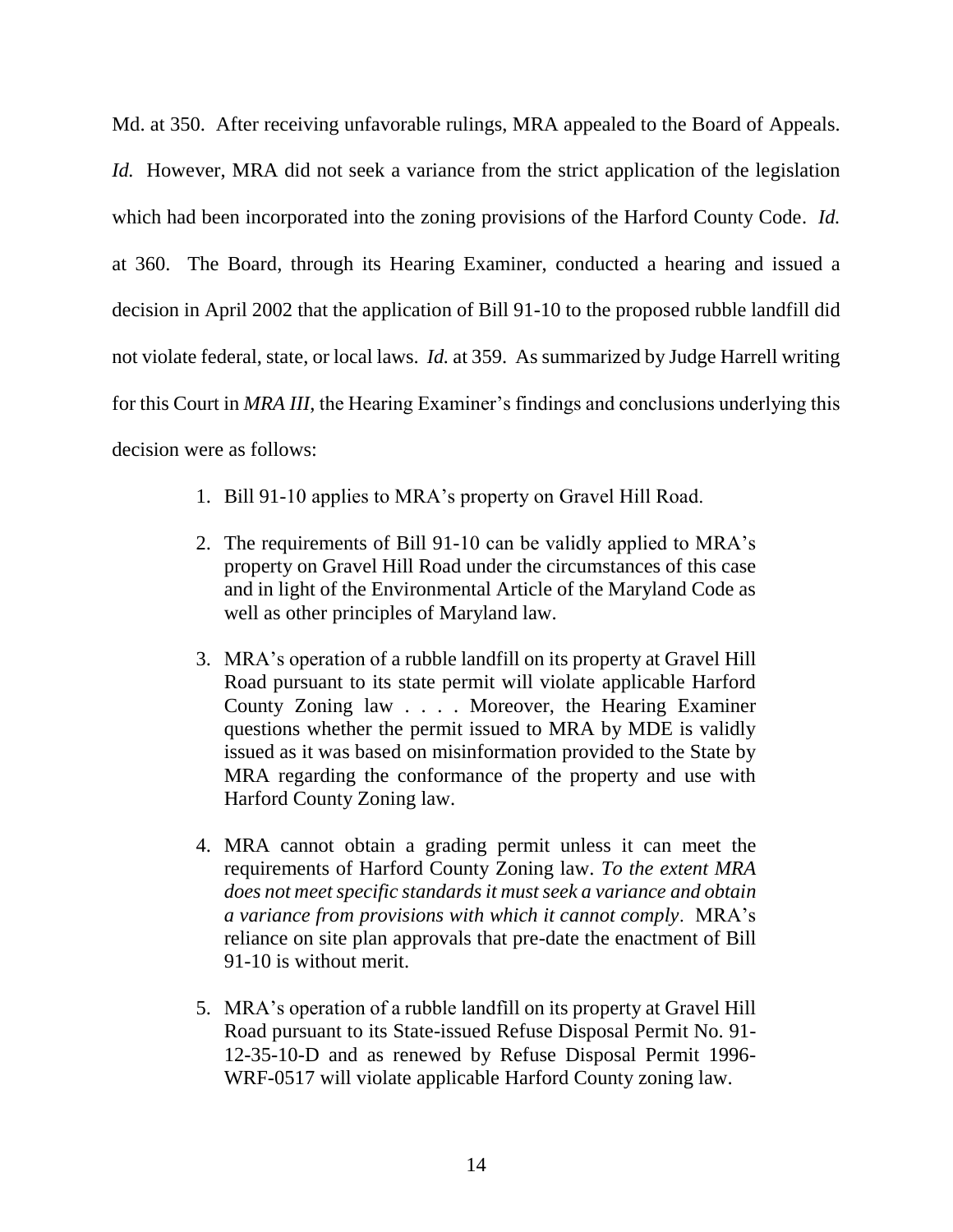- 6. Harford County is not prohibited by the principles of estoppel from applying the provisions of Harford County Bill 91-10 . . . to MRA's property and specifically, to MRA's operation of a rubble landfill on its property.
- 7. MRA's rubble landfill did not acquire vested rights in its use that would insulate it from the application of Bill 91-10 to that use. *It is the vested rights doctrine itself that allows a landowner to raise issues of constitutional protections*. *There is no constitutional infringement on the rights of MRA because a vested right was not established.* Applying the provisions of Bill 91-10 to MRA's Gravel Hill Road property is, therefore, not prohibited by the United States Constitution and/or the Maryland Declaration of Rights.
- 8. Harford County is not preempted by the Environmental Article of the Maryland Code, particularly sections 9-201 et seq. and 9-501 et seq., from applying Bill 91-10 to MRA's Gravel Hill Road property.
- 9. MRA's operation of a rubble landfill on its Gravel Hill Road property is not a valid non-conforming use pursuant to Harford County Zoning Code.

*MRA III*, 382 Md. at 359–60 (emphasis added).

In June 2002, the Board of Appeals adopted the Hearing Examiner's decision.

Thereafter, Harford County refused to issue MRA a grading permit or zoning certificate.

*Id.* at 360. MRA did not file a request for a variance—either in response to the Board of

Appeals' final decision, or on a parallel course to its request for interpretation by the Zoning

Administrator to its nine questions presented. *Id.* at 361.

MRA filed a petition for judicial review to the Circuit Court for Harford County. *Id.* at 360. In October 2003, the circuit court affirmed the decision of the Board of Appeals, concluding that "all nine requests for interpretation were answered correctly . . . in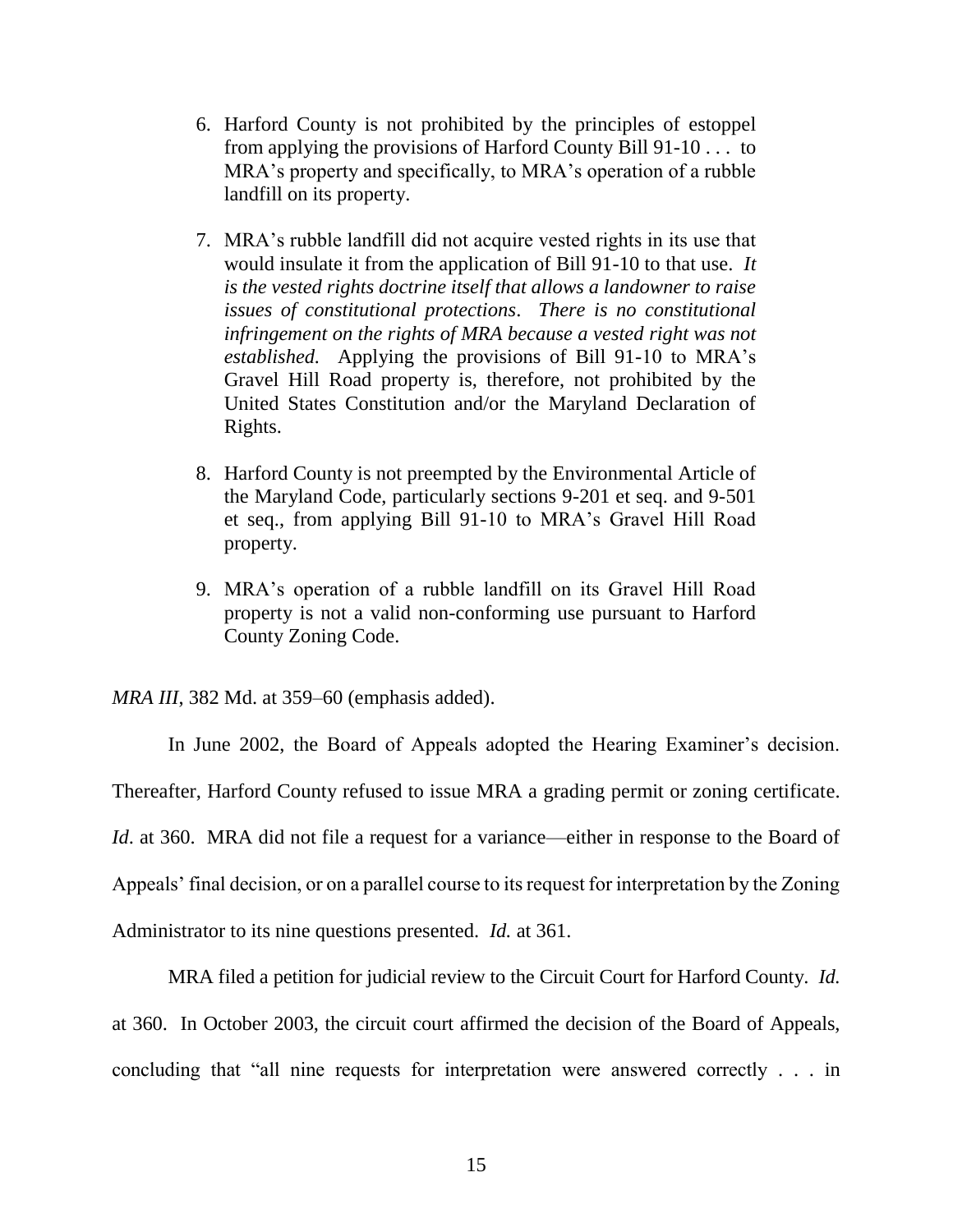accordance with the law, and based on substantial evidence, and the decision was also correct when it upheld the zoning administrator's denial of [MRA's] request for a zoning certificate." *Id.* at 357–58. MRA appealed to the Court of Special Appeals. *Id.* at 351. Prior to any proceedings before the Court of Special Appeals, we issued a writ of *certiorari. Id.*

Once again, we held that MRA had not exhausted its available administrative remedies. *Id.* at 361. We reiterated that "[a] fundamental precept of administrative law is the requirement that exclusive or primary administrative remedies ordinarily be exhausted before bringing an action in court." *Id.* at 361–62 (collecting cases). We explained that, "[e]ight years ago in *MRA II*, this Court *instructed* MRA that before it may obtain judicial review in the Circuit Court for Harford County of any adverse administrative decisions in this case, it must exhaust its available administrative remedies under the applicable laws." *Id.* at 363 (citing *MRA II*, 342 Md. at 497) (emphasis added). We stated our directive in *MRA II*, that "this Court identified the administrative remedies available to MRA: (1) request an interpretive ruling from the Zoning Administrator and, if that ruling were adverse to MRA's interests, appeal to the Board of Appeals; (2) if the Board of Appeals' decision was adverse to MRA, it should apply for zoning variances or exceptions." *Id*. at 363 (citing *MRA II*, 324 Md. at 501).

MRA argued that the "proper application to its situation of the exhaustion of administrative remedies principle should permit a 'two-step process' by which it may pursue in turn judicial review of each discrete adverse administrative decision." *Id.* We rejected MRA's interpretation of the exhaustion requirements stating: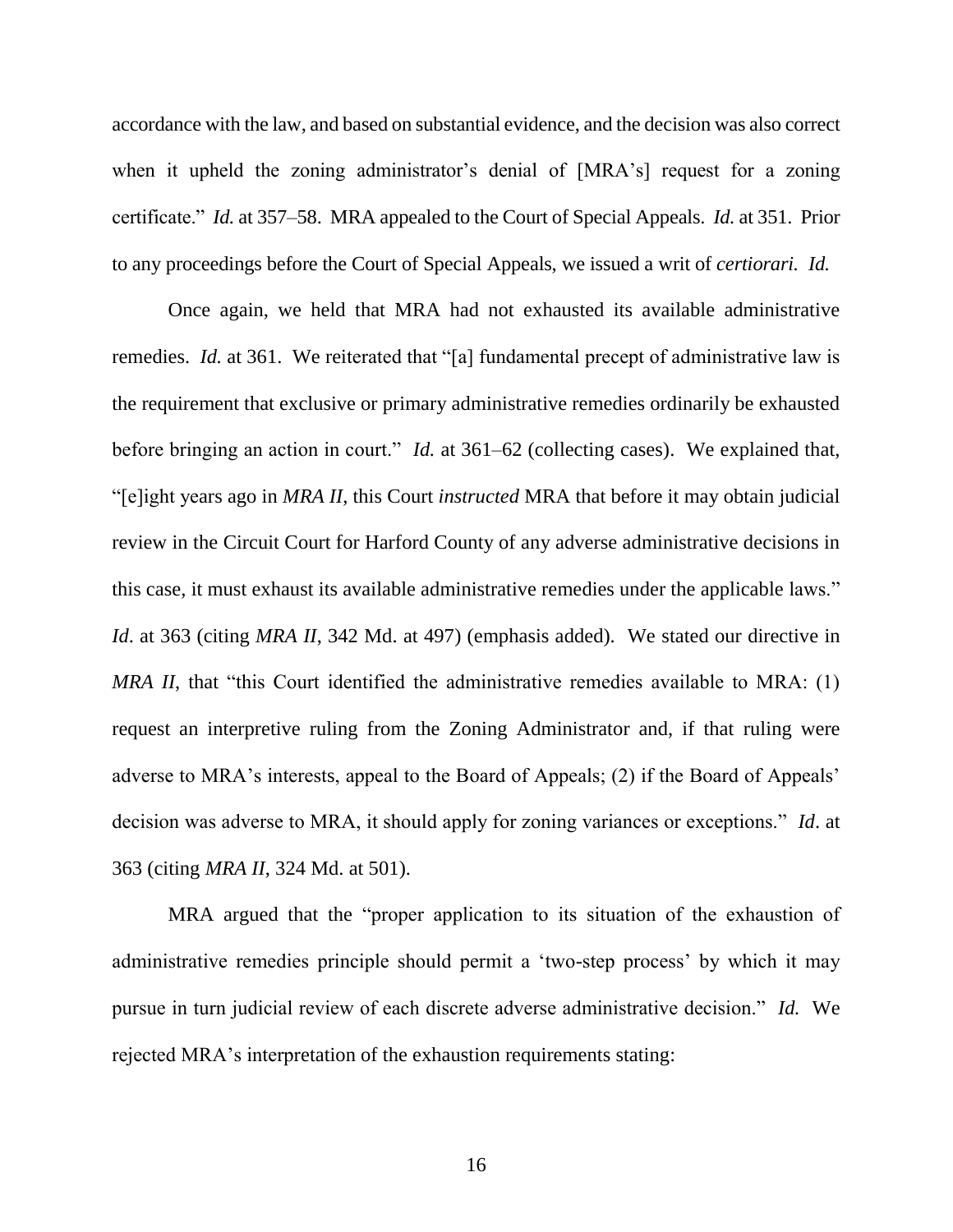MRA believes that this Court must decide the issues it advances in the present case and, if decided adversely to MRA's position, it retains "the option of seeking a variance from the application of Bill 91-10 and other Harford County regulations to its property." *We do not subscribe to this inefficient and piecemeal approach. Seeking zoning variances is not, as MRA contends, merely an "option."* The right to request zoning interpretations and a zoning certificate and, if denied, the right to seek variances are two parallel or successive remedies to be exhausted, not optional selections on an a la carte menu of administrative entrees from which MRA may select as it pleases.

*Id.* at 363–64 (emphasis added). We noted that "Judge Eldridge, speaking for this Court, pellucidly explained the doctrine of administrative remedies, as applied to the circumstances of this dispute, in *MRA II. As MRA appears not to have appreciated completely the directions of MRA II, we can only reiterate the reasoning here.*" *Id.* at 365 (emphasis added). Once again, we restated that:

> MRA's failure to exhaust administrative remedies, before bringing this judicial review action, *applies to the federal constitutional issues as well as state constitutional and non[-]constitutional issues* . . . . For the reasons extensively discussed in *MRA II, supra.*, 342 Md. at 497–506, . . . we hold that the federal constitutional issues raised by [MRA] also are not now ripe for

*Id.* at 366–67 (emphasis added).

judicial decision.

We also explained the process whereby a circuit court should stay final consideration of the merits of one matter where the resolution of said matter may depend upon the exhaustion of administrative remedies:

> Under the circumstances, a stay by the Circuit Court of final consideration of the merits of this petition for judicial review is the correct disposition for the present, rather than dismissal of the petition. When a litigant is entitled to bring two separate legal proceedings in an effort to obtain relief in a particular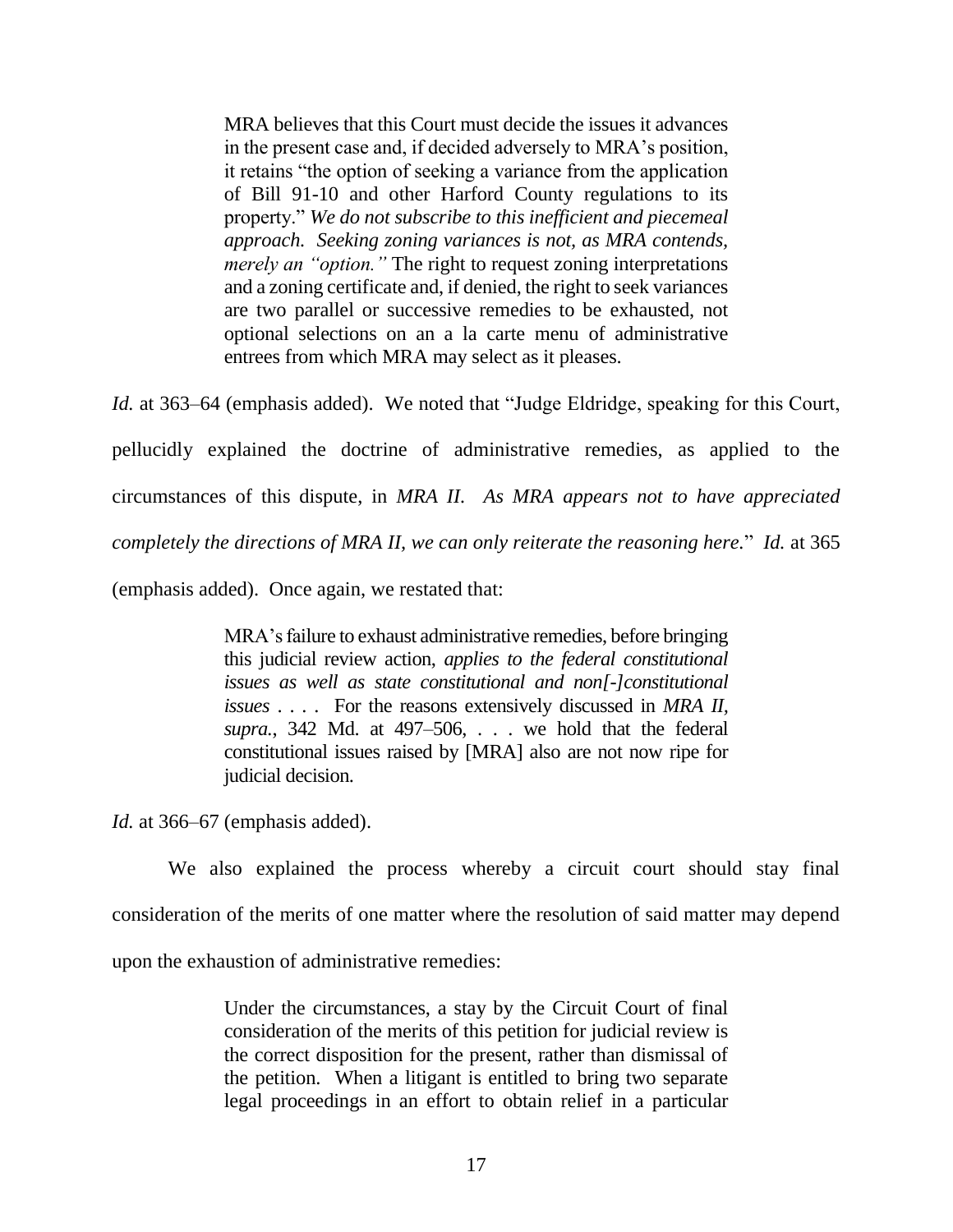matter, when the litigant institutes the first of those proceedings and the case is pending in a trial court, and when the trial court is unable to decide the merits of that case because of primary jurisdiction or exhaustion principles associated with the second proceeding, the trial court ordinarily should stay the first proceeding for a reasonable period of time. During that period, the litigant may pursue and obtain a final administrative decision in the second proceeding. If still aggrieved, the litigant will be able to file an action for judicial review in the second proceeding, and the trial court may hear the two cases together.

*Id.* at 367.

By the conclusion of *MRA II* and *MRA III*, several legal principles should have been clear. *First*, that MRA had to exhaust *all* its administrative remedies, including seeking a zoning variance from the application of Bill 91-10 prior to judicial review of the merits of any legal claims. *Second*, that the exhaustion requirement applied to MRA's constitutional and non-constitutional claims. In other words, before proceeding with any judicial review or filing a separate judicial proceeding asserting that Bill 91-10 was unconstitutional as applied to MRA's Property, *MRA had to apply for a zoning variance and raise any constitutional and non-constitutional claims within the administrative agency proceeding.* 

### *Chapter 3 - MRA IV*

In the final chapter of this prequel, once again, MRA proceeded to follow *just one part* of the Court's directives enunciated in *MRA II* and *MRA III.* 

In May 2005, MRA finally requested from the Harford County Hearing Examiner several variances from the provisions of Bill 91-10, which had been incorporated into the Harford County Zoning Code. *MRA IV*, 414 Md. at 15. The variances sought were to permit:

•the disturbance of the 30-foot buffer yard;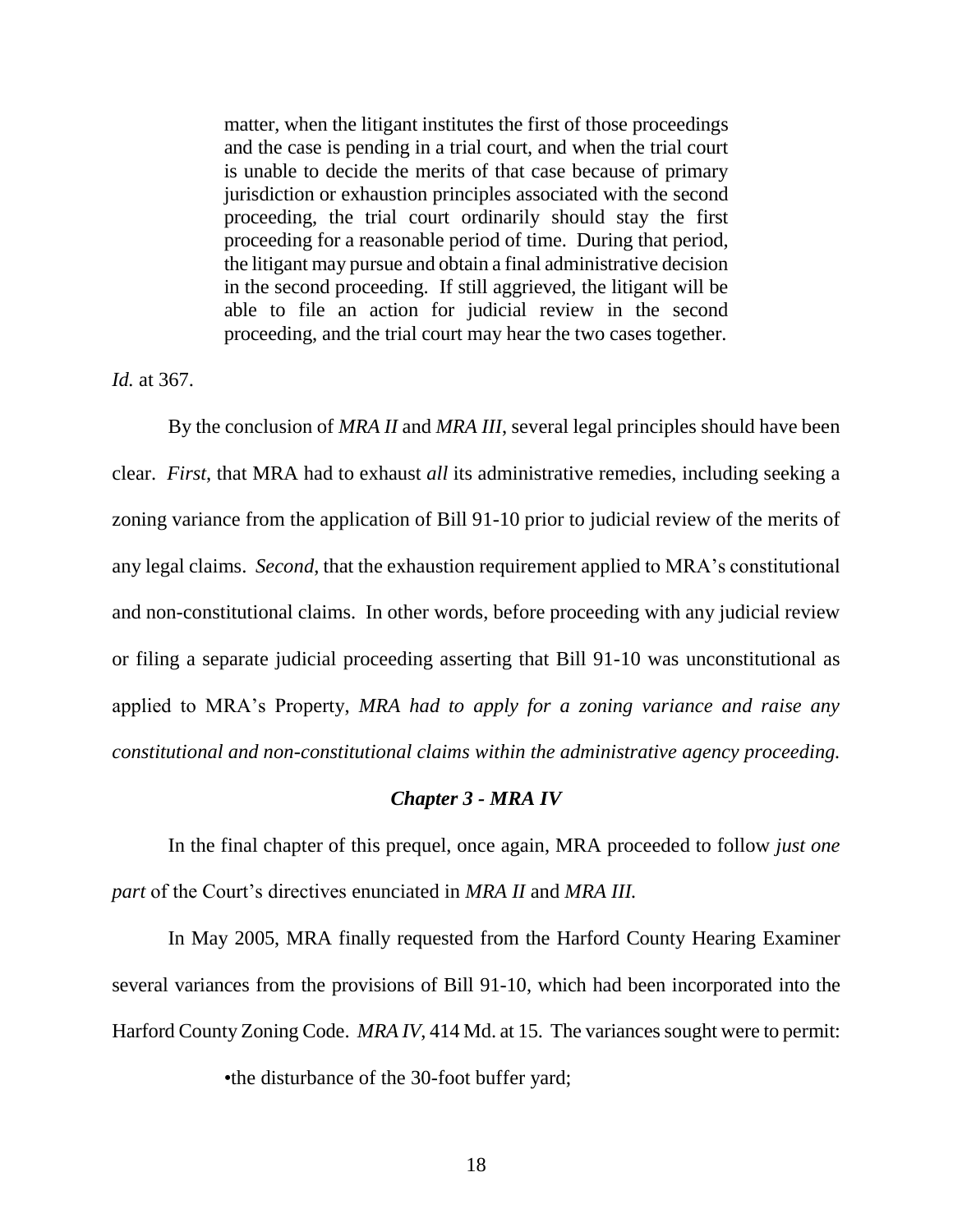•the disturbance within the 200-foot buffer from adjoining property lines;

•the operation of a rubble landfill on less than 100 acres;

•the operation of a landfill without satisfying the buffer requirement;

•the deposit of solid waste less than 500 feet from the flood plain district;

•the disturbance of the 1,000-foot buffer from a residential or institutional building;

•the use of a landfill within a Natural Resource District, to permit the disturbance of the Natural Resources District buffer, and to disturb the minimum 75-foot wetlands buffer in the Agricultural District;

*Id.*

Over the period of 10 months, the Hearing Examiner presided over 17 hearings, and heard testimony from MRA's 11 witnesses, eight of whom were experts; six experts offered by a group of individuals who live in the neighborhood surrounding the proposed rubble landfill and who were opposed to its development ("Opponents"); 16 residents from the community and parishioners of the St. James African Methodist Episcopal ("AME") Church; and the acting director of the Harford County Department of Planning and Zoning. *MRA IV*, 414 Md. at 16–17. The Hearing Examiner issued a 78-page decision dated February 28, 2007 recommending that the Board deny MRA's variance requests. *Id.*

Notably, although MRA applied for a variance and argued that it satisfied the variance standards under the Harford County Code, *it did not allege or assert before either the Hearing Examiner, or the Board of Appeals, that the application of Bill 91-10 to its Property,*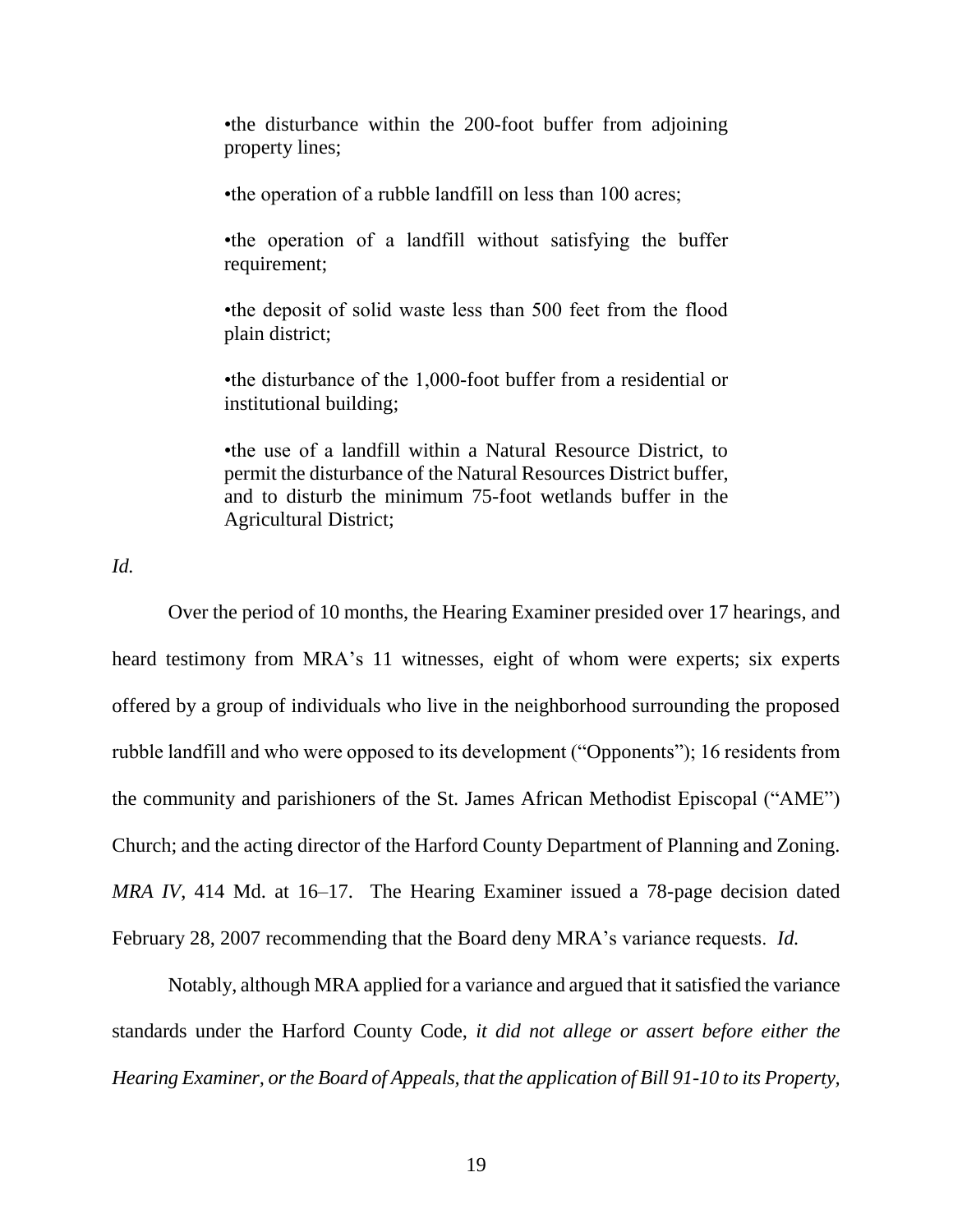*and the denial of a variance, would deprive MRA of all beneficial uses of the Property,*

*thereby creating an unconstitutional taking of its Property without just compensation.*

The Hearing Examiner applied the variance factors under the Harford County Code<sup>3</sup>

and, *inter alia*, made the following findings:

 $\overline{a}$ 

The proposed rubble landfill has the potential of causing a great impact on the neighbors who reside on Gravel Hill Road, and on users of Gravel Hill Road.

\* \* \* \*

[T]he disturbance of the 200-foot buffer during the rubble landfill operation would increase the disturbance to be seen and experienced by adjoining owners and residents. As a result, they would suffer an adverse impact.

\* \* \* \*

MRA's parcel is 55 acres in size. Section 267-40.1(A) requires that the site be at least 100 acres. Obviously, the Applicant will not have a rubble-fill regardless of the finding on the other variances, unless it is granted a variance to the 100-acre requirement. The variance requested is substantial, with the Applicant suggesting that an area of just slightly more than one-half of the minimum acreage requirement is sufficient for approval . . . . [T]he Applicant's argument in favor . . . is that[,] "[e]nlarging the site to 100 acres would serve no purpose and would be a practical difficulty." Again, no statutory or case authority exists which

- (1) By reason of the uniqueness of the property or topographical conditions, the literal enforcement of [the provisions of the Code] would result in practical difficulty or unreasonable hardship.
- (2) The variance will not be substantially detrimental to adjacent properties or will not materially impair the purpose of [the provisions of the Code] or the public interest.

 $3$  Under the provisions of the Harford County Code, § 267-11(A), to obtain a variance from an applicable zoning provision of the Harford County Code, the applicant was required to demonstrate, and the Board was required to find, that: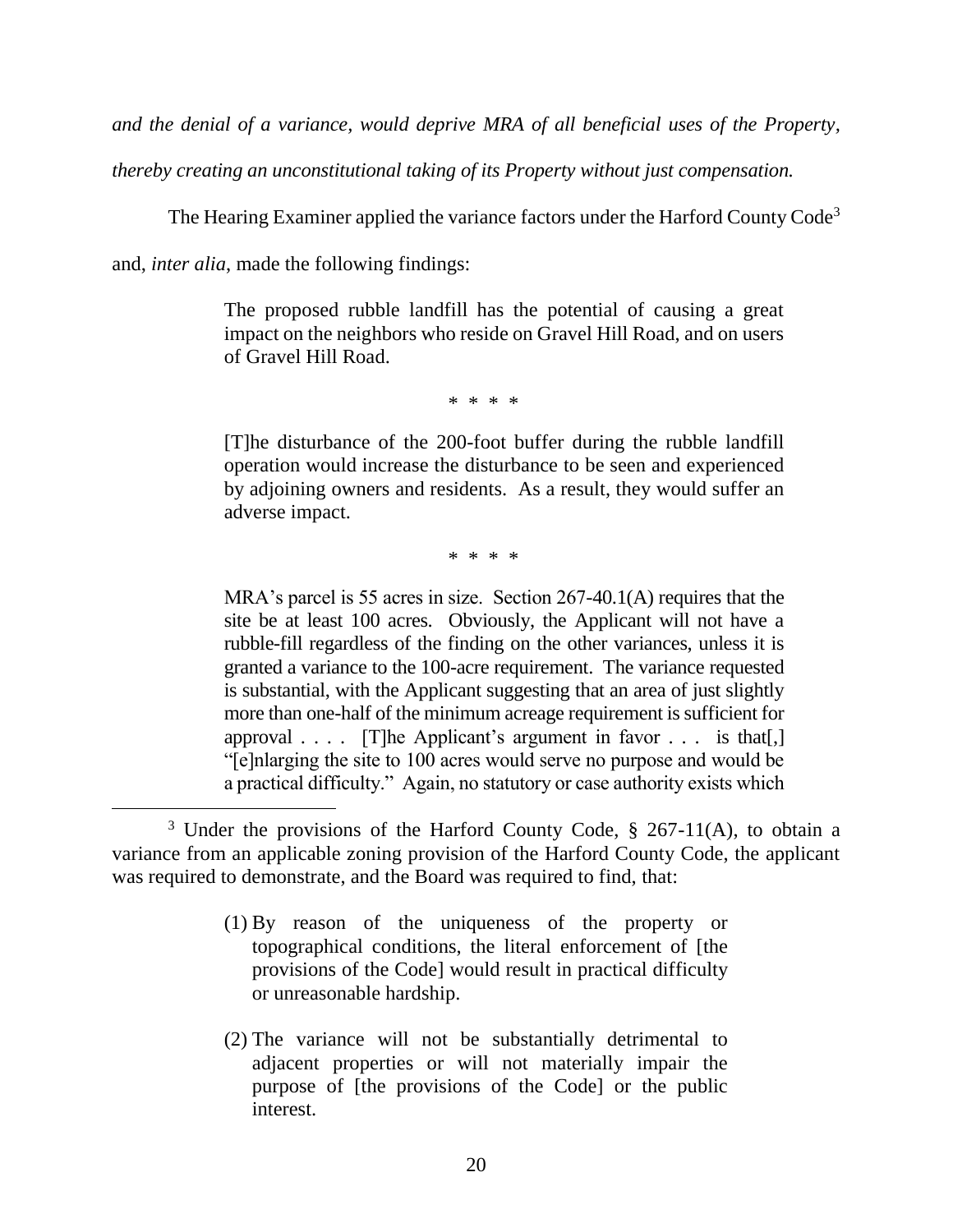would justify the granting of a variance based on a perceived lack of need for the requirement for which the variance is requested . . . . Furthermore, the Applicant cannot allege a disproportionate impact of the 100 acres requirement upon it. All properties of less than 100 acres in size are similarly impacted by the prohibition against rubble-fills on parcels of less than that size. The Applicant is treated no differently than any other similarly situated property owner[s].

*Id.* at 16–21 (italics in original omitted).

With respect to the request for a variance to allow for the disturbance of the 1,000-foot buffer requirement from residential or institutional buildings, the Hearing Examiner noted that relaxing this requirement would have a severe impact upon the St. James AME Church and its congregation. *Id.* at 22. There was considerable testimony in the record before the Hearing Examiner that the St. James AME Church and its graveyard had significance to the African-American community. *Id.* at 19. The Hearing Examiner stated that, "[b]eing the final resting place of African[-]American soldiers who fought in the Civil War is itself a factor sufficient to mandate that the Church and its graveyard be given all possible protections to help preserve their historical significance and the prominent place they continue to play in the history of our County and State." *Id.* The Hearing Examiner found that MRA's operations, including the use of the trucks operating five-and-a-half days a week, would have an adverse impact on the historic church, its congregation, and the surrounding residential properties. *Id.* at 22.

MRA appealed the Hearing Examiner's decision to the Board. *Id.* at 23. On June 5, 2007, the Board voted 7-0 to deny the requested variances and adopted the Hearing Examiner's decision. *Id.*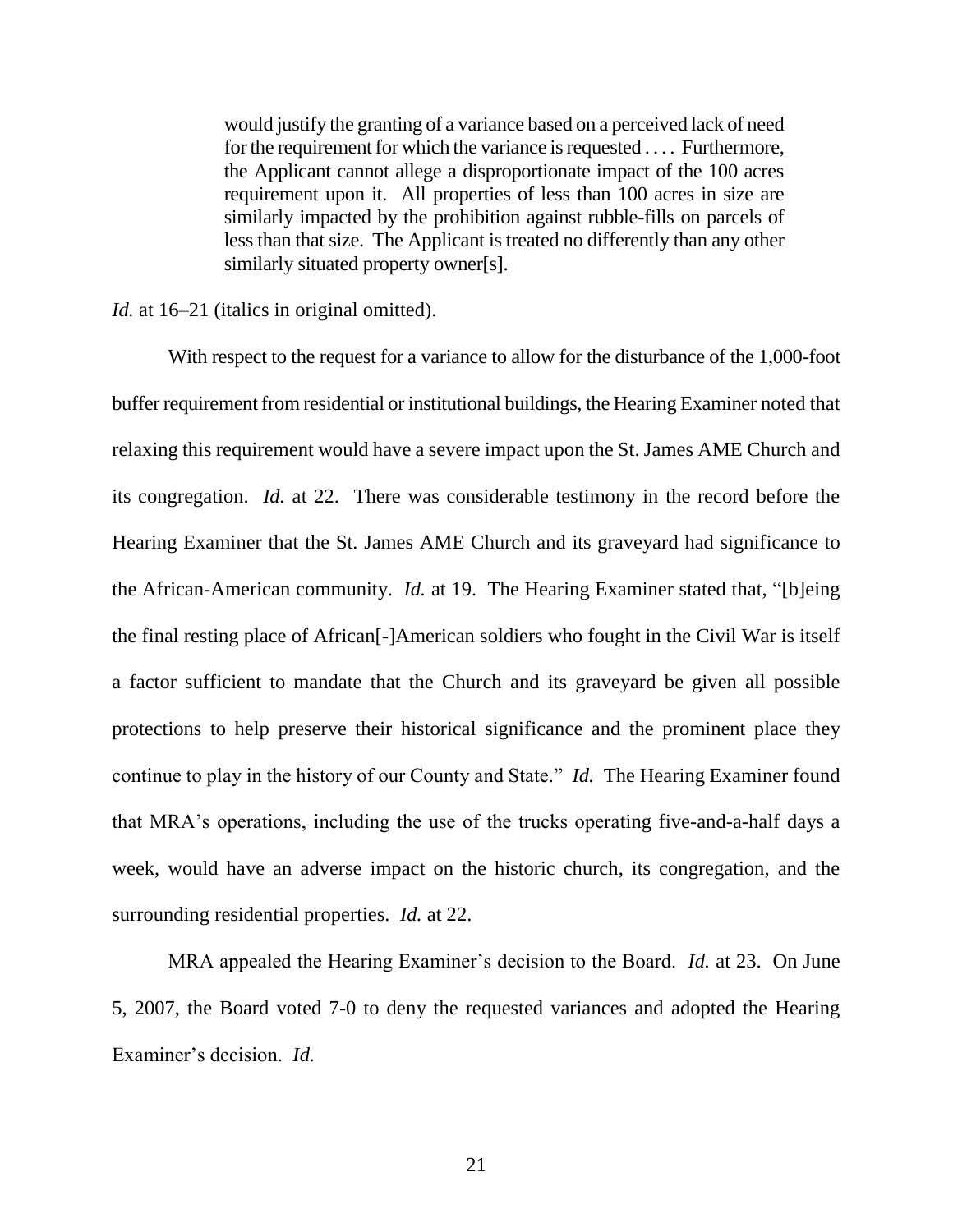MRA noted an appeal to the circuit court, which affirmed the findings of the Board of Appeals by order filed on July 11, 2008. *Id.* With the denial of the variance in hand, MRA also renewed its 2003 appeal in the circuit court. *Id.* On September 3, 2008, the circuit court affirmed its October 2003 decision. *Id.* MRA filed an appeal of the denial of the variance and the circuit court's affirmance of its 2003 decision to the Court of Special Appeals. *Id.* Once again, on our own initiative, we granted *certiorari* on both matters. *Id.*

On appeal, Judge Adkins, writing for this Court, addressed separately MRA's claims related to the denial of the variance ("Case No. 143 Issues") and its substantive claims associated with the Zoning Administrator's determination, which were affirmed by the circuit court in its 2003 decision ("Case No. 144 Issues").

#### *Case No. 143 Issues – Denial of the Variances*

Consistent with the presentation of its testimony and argument below, MRA failed to argue that it was entitled to a variance from the provisions of the Harford County Code because the effect of a denial would constitute an unconstitutional taking of its Property without just compensation. Because the takings claim was not part of the case, this Court, in *MRA IV*, proceeded to determine only whether the Board erred in determining that MRA had not satisfied the requirements for a variance as set forth in Harford County Zoning Code, Chapter 267, Section 267-11(A). *Id.* at 24.

After reviewing the testimony and evidence presented to the Hearing Examiner, we held that the Board did not err in finding that the requested variances would be substantially detrimental to adjacent properties. *Id.*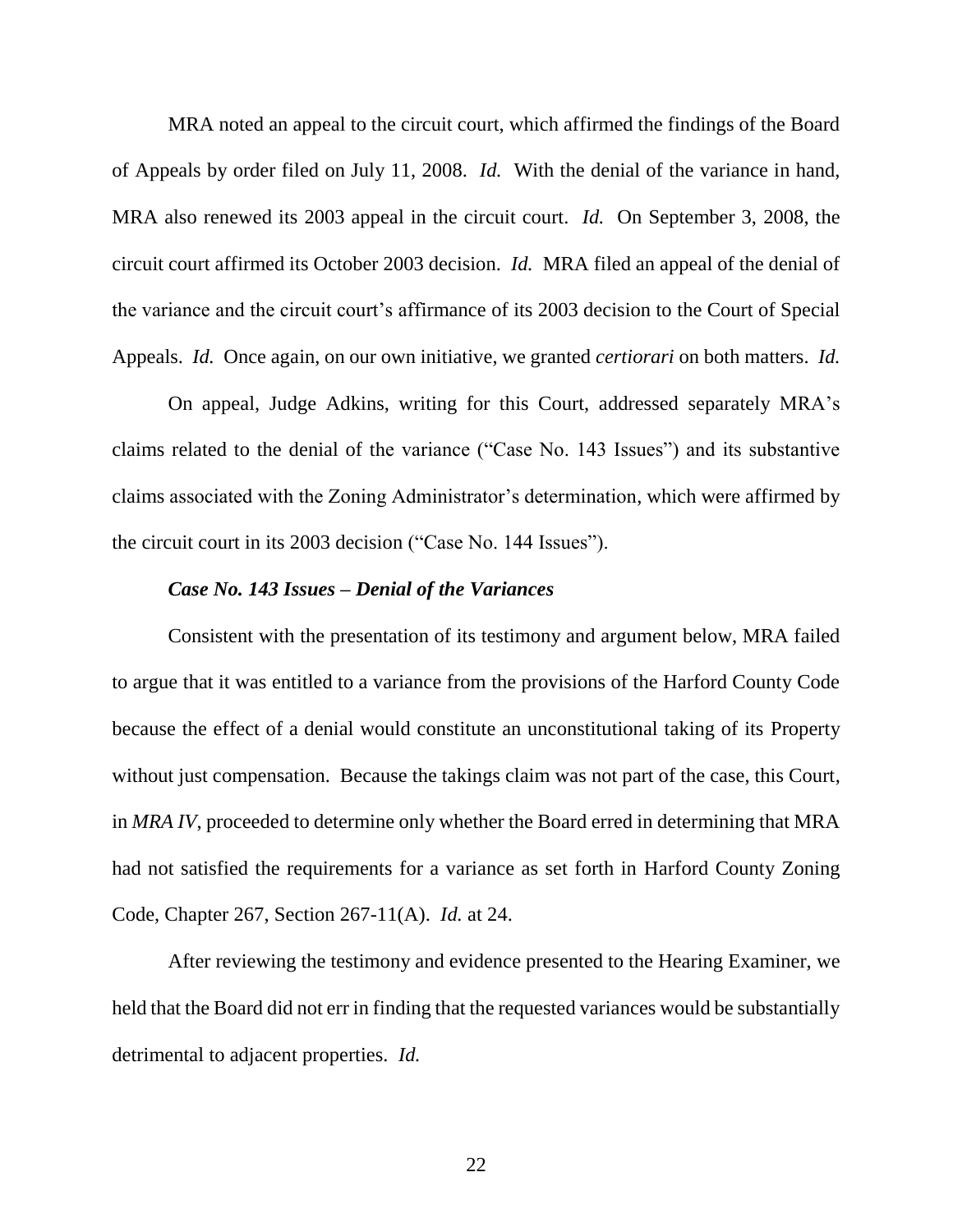# A. Proposed Rubble Landfill Adverse Impacts on St. James AME Church and its Historic Graveyard

Our analysis of the Board's denial of the variances began with the review of the variance factors under the Harford County Code, and the Hearing Examiner's application of the factors to the evidence presented at the hearings. *Id.* at 25.Under the Harford County Code, the Board's denial of MRA's requested variances "shall be upheld if the proposed rubble landfill will be 'substantially detrimental' to adjacent properties." *Id.* (citing Harford County Code, Chapter 267,  $\S 267-11(A)(2)$ ).<sup>4</sup> We concluded that the Board "did not err in denying the requested variances because there was sufficient evidence that MRA's proposed rubble landfill will 'adversely affect the public health, safety, and general welfare,' will 'jeopardize the lives or property of people living' [in the surrounding area] and result [in] 'dangerous traffic conditions' in the Gravel Hill and St. James communities." *Id.*

In finding substantial evidence to support the Board's findings, we noted that the Board had relied upon the expert testimony establishing the use of heavy equipment between the hours of 7:00 a.m. and 5:00 p.m., and the adverse impacts that the rubble landfill operation would have on the historic African-American church site, which lies 25 feet from the outer boundary of MRA's property. *Id.* at 26. The graveyard is a Harford County historic place because it serves as a resting place of soldiers who served in the United States Colored Troops ("U.S.C.T.") during the Civil War. *Id.* at 28. We pointed

 $\overline{a}$ 

<sup>4</sup> The Harford County zoning regulations are set forth in Chapter 267 of the Harford County Code. For purposes of brevity, we omit additional Chapter references and shall cite only to the applicable section reference.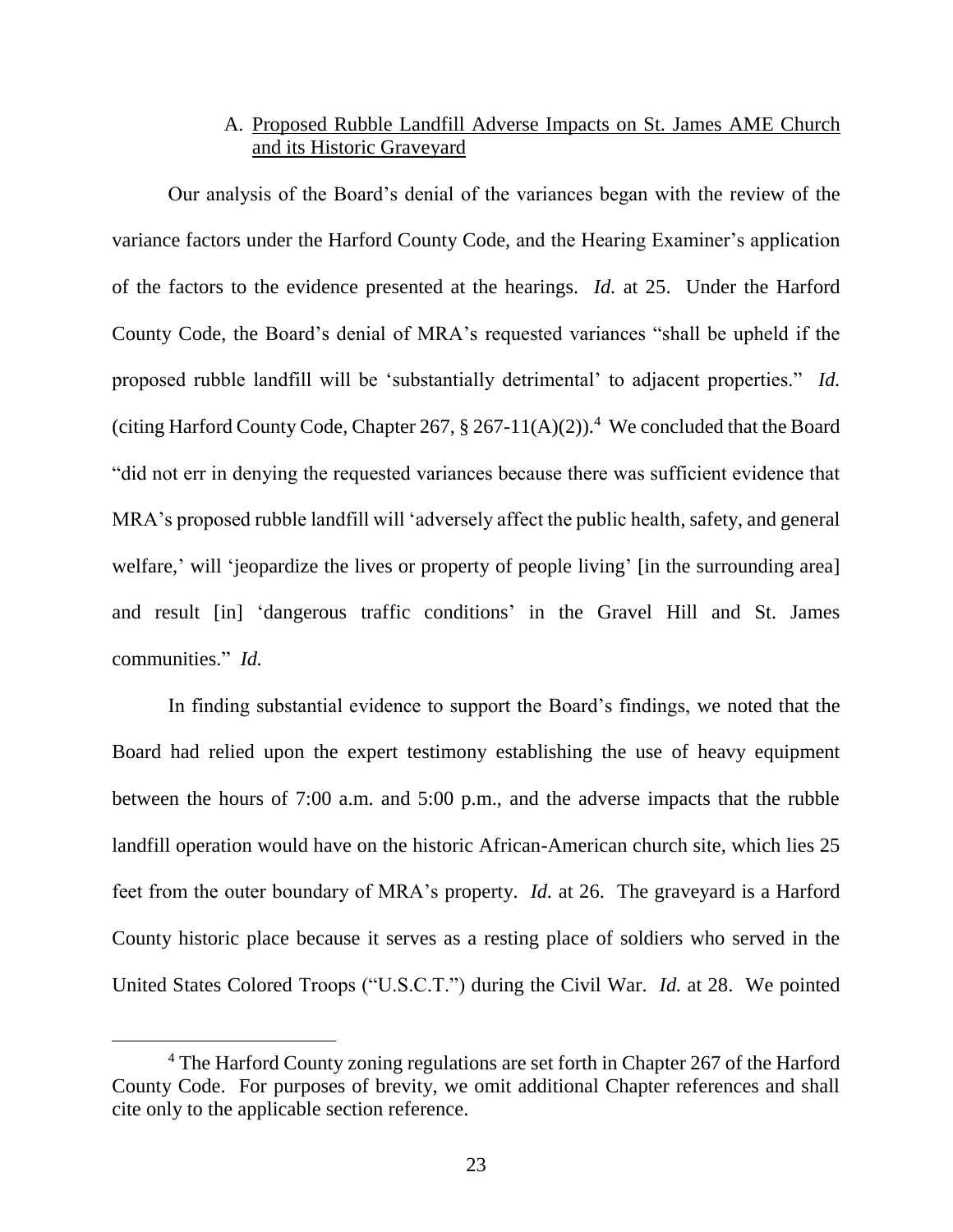out that the Hearing Examiner's findings of fact referenced the testimony that was provided by Carl Westmoreland, an expert in the preservation of historic African-American sites, to discuss the potential adverse effect that the rubble landfill would have on the historic preservation of the St. James site. *Id.* at 26. Mr. Westmoreland testified that:

> The imposition or the activation of a dump site would create an industrial environment that would be in conflict with the 18th and 19th century environment that predominates at this point and would compromise the historical integrity and the cultural legitimacy of this community that has existed for over 150 years and that has attempted to function within the mores and the cultural traditions of Maryland.

> To me, when you arrive there, if you didn't know that it was a black church, it's just a little modest church. When you see the Civil War monuments, the only reason you know they're black is because it says USCT, but it's typical of what you would see in the Maryland landscape. And I think that's what people in Havre de Grace and in Gravel Hill have struggled for, to become part of the American mainstream and this documents their efforts.

*Id.* at 27.

The Opponents also presented the testimony of an expert archeologist, Dr. James Gibb, who testified concerning the potential adverse impacts that a rubble landfill would have on the Church and its historic cemetery. *Id.* at 28. Dr. Gibb, who holds a doctorate in anthropology, and had experience as an instructor in anthropology and archeology, "testified that dust will be permitted to blow onto the cemetery, which will destroy the historic setting of the cemetery. [Dr.] Gibb also testified that the slopes around the existing graves are stabilized with vegetation and that destabilizing the vegetation could be detrimental to the graves." *Id.*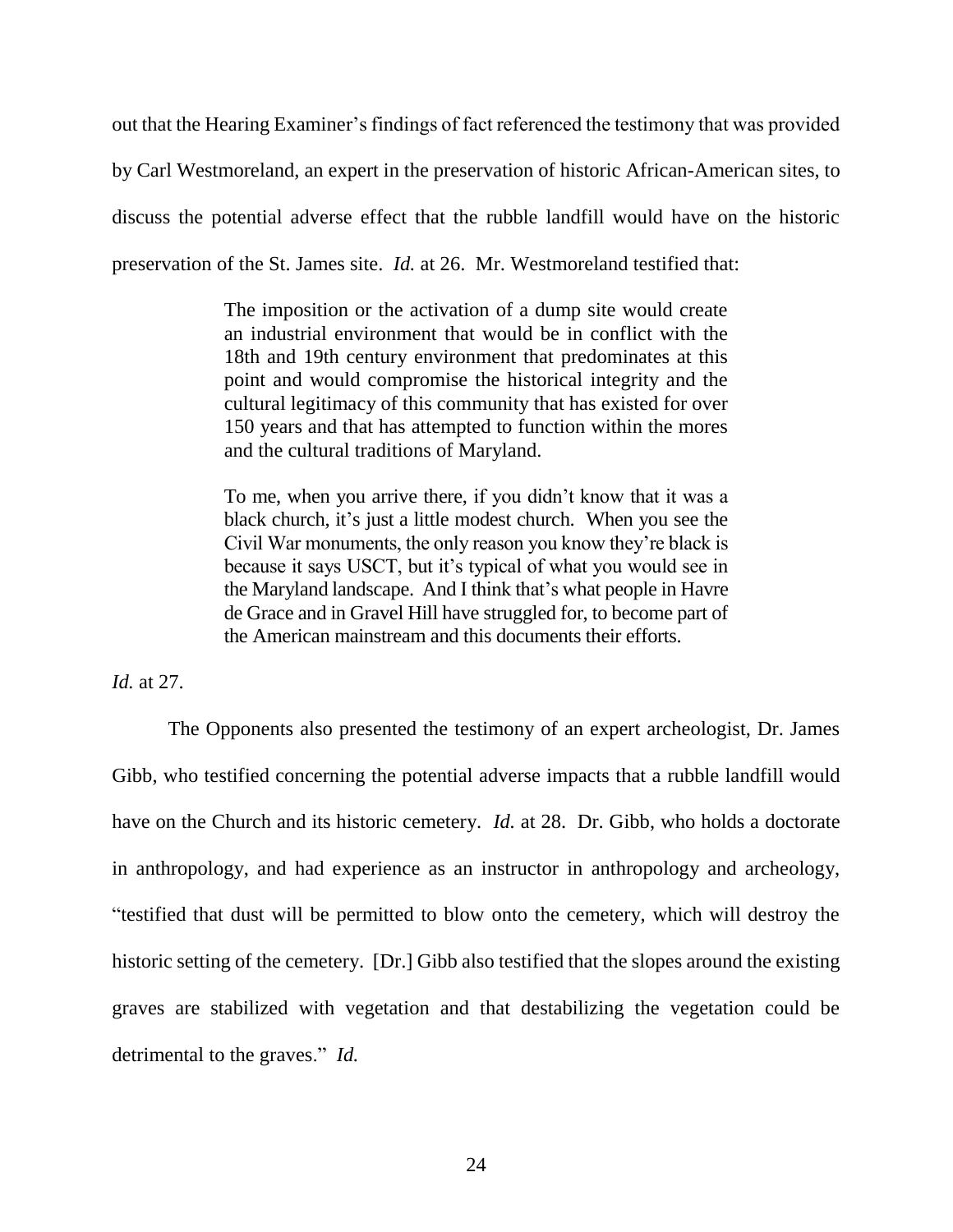MRA argued that the Board should have relied upon its archeological expert, Michael Clem, who "opined that the proposed rubble fill would not adversely affect the historic cemetery located on the Church property and that the 'graves will actually be better protected from erosional forces by filling." *Id.* at 29. We rejected MRA's argument, explaining that "when there are differing opinions of two well-qualified experts and a zoning issue is fairly debatable, then the County Board could 'quite properly' accept the opinion of one expert and not the other." *Id.* (citing *Dundalk Holding Co. v. Horn*, 266 Md. 280, 292 (1972)). We reiterated our previous holding "that '[c]ourts, under these circumstances, should not substitute their judgment on a fairly debatable issue for that of the administrative body.'" *Id.* (quoting *Dundalk Holding Co.*, 266 Md. at 292). We explained that, "[t]he Board was in the best position to evaluate the credible position of these two experts and it was within its bailiwick to give greater weight to the appellee's expert's opinion." *Id.*

We also rejected MRA's contention that Dr. Gibb's testimony was "devoid of substantial supporting facts," noting that "he discussed the detrimental effects that would result from construction and operating the rubble fill":

> So in order to use that quarry again, it will have to be deforested. *You have to remove the trees before you can get the trucks in; and that's just logical. And that will be fairly extensive deforestation.*

> So that will affect the setting. And as far as physical effects on the site, we've got dust, which is unavoidable in cases where any kind of clearing goes on. And I presume . . . that problem will be exacerbated with trucks moving large quantities of rubble.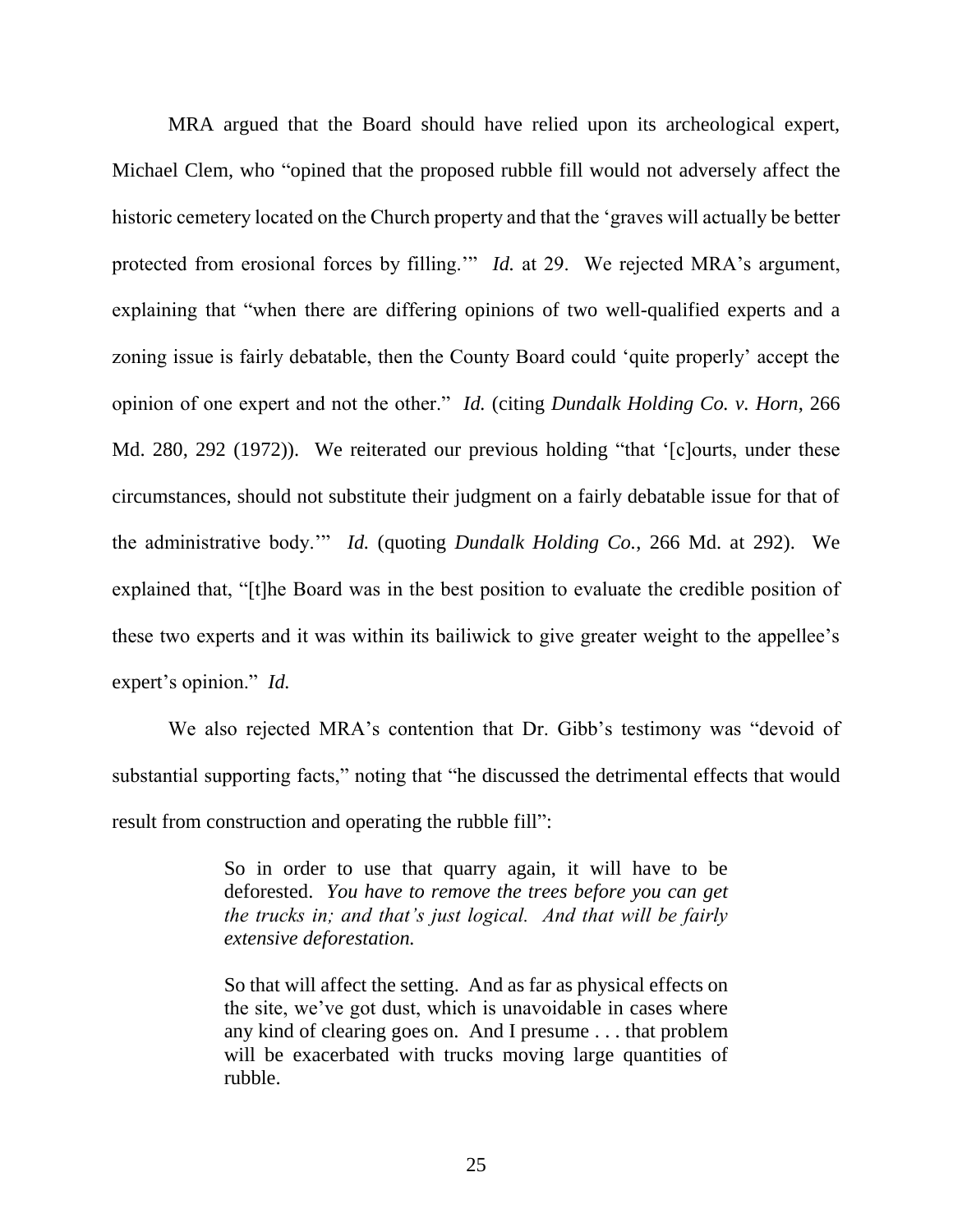So dust is going to affect the fabric of the building, the church. It may [affect] the gravestones too. I haven't really looked at it in those terms, *but the dust will affect the building. Dust gets into all the cracks and crevices. We've had a temperate winter, but sooner or later we're going to have a cold, wet winter. That dust, once it gets into the crevices, will absorb water. It will expand and contract and cause deterioration of the building.* 

*Id.* at 30 (emphasis in original). We also pointed out that Dr. Gibb refuted Dr. Clem's testimony that the filling activities associated with the proposed rubble landfill would create a positive impact by a better view shed and grave protection:

> [Gibb]: In the present condition of the land, I would say no because you would have to clear those slopes before you can fill them. Right now the slopes down from the cemetery, the quarry face, have stabilized. They've revegetated. There must be 30, 40 years of growth there at least.

*Id.* at 31. Accordingly, we concluded "that there is sufficient evidence in the record to support the Board's finding that the rubble landfill activities will be 'substantially detrimental' to the St. James church and graveyard." *Id.* 

# B. Detrimental Impacts on the Health and Welfare of the People in the Gravel Hill Community.

In the proceedings before the Board, the Opponents averred that the rubble landfill would adversely affect the property in the surrounding area. *Id.* We described testimony before the Hearing Examiner, concluding that "[t]he evidence of decreased vegetation and increased diesel fumes is sufficient to support a finding that the rubble landfill would negatively affect the health and welfare of the individuals in the surrounding area." *Id.* at 33. Concerning the testimony from 14 individuals who live or attend church in the area of Gravel Hill Road, we found the Opponents' characterization to be accurate: "[t]he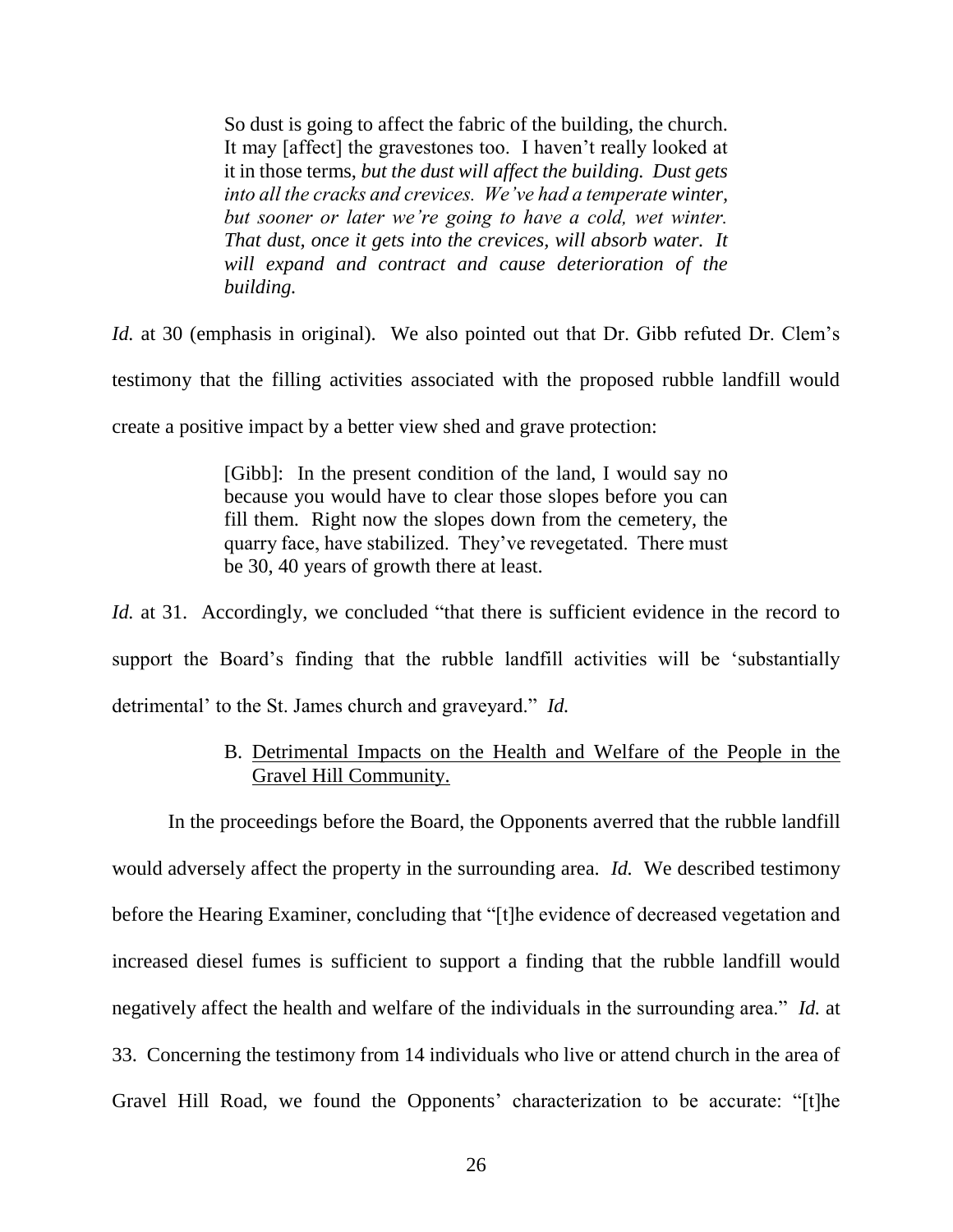individuals who testified explained how permitting a rubble landfill to operate in their community will interfere with the enjoyment of their homes and yards through the introduction of increased traffic, noise, dust, vermin, and general unpleasantness of having a landfill in close proximity to their homes." *Id.*

#### C. Traffic Conditions Along Gravel Hill Road.

Concerning traffic impacts, we commented that "[a]ccording to the parties' stipulation of facts, 'MRA anticipates that approximately 50 trucks per day will enter Gravel Hill Road[,]'" which, according to the County, represented "virtually a 50-fold increase from the non-existent [traffic] that presently exists on the road." *Id.* We noted that although MRA's traffic expert, Jeffrey Lawrence, testified that the increased truck traffic "would only add a 12.5 second increase to time spent at the traffic intersection and would not jeopardize the safety of the community[,]" Mr. Lawrence admitted that he did not know how many children lived along the road, did not know where and how many school buses stopped along the road, and testified that in reaching his conclusion, he did not take into consideration any activities that take place at the public park, St. James AME Church, or graveyard. *Id.* at 33–34.

From the testimony, we discerned that the "school bus issue—rather than the sheer number of vehicles passing through— . . . formed a key component of the hearing." *Id.* at 34. We commented that one resident testified that "four different school buses stop along Gravel Hill Road" at least twice a day, and that parents and grandparents testified that "they fear for the safety of their children crossing the street in light of the 50 additional trucks crossing their road." *Id.* at 34. We noted that MRA failed to address the child safety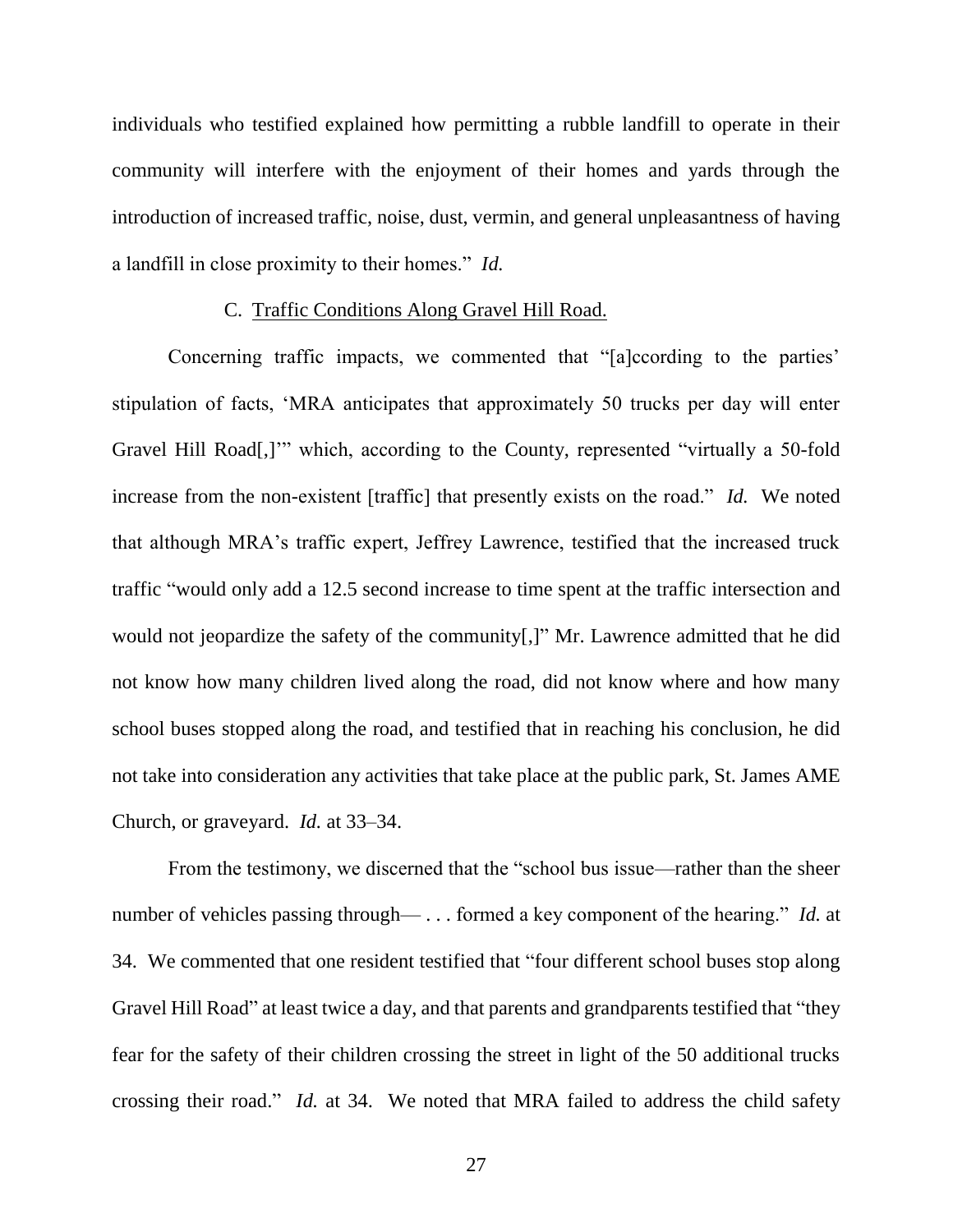concerns, and we determined that "there was sufficient evidence to support the Board's findings and conclusion in favor of the Appellees." *Id.*

### D. Conclusions with Respect to the Variance Standards.

In conclusion, we noted that the "Board rested its decision to deny all of these requested variances because [MRA] did not meet the second requirement of [the Harford County Code][] Section  $267-11(A)(2)$  that each 'variance will not be substantially detrimental to adjacent properties." *Id.* We concluded "that there was sufficient evidence, with respect to each requested variance, to support the Board's conclusion." *Id.* Accordingly, we upheld the Board's denial of the variances. *Id.*

### *Case No. 144 Issues – Preemption, Constitutional Claims, and Estoppel Claims*

In Case No. 144, MRA advanced several legal theories as to why, under the circumstances, Bill 91-10 could not be applied to the Property. *Id.* at 35. We summarize each argument presented by MRA in *MRA IV*, and our analysis and holdings, as follows.<sup>5</sup>

#### A. Preemption.

First, MRA contended that Harford County was preempted from enacting zoning laws that conflict with the state's comprehensive statutory scheme for permitting rubble landfills. *Id.* at 36–37. We rejected this contention, explaining that MRA's argument conflates zoning with permitting. *Id.* at 37–41. We explained that although state law gives

<sup>&</sup>lt;sup>5</sup> We have not summarized MRA's contentions that the rubble landfill use constituted a valid non-conforming use, that it was entitled to a grading permit, or that its 1989 site plan approval caused its rights to vest. These arguments were summarily discussed and rejected (*see Md. Reclamation Assocs. v. Harford Cty.*, 414 Md. 1, 63–64 (2010) ("*MRA IV*")) and are not germane to the issues presented in this case.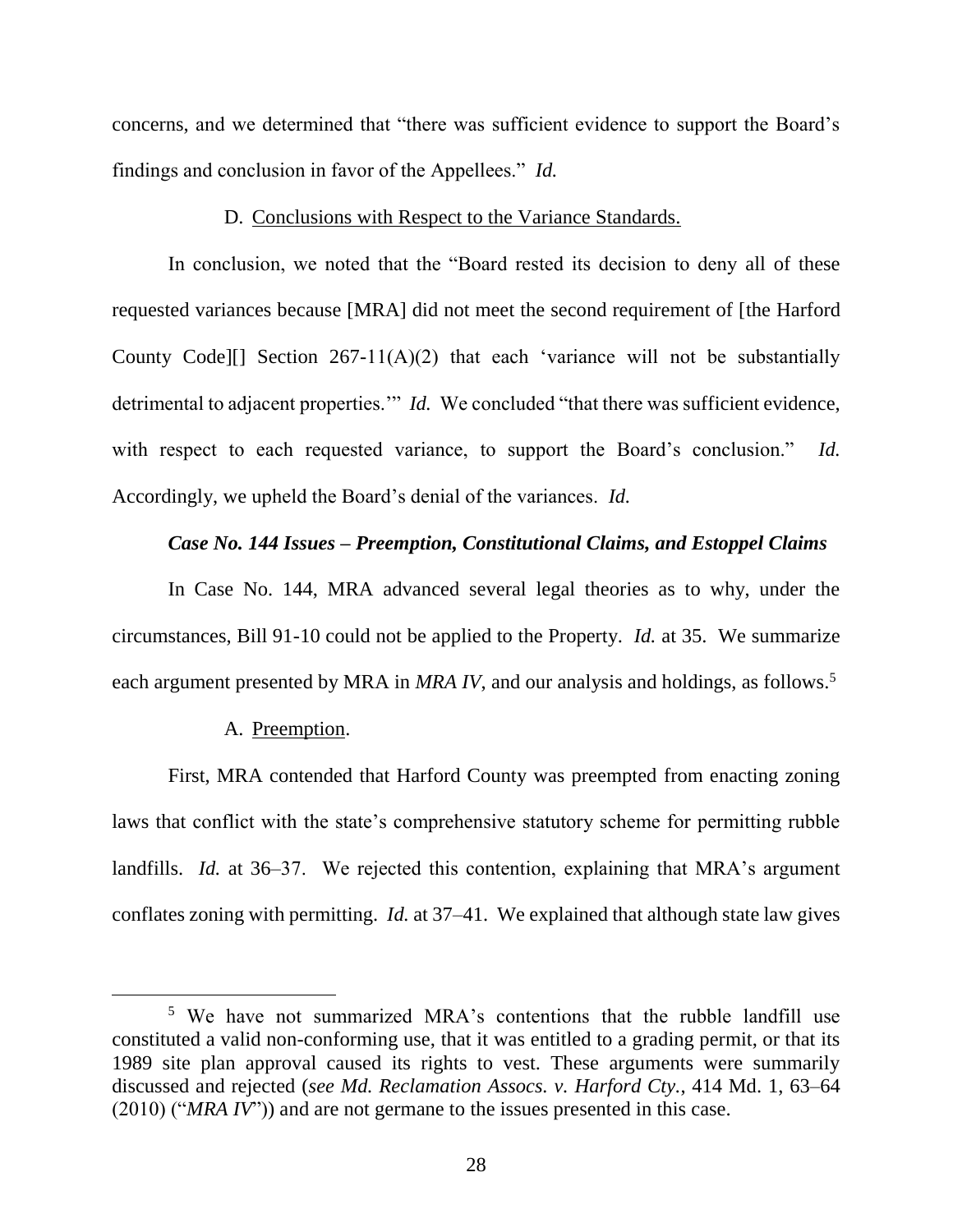the State government the authority to issue permits for rubble landfills, the Express Powers Act "clearly contemplates zoning as an activity that exists in a sphere separate from the operations of State level regulation." *Id.* at 38. We concluded that MRA's preemption argument failed because it did not account for the dual nature of the zoning and permitting processes. *Id.* at 40–41 (citing *Ad + Soil, Inc. v. Cty. Comm'rs of Queen Anne's Cty.*, 307 Md. 307 (1986)). We recognized that zoning and permitting "perform different functions and can occur in tandem and with different results." *Id.* at 44. We concluded that the "County's right to enact and enforce zoning regulations is not preempted by the state statute governing landfills." *Id.*

### B. Constitutional Issues.

## *1. Vested Rights.*

MRA contended that Harford County was precluded by the United States Constitution and 42 U.S.C. § 1983, and the Maryland Constitution and the Maryland Declaration of Rights, from applying county zoning regulations enacted or revised after MDE began processing Phase II of MRA's rubble landfill permit application for its Property. *Id.* at 35. MRA's contention rested on its argument that it had a vested right in its prior county zoning approval to proceed with Phases II and III of MDE's rubble landfill permitting process. *Id.* at 45–46.

Based upon the facts that were established in the record, we held that the Board applied the correct principles of law in determining that *MRA had not established a vested right to use its property for a rubble landfill* under the applicable zoning laws when the permitting process had commenced. *Id.* at 45–50. Writing for this Court, Judge Adkins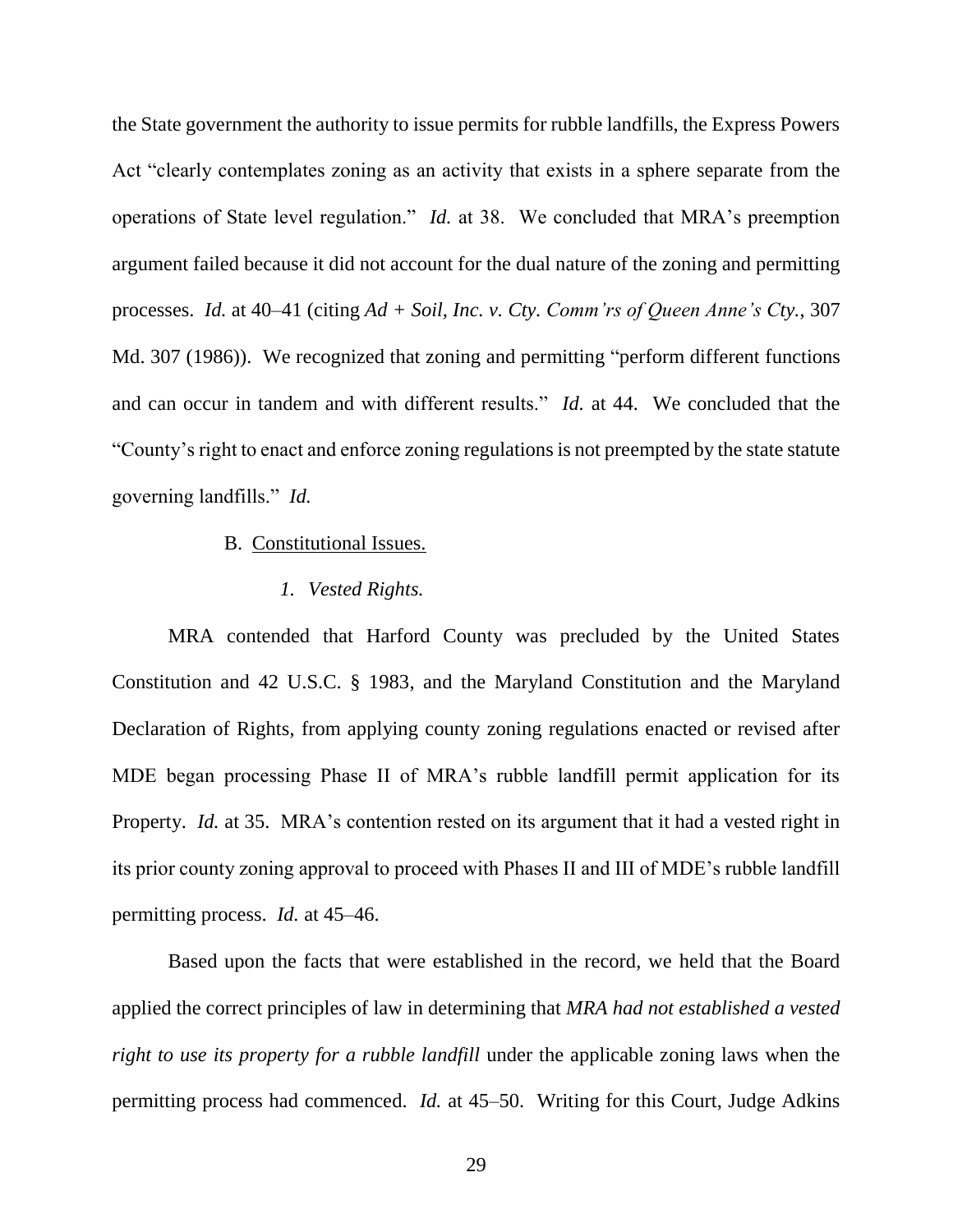noted that the Court has set forth a "clear standard for determining when a person has obtained a vested right in an existing zoning use:"

> Generally, in order to obtain a vested right in an existing zoning use that will be protected against a subsequent change in a zoning ordinance prohibiting that use, the owner must initially obtain a valid permit. Additionally, in reliance upon the valid permit, the owner must make a substantial beginning in construction and in committing the land to the permitted use before the change in zoning ordinance has occurred.

*Id.* at 44–45 (citing *Powell v. Calvert Cty.*, 368 Md. 400, 411–12 (2002)) (quoting *O'Donnell v. Bassler*, 289 Md. 501, 508 (1981)). MRA argued that it had a vested right to use its property for a rubble landfill because it: (1) "made a substantial change of position in relation to the land (i.e., it purchased the land after it received zoning and [SWMP] approval)"; (2) "made substantial expenditures (it spent over a million dollars in land acquisition, engineering and legal fees)"; and (3) "incurred substantial obligations [by] proceed[ing] with the engineering development plans for Phases II and III of the State's permitting process[]." *Id.* at 45.

We held that the Hearing Examiner correctly rejected MRA's contention that its previous expenditures created a vested right, and that the Examiner relied upon "clear Maryland precedent on the issue." *Id.* (citing *Ross v. Montgomery Cty.*, 252 Md. 497, 506– 07 (1969) (holding that expenditures on architectural planning do not create vested rights) and *Cty. Council for Montgomery Cty. v. District Land Corp.*, 274 Md. 691, 707 (1975) (holding that one million dollars in expenditures and a valid building permit did not create a vested right in a previous zoning classification of the land at issue)).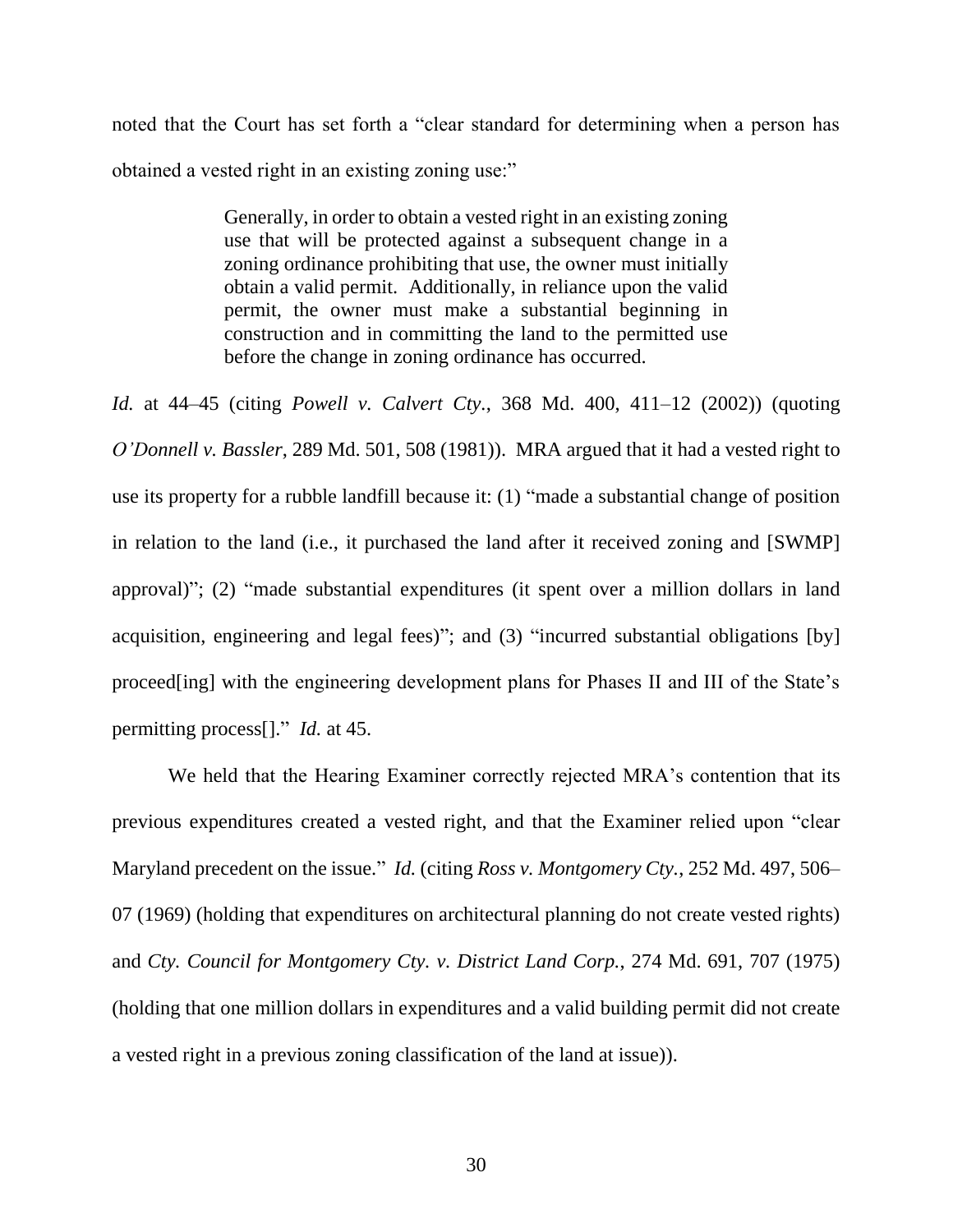We observed that MRA "attempts to carve out a new category of use that will grant it 'a vested right in a County zoning approval in the context of a State-controlled permitting process,'" which is in essence, a vested right in zoning approval. *Id.* Rejecting MRA's argument that it had a vested right in the zoning in effect at the time that it sought its initial permit, "[w]e follow[ed] many decades of Maryland law in holding that MRA needs more than a state permit and site plan approval in order to have a vested right." *Id.* at 46.

We concluded that the Hearing Examiner's findings, which were subsequently adopted by the Board, were supported by substantial evidence in the record, and both applied the correct principles of law to determine that MRA had no vested right to use its Property as a rubble landfill. *Id.* at 49–50.

# *2. Whether the Application of Bill 91-10 to MRA was Arbitrary and Capricious.*

MRA contended that Bill 91-10 unfairly targeted MRA and that Harford County's application of Bill 91-10 to MRA was arbitrary and capricious. *Id.* at 50. We rejected this argument, holding that there was "sufficient evidence on the record to support the Board's factual findings under the 'substantial evidence' standard." *Id.* We noted that there were four other proposed landfill projects at the time Bill 91-10 passed, some of which were also negatively affected. *Id.* at 50–51. We observed that "the record is replete with complaints of residents who lived near these [other] landfills. It is not surprising that the result of this public outcry was a tightening of the zoning laws with respect to rubble landfills." *Id.* at 51.

MRA argued that "because of the animus towards the proposed rubble landfill, the County singled out MRA's proposal when passing Bill 91-10 and point[ed] to testimony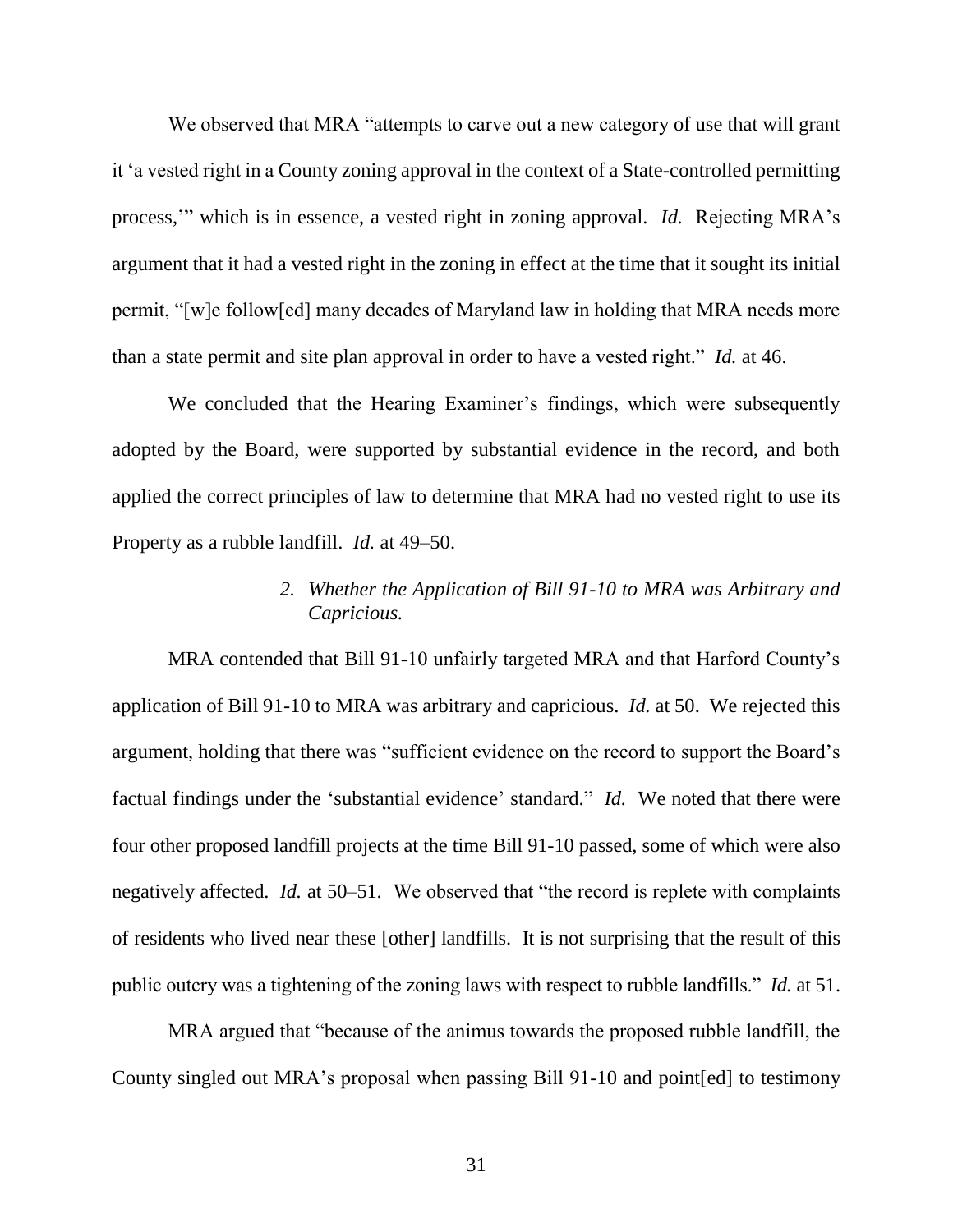indicating that the County was poised to stop MRA in its efforts." *Id.* We pointed out that we had *previously rejected this argument* in *MRA II* and brought cases to MRA's attention regarding the motivation of legislators. *Id.* (citing *MRA II*, 342 Md. at 505 n.15). We reiterated that "'a judiciary must judge by results, not by the varied factors which may have determined legislators' votes. We cannot undertake a search for motive.'" *Id.* (quoting *Daniel v. Family Sec. Life Ins. Co.*, 336 U.S. 220, 224 (1949)). We also pointed out that: "It is well-settled that when the judiciary reviews a statute or other governmental enactment, either for validity or to determine the legal effect of the enactment in a particular situation, the judiciary is ordinarily not concerned with whatever may have motivated the legislative body or other governmental actor." *Id.* (quoting *Workers' Comp. Comm'n v. Driver*, 336 Md. 105, 118 (1994)). Based upon established case law, we repeated that "we shall not delve into the motives of legislators when there is ample evidence that Bill 91-10 was directed at landfills in general and was emergency legislation because of the great public concern over all of the proposed landfills at the time." *Id.* 

# C. Estoppel.

MRA argued that Harford County was estopped from applying Bill 91-10 to its Property, resting its argument both on principles of equitable estoppel and zoning estoppel. *Id.* at 52.

# *1. Equitable Estoppel.*

Turning to MRA's equitable estoppel contention, we noted that in *Hill v. Cross Country Settlements, LLC,* 402 Md. 281, 309 (2007), we provided the general definition of equitable estoppel: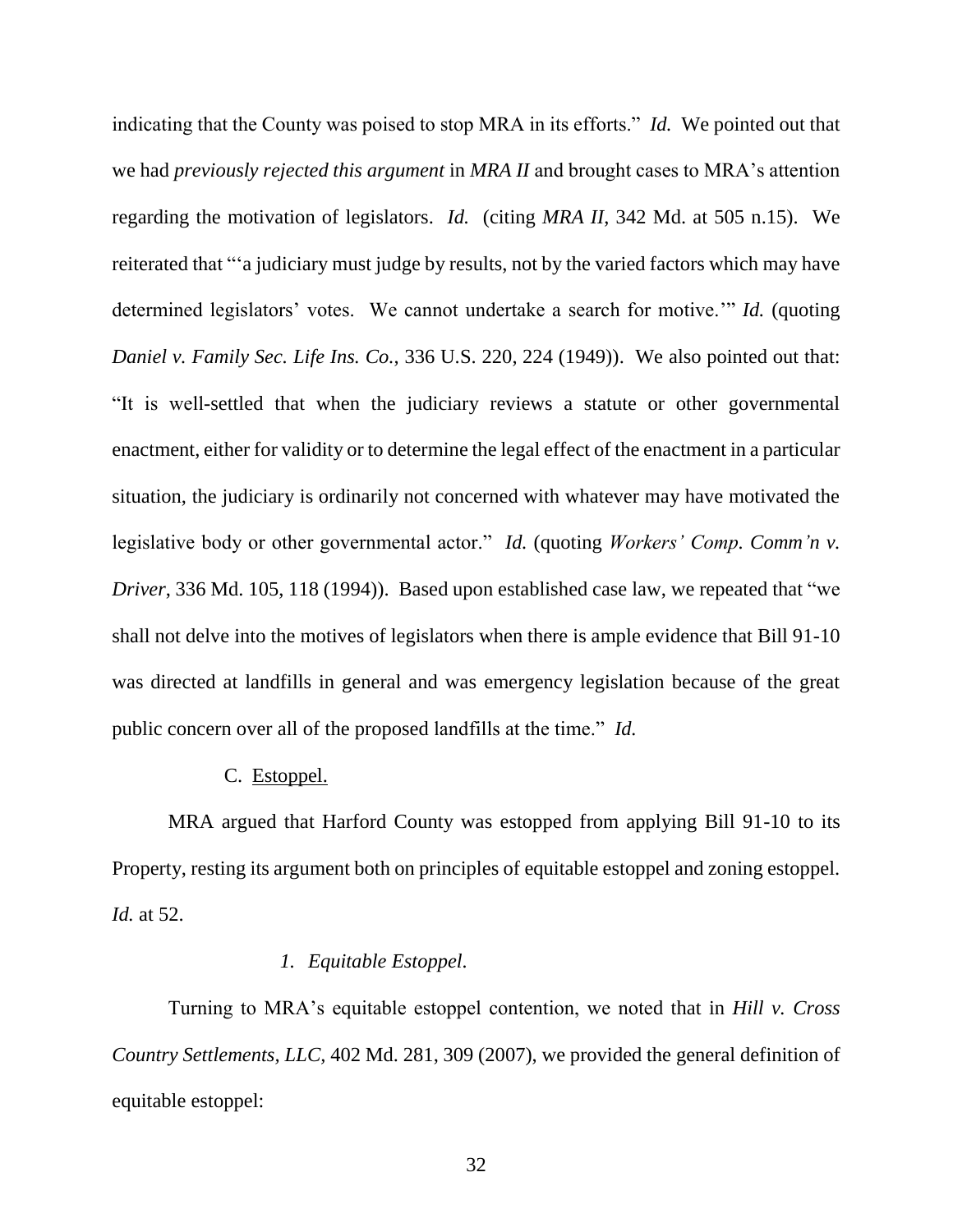Equitable estoppel is the effect of the voluntary conduct of a party whereby he is absolutely precluded both at law and in equity, from asserting rights which might perhaps have otherwise existed, either of property, of contract, or of remedy, as against another person, who has in good faith relied upon such conduct, and has been led thereby to change his position for the worse and who on his part acquires some corresponding right, either of property, of contract, or of remedy.

*MRA IV*, 414 Md. at 52. We observed that, although there are cases where estoppel may be applied to a municipal corporation, such "examples are scarce." *Id.* We further determined that MRA's reliance on *Rockville Fuel & Feed Co. v. City of Gaithersburg*, 266 Md. 117 (1972), was misplaced. *MRA IV*, 414 Md. at 52. We explained that the Court's primary analysis in that case was that the "doctrine of estoppel would appear applicable to this case *only if . . . Plaintiff had a vested right . . . .*" *Id.* at 53 (quoting *Rockville Fuel*, 266 Md. at 135) (emphasis in original). Once again, we reiterated our vested rights holding that "with only a permit, land purchase, and engineering studies, *MRA has no vested rights in the property at issue*. As such, *Rockville Fuel* does not support the notion that the county is estopped under the circumstances of this case." *Id.* (emphasis added). We explained that *Rockville Fuel* did not stand for the proposition that "the mere purchase of land in reliance on existing zoning is itself sufficient to create an estoppel that would preclude a change in the zoning, regardless of whether the zoning authority knew of the landowner's plans. Indeed, . . . we consider such a proposition unwise." *Id.*

## *2. Zoning Estoppel.*

MRA urged us to hold that specific principles of zoning estoppel applied thereby preventing Harford County from applying Bill 91-10 to its Property. *Id.* at 54. We noted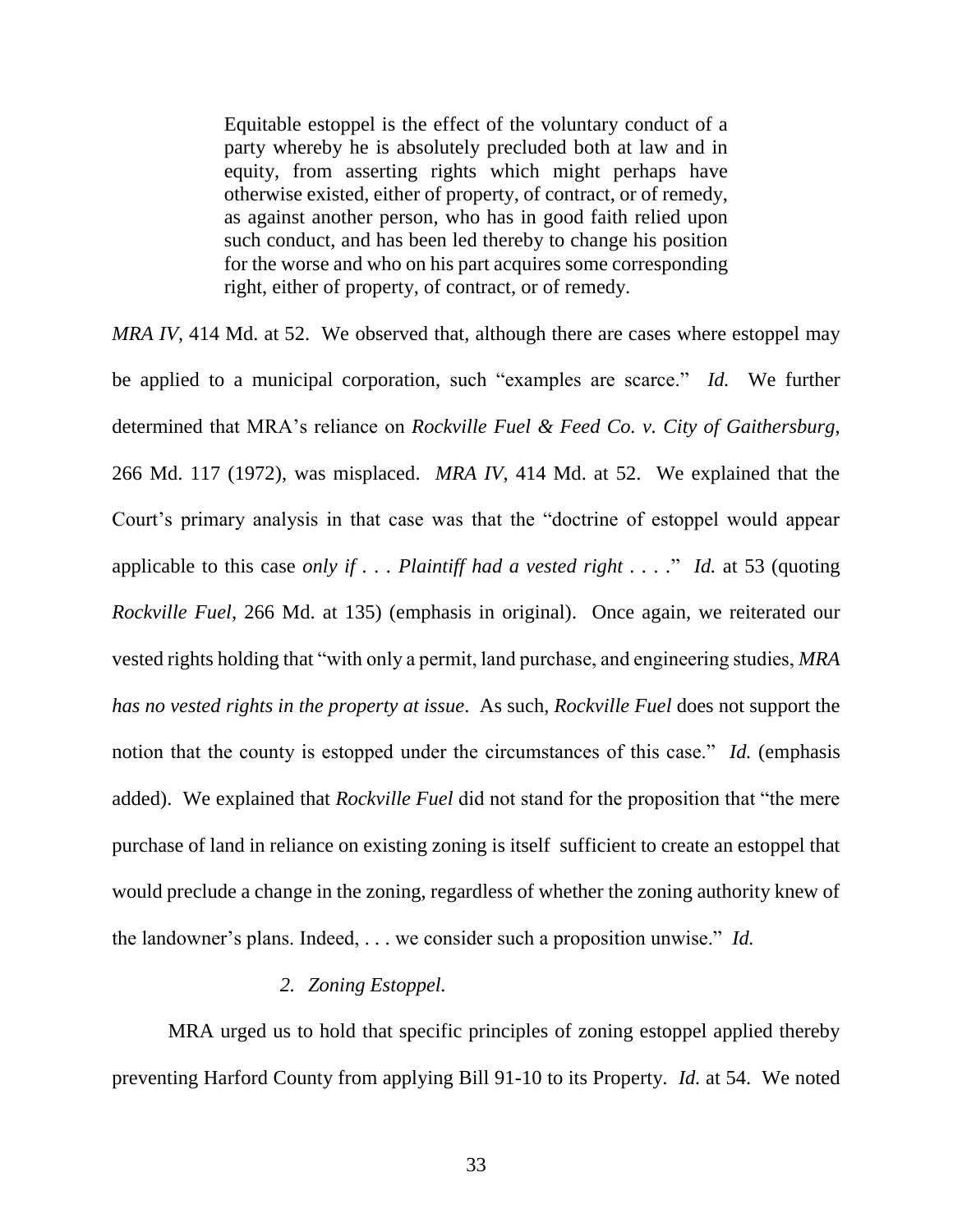that in *Sycamore Realty Co. v. People's Counsel of Baltimore County*, 344 Md. 57, 64

(1996), we acknowledged the application of the doctrine of zoning estoppel in some other

states, without recognizing it in Maryland:

A typical zoning estoppel scenario arises when the government issues a permit to a citizen that allows him or her to develop property in some way. Commonly, after the citizen has incurred some expense or has changed his or her position in reliance upon the permit, the property for which the permit was granted is rezoned so that the citizen's intended use is illegal. In such a situation, many courts allow the citizen to assert zoning estoppel as a defense to the government's attempt to enjoin the property use that violates the new zoning scheme.

The traditional, "black-letter" definition of zoning estoppel is:

"A local government exercising its zoning powers will be estopped when a property owner,

(1) relying in good faith,

- (2) upon some act or omission of the government,
- (3) has made such a substantial change in position or incurred such extensive obligations and expenses that it would be highly inequitable and unjust to destroy the rights which he ostensibly had acquired."

*Id.* at 54 (quoting David G. Heeter, *Zoning Estoppel: Application of the Principles of* 

*Equitable Estoppel and Vested Rights to Zoning Disputes*, 1971 Urb. Law Ann. 63, 66

(1971)).

Although we recognized that there may be a circumstance for which the application

of zoning estoppel is warranted, we declined to adopt the doctrine in *MRA IV*:

We have not explicitly adopted the doctrine of zoning estoppel, but we recognize that as zoning and permitting processes become more complex, the need for such a doctrine grows.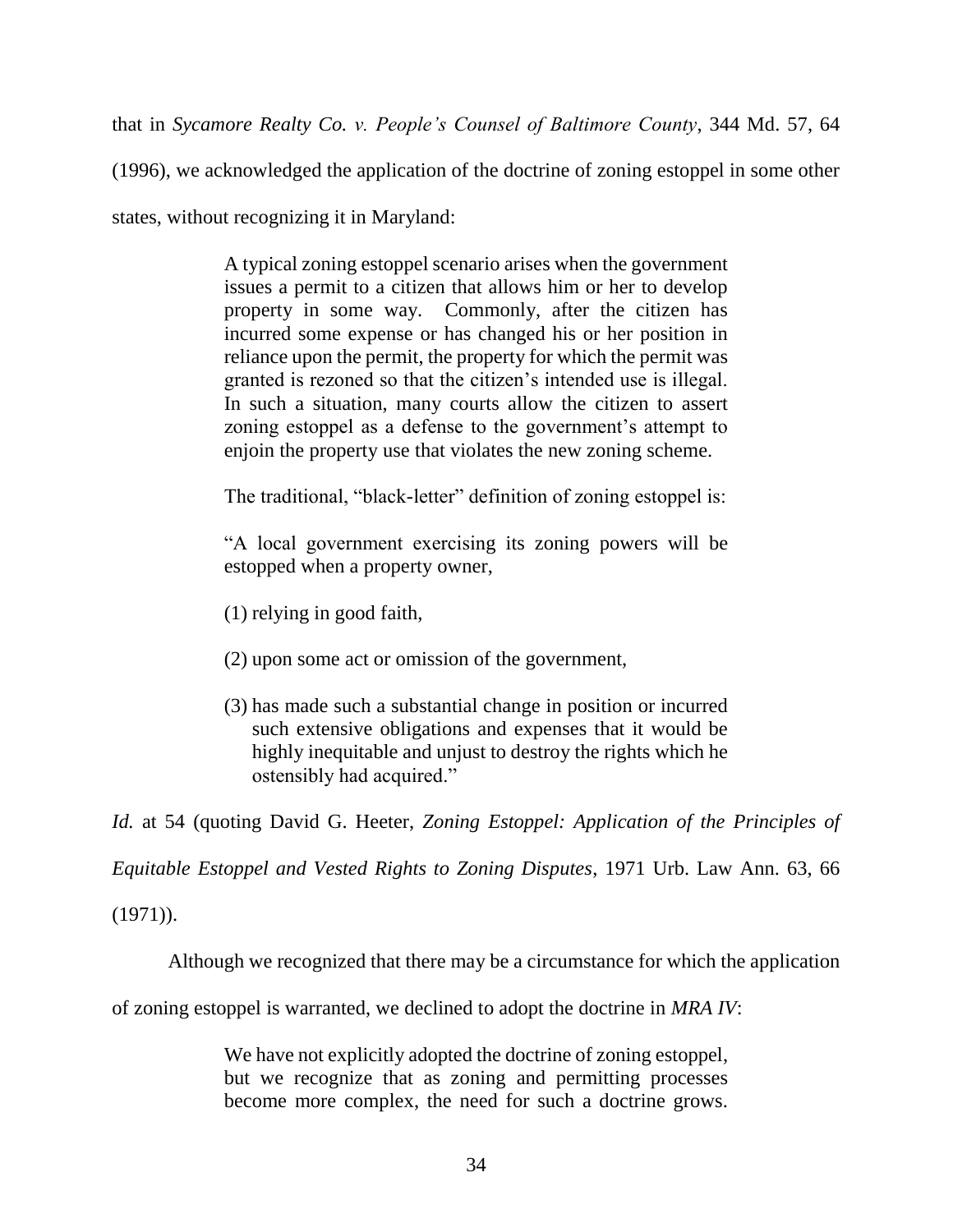Today, land use is much more highly regulated than it was fifty years ago—environmental concerns abound, and vehicular traffic demands seem to mushroom every year. Thus, a property owner who seeks to build or develop may well incur sizable expenses for experts in engineering, various environmental fields, traffic flow, archeology, etc., before putting a spade into the ground. With increasing public appreciation for open space and environmental protection causing apprehension about new construction, the likelihood a developing landowner will face serious opposition is high. Indeed, a developer faces quite a tortured process. . . .

But we also cannot ignore a local government's responsibility to its residents, and thus, Maryland courts should not apply the doctrine casually. As open space disappears, and scientific knowledge about the adverse environmental impact from people's use of land grows, local governments struggle to balance the legitimate interests and rights of land owners wishing to develop against equally legitimate environmental and community concerns. Due to the delicacy of this balancing act, and the overriding need to protect the public, local government cannot always chart a steady course through the Scylla and Charybdis of these disparate interests. Land developers must understand that, to a *limited* extent, the local government will meander, and before they incur significant expense without final permitting, they must carefully assess the risk that the government will shift course. On the other hand, there may be situations in which the developer's good faith reliance on government action in the pre-construction stage is so extensive and expensive that zoning estoppel is an appropriate doctrine to apply.

*Id.* at 56–57 (emphasis in original).

Despite our recognition that there may be circumstances where we would apply the doctrine, we stopped "short of adopting zoning estoppel in this case as the facts set forth in this record do not support its application." *Id.* at 57–58. We noted that "[f]or decades Maryland has maintained a stricter stance than most states in protecting government's right to downzone in the face of planned construction." *Id.* at 57–58 (citing 9-52D Patrick J.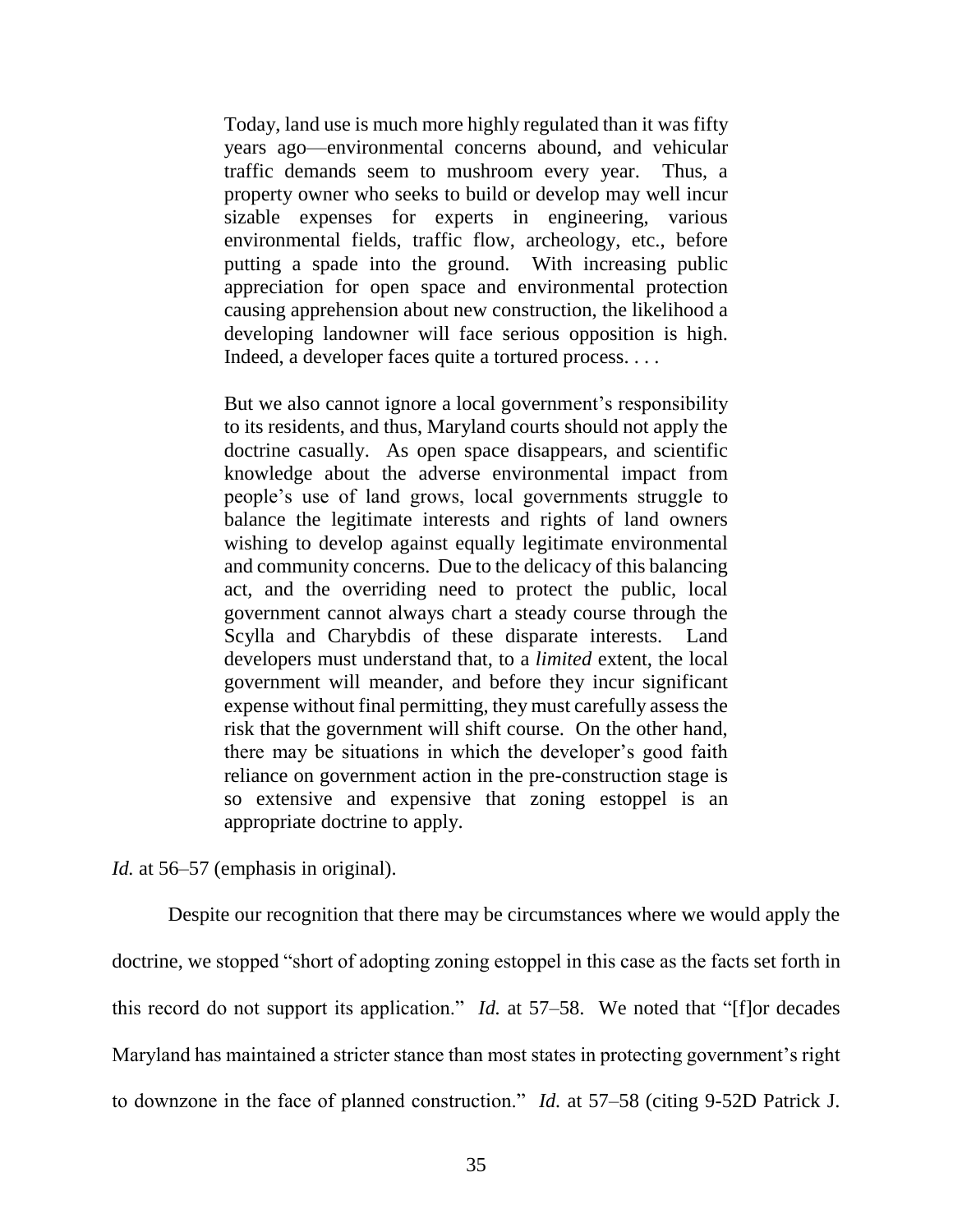Rohan & Eric Damian Kelly, *Zoning and Land Use Controls* § 52D.03 (2009)). We explained that "[a]lthough we may sometimes adopt a new principle of law in a case in which the facts do not fit the doctrine, the doctrine of equitable estoppel is so fact-specific that it would be imprudent to depart from this history before we are faced with a case presenting circumstances for its application." *Id.* at 58. We stated that "zoning estoppel must be applied, if at all, sparingly and with utmost caution . . . . Squaring with this cautious approach, we conclude that the burden of establishing the facts to support that theory must fall on the person or entity claiming the benefit of the doctrine." *Id.*

Reviewing the facts in the record, we concluded that "zoning estoppel does not fit these facts because there was no substantial reliance by MRA." *Id.* We noted that "[u]nder the theory of zoning estoppel, if the developer '*has good reason to believe, before or while acting to his detriment, that the official's mind may soon change*, estoppel may not be justified.'" *Id.* (emphasis in original) (quoting Robert M. Rhodes, et al, *Vested Rights: Establishing Predictability in a Changing Regulatory System*, 13 Stetson L. Rev. 1, 4 (1983)). "At the heart of establishing 'good faith' is proof that the claimant lacked knowledge of those facts that would have put it on sufficient notice that it should not rely on the government action in question." *Id.* (citing Heeter, 1971 Urb. Law. Ann. at 77–82).

We determined that "[m]any facts were available to MRA at the time of its February 1990 purchase of the Property that should have alerted them to the real possibility that its plans for a rubble landfill would not come to fruition." *Id.* at 59. Specifically, we pointed out that, on November 14, 1989, when the County Council voted for the inclusion of the Property into the SWMP by a favorable vote of four council members, two members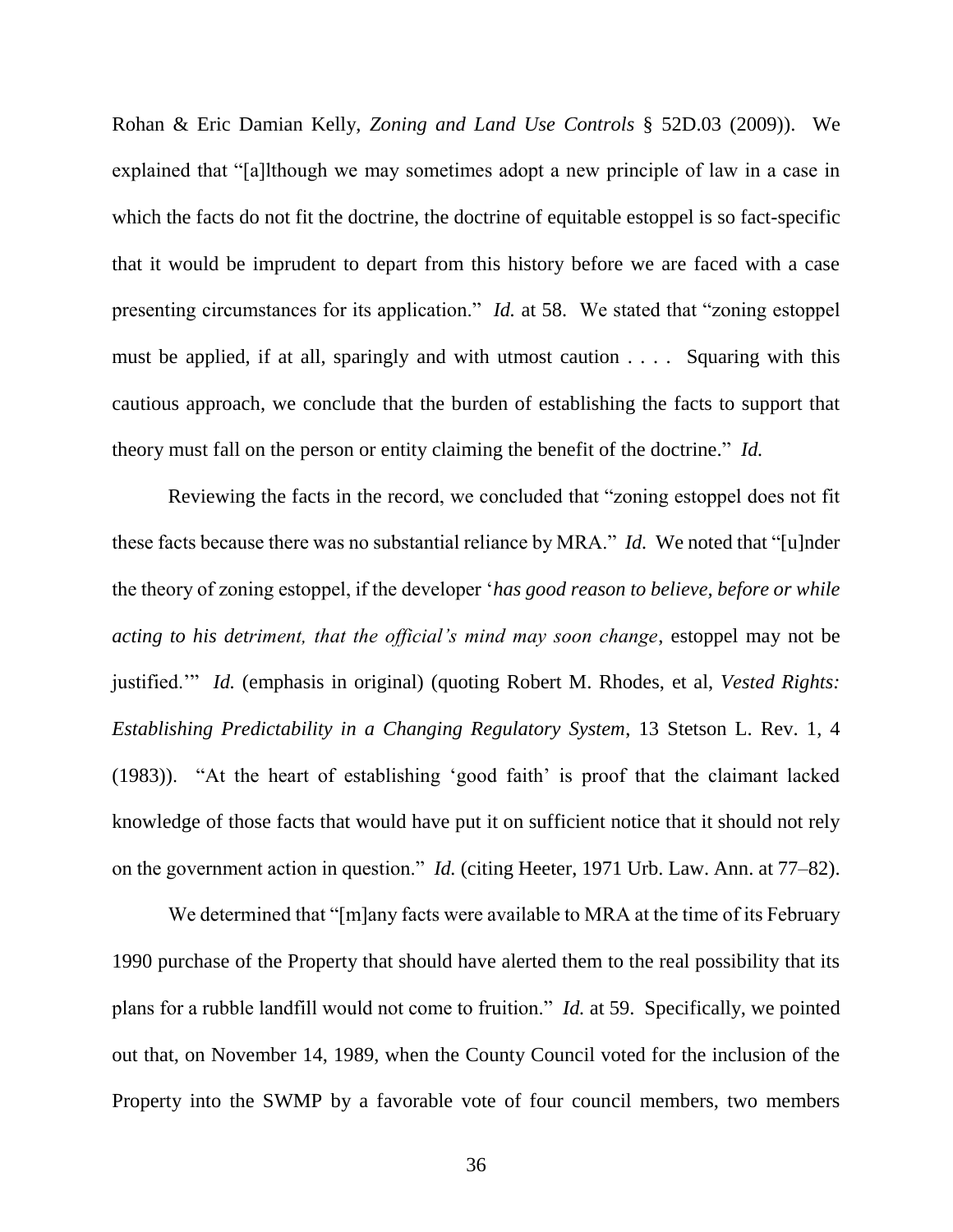abstained because they felt that they had inadequate information, and one member abstained because his son was the president of MRA. *Id.* We noted that the inclusion in the SWMP "was achieved by a fragile majority, and MRA knew, as did the Council when it voted, that MRA had no permit from MDE and many additional steps had to be taken before MRA could actually construct the rubble landfill." *Id.* We commented that "[i]nclusion of the Property in the County SWMP was a necessary, but not a sufficient step in the process of obtaining a state rubble fill permit from MDE." *Id.* Indeed, we noted that at the November 14 hearing, the Council President told MRA that "what we are doing tonight is approving a process. We are not exactly approving the landfill site. We are approving a step in a process." *Id.*

We pointed out that MRA's president acknowledged that at the public hearing before the Hearing Examiner "there was 'strong' public opposition to the rubble landfill by 'hundreds' of persons at the November 7 and 14, 1989 hearings." *Id.* We observed that the composition of the Council changed, and that these events occurred before MRA closed on its purchase on February 9, 1990. *Id.* We also noted that the Hearing Examiner found that the inclusion of the Property in the SWMP was debated further at a County Council meeting on February 6, 1990—three days prior to MRA's settlement. *Id.* at 60.

Additionally, we explained that "the closing on MRA's purchase of the Property is not the definitive mile-marker in a zoning estoppel analysis. Generally, purchase of land, by itself, is insufficient to constitute substantial reliance." *Id* at 60–61 (internal citations omitted). We reasoned that "[t]o hold otherwise would mean that a purchaser could lock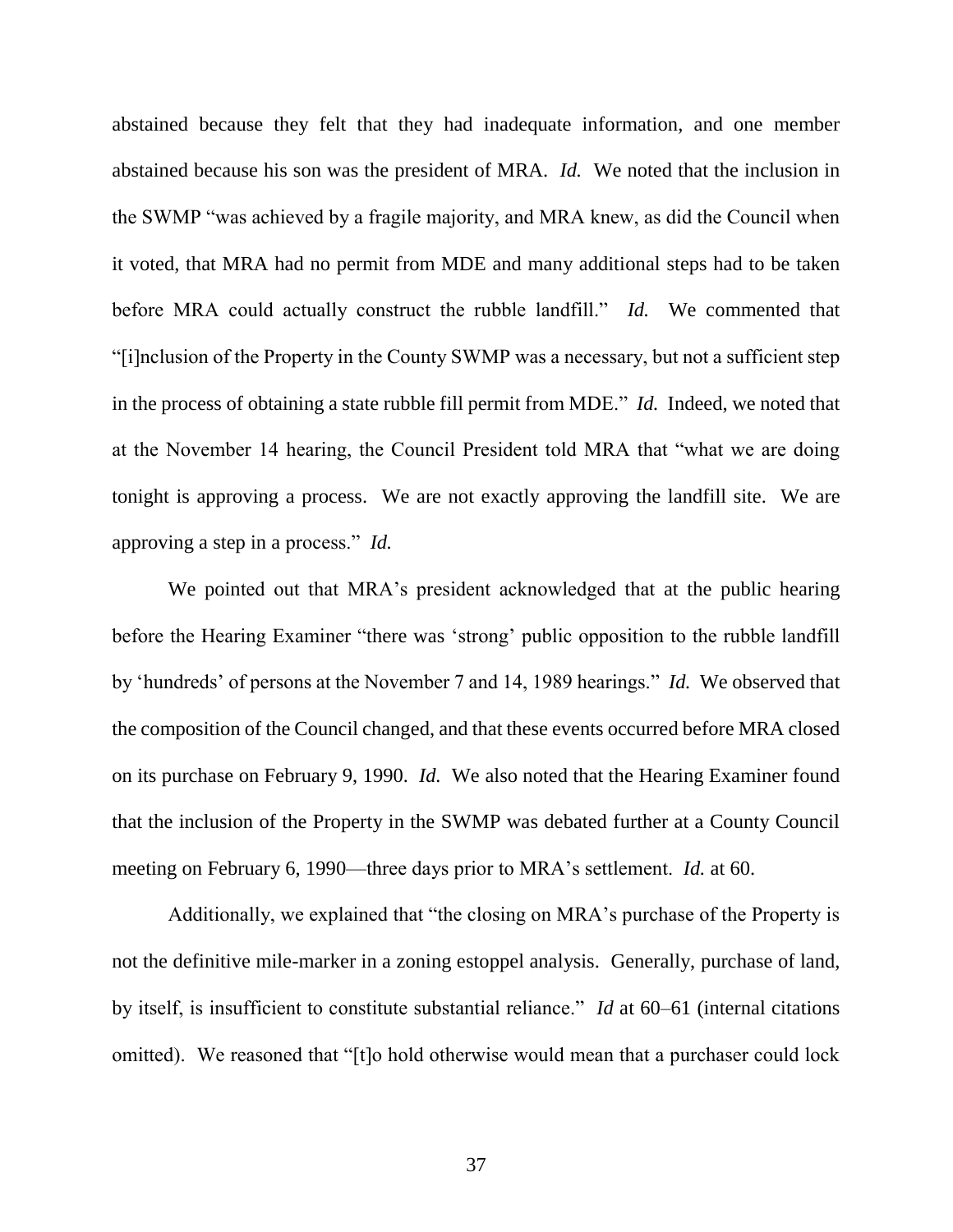in the zoning of any parcel simply by the act of purchasing property and asking for a permit." *Id*. at 61. We stated that:

> For us to decide that the good faith reliance element of zoning estoppel is established by proof that an entity purchases land for the purpose of constructing a highly controversial rubble landfill based on a vote by the County Council approving one step in the State permitting process, while knowing that the new membership of [the] County Council likely opposes that use, would disregard the caution with which we approach such a doctrine.

## *Id.*

We concluded that MRA "must prove substantial reliance by something other than its purchase of the [Property]." *Id.* MRA attempted to do so by "focusing on the expenses it incurred for engineering fees during the period of its alleged good faith reliance." *Id.* We noted that "[a]lthough MRA asserts in its brief that, relying on the County's action, it 'proceeded to spend over a million dollars on the purchase of the property and on engineering fees[,]' it gives us no extract references to support this statement." *Id.* Specifically, we pointed out that the land purchase cost of \$732,500 was insufficient to prove detrimental reliance, and that MRA "gives us no specifics about the balance of the alleged costs." *Id.* Indeed, we added that we had "searched the record extract ourselves," and could only definitely point to \$25,000 that had been spent on engineering fees between August 1989 and November 20, 1989, and that the record "does not suggest, let alone prove, that the \$25,000 was spent in reliance on the vote for inclusion in the SWMP at the November 14 hearing." *Id.* at 61–62.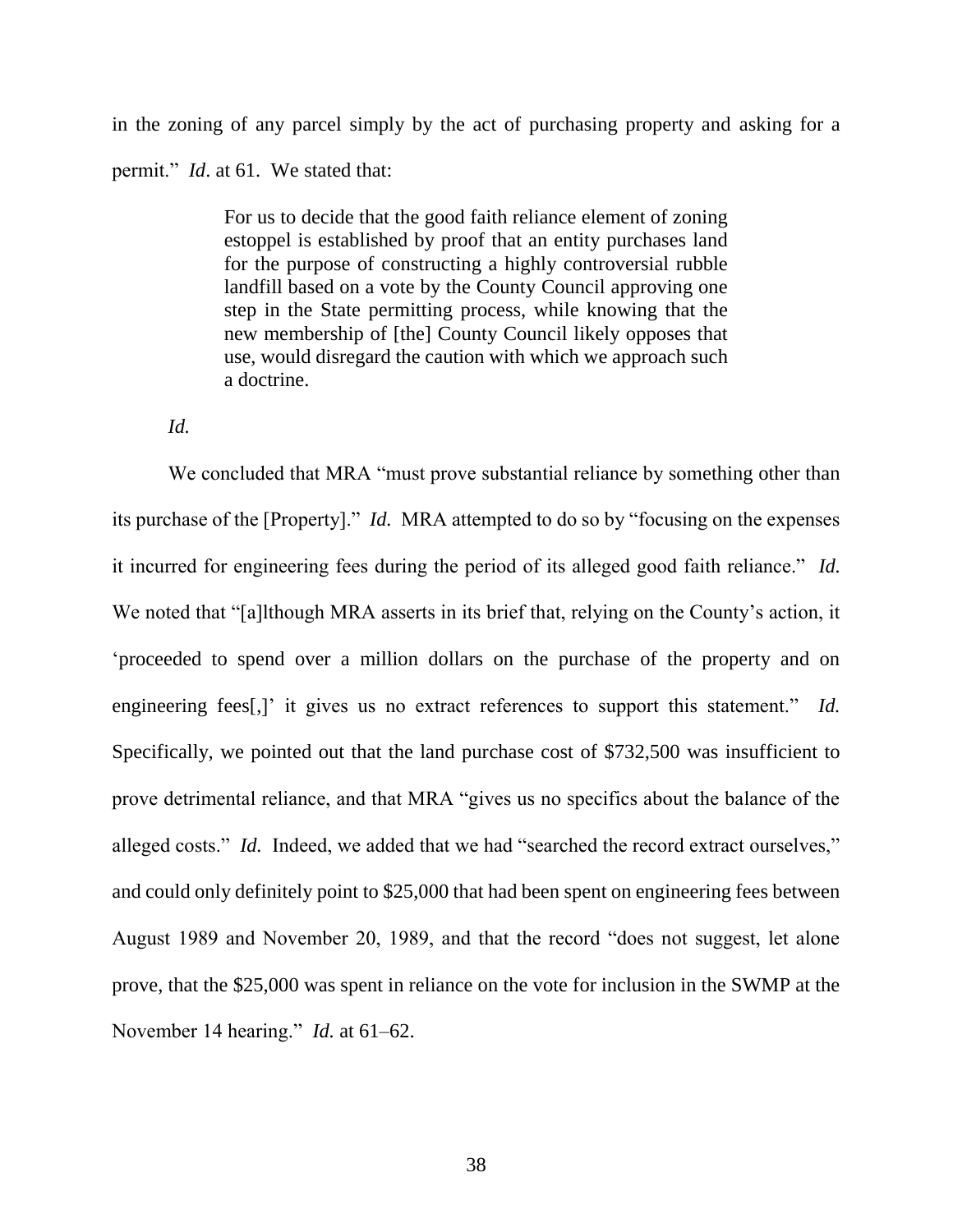#### We stated that:

In short, all we glean from the record is that MRA closed on the land on February 6, 1990, after the [C]ouncil's November 14, 1989 vote to include the Property in the SWMP. There was insufficient evidence to show how much, if any, of the engineering fees were incurred after and in good faith reliance upon the results of the November 14 hearing. Bald allegations and general testimonial statements that MRA spent \$300,000 on engineering fees are simply insufficient to meet MRA's burden to prove the fact and extent of its reliance on the County Council's action.

*Id.* at 63. Accordingly, we held that "MRA has failed to establish the necessary good faith reliance on the County Council's vote to include the Property in its SWMP either through purchase of the property or engineering expenses, or both." *Id.* Therefore, we concluded that "MRA has not proven zoning estoppel against the County according to the criteria used in states that have adopted that doctrine." *Id.*

## *The Epilogue to Our Prequel*

To summarize our holdings in *MRA IV* on MRA's substantive claims, we held that: (1) Harford County was not preempted from enacting zoning laws addressing rubble landfills; (2) MRA did not have a constitutionally protected vested right to operate a rubble landfill based upon prior county zoning approval; (3) the application of Bill 91-10 to MRA's Property was not arbitrary or capricious, and MRA did not have any substantive or procedural due process right in a rubble fill operation under the Maryland Constitution, the Maryland Declaration of Rights, or 42 U.S.C. § 1983; and (4) the County was not estopped from applying Bill 91-10 to MRA's Property because MRA had no vested right. Additionally, we declined to adopt the zoning estoppel doctrine, and further determined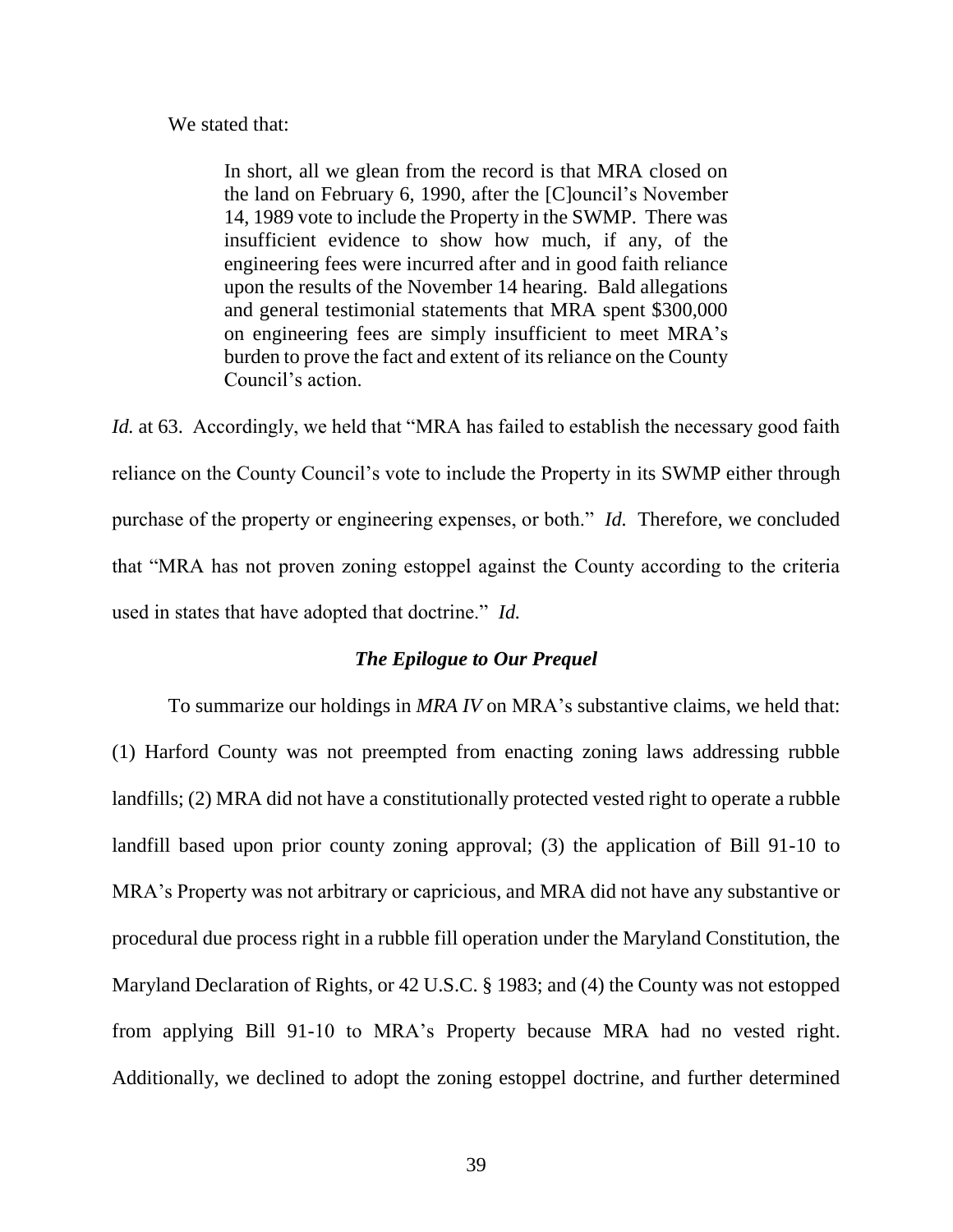that, even if we were inclined to adopt the doctrine, MRA had not proven the zoning estoppel elements according to the criteria used in states that had adopted the doctrine. *MRA IV*, 414 Md. at 36–64. This Court also upheld the Board's denial of the variance requests, under the variance standards set forth in the Harford County Code. *Id.* at 24–35.

As first noted by Judge Eldridge in *MRA II*, conspicuously absent from the host of claims asserted by MRA was any claim that the application of Bill 91-10, and a denial of a variance to operate a landfill, would deprive MRA of all beneficial use of its Property, thereby creating an unconstitutional taking without just compensation in violation of § 40 of Article III of the Maryland Constitution. *MRA II*, 342 Md. at 489.

## *B. Proceedings in this Case*

Almost six years after the denial of its variance by the Board of Appeals and over two-and-one-half years after this Court's decision in *MRA IV*, in February 2013, MRA filed suit against Harford County. The Complaint alleges a "cause of action for inverse condemnation" arising from the County's actions precluding MRA from operating a landfill. MRA sought just compensation from a jury pursuant to Article III, § 40 of the Maryland Constitution, based upon "the deliberate actions of the County Council and the County which unlawfully deprived MRA of the beneficial use of its Property by precluding it from utilizing its MDE permit to operate a rubble landfill on its Property in Harford County."

A review of MRA's Complaint, and the testimony, evidence, and arguments presented to the jury over the course of a two-week trial, reflect that the building blocks of MRA's "takings" claim arise out of the same operative facts and legal arguments, *which*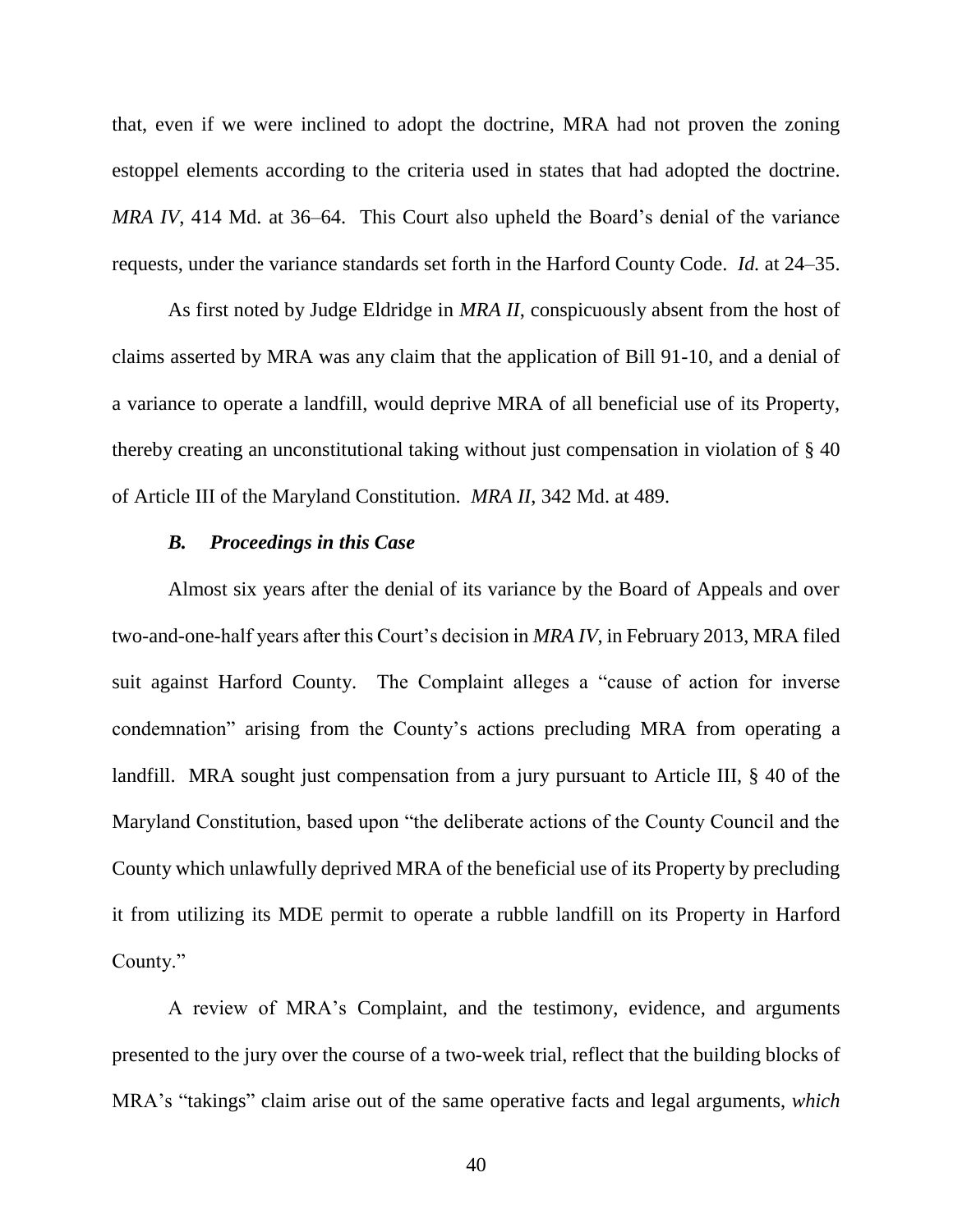*this Court specifically rejected* in *MRA IV.* In a nutshell, MRA's "takings theory" is that: (1) MRA had a constitutionally protected right to operate a rubble landfill and the County's adoption of Bill 91-10 interfered with that right, thereby entitling MRA to compensation for its "investment-backed expectation to build a rubble fill on the property"; and (2) the County's actions in adopting Bill 91-10 were undertaken with an express intention to deprive MRA of its protected interest in operating a rubble landfill. Below, we point out a few examples of MRA's claims, testimony, and argument presented in this case that are in direct contrast with our express holdings in *MRA IV*.

## *MRA's Theory Submitted to the Jury was that Bill 91-10 was Arbitrary and Capricious*

MRA alleged in its Complaint that Bill 91-10 was "made applicable to the Property for the purpose of depriving MRA of the beneficial use of its Property" and that the "County's actions over many years constituted arbitrary and capricious *post hoc* zoning changes specifically and intentionally targeted and aimed at MRA to prevent MRA from operating a rubble landfill on its Property."

MRA further alleged that the County violated its due process rights arising under the Maryland Constitution and the Maryland Declaration of Rights, asserting that:

> The County's actions and inactions . . . were outrageous, egregious, callous, irrational, arbitrary[,] capricious[,] and deliberately indifferent governmental acts in violation of the due process clauses of the Maryland Constitution and the Maryland Declaration of Rights, which assure MRA, as a property owner, the right to be free from arbitrary or irrational zoning and government actions.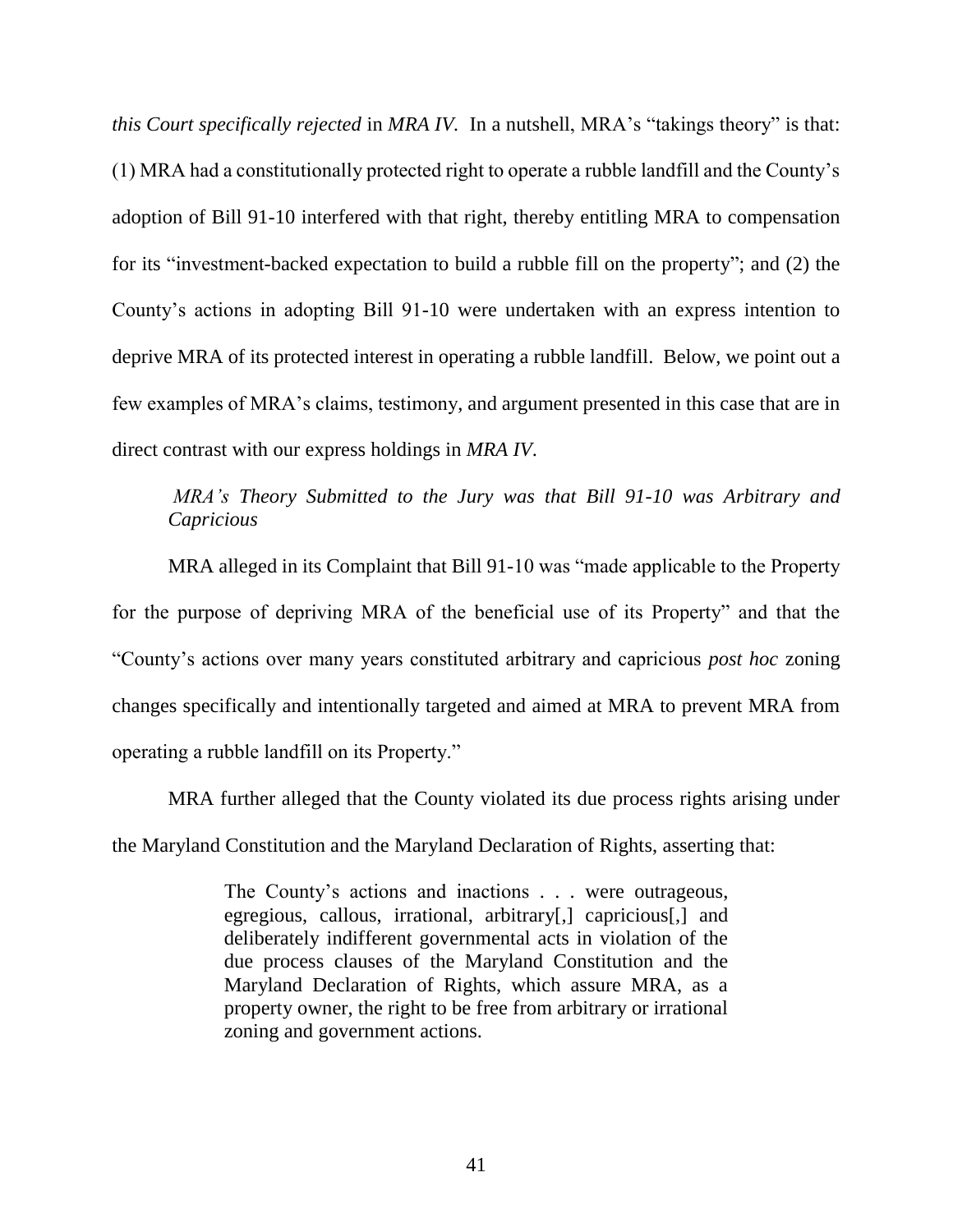At trial, MRA called its expert Robert Lynch, a former Harford County employee and a practicing attorney, to testify that in his view, he considered the adoption of Bill 91- 10 as "targeting MRA." During closing arguments, counsel for MRA argued to the jury that the adoption of Bill 91-10 "was a devious scheme concocted by the County to make sure that [MRA's President,] Mr. Schaefer, and MRA would never have a rubble fill on this property. But the County was careful. They were trying to cover it up. But we figured it out."

The allegations in MRA's Complaint, as well as testimony, and arguments presented at trial, which included its characterization of the County's application of Bill 91-10 to MRA's Property, and its assertions of improper legislative motives, were *unequivocally rejected by this Court* and were inconsistent with our holding in *MRA IV*. *MRA IV*, 414 Md. at 50–51 (upholding the Board's rejection of MRA's argument that the application of Bill 91-10 to MRA's Property was arbitrary and capricious, or was enacted to target MRA, noting that the record reflected that the Bill applied to several other rubble landfills in the County). We rejected—not once, but twice—MRA's argument that the County singled out MRA's Property when it passed Bill 91-10. *See MRA IV*, 414 Md. at 51 (noting that in *MRA II*, we brought cases to MRA's attention regarding the motivation of legislators and reiterated that this Court would not delve into the "motives of legislators when there is ample evidence that Bill 91-10 was directed at landfills in general . . . and the great public concern over all of the proposed landfills at that time."). Given our holding in *MRA IV*, it was improper for MRA to present evidence and argument that the application of Bill 91-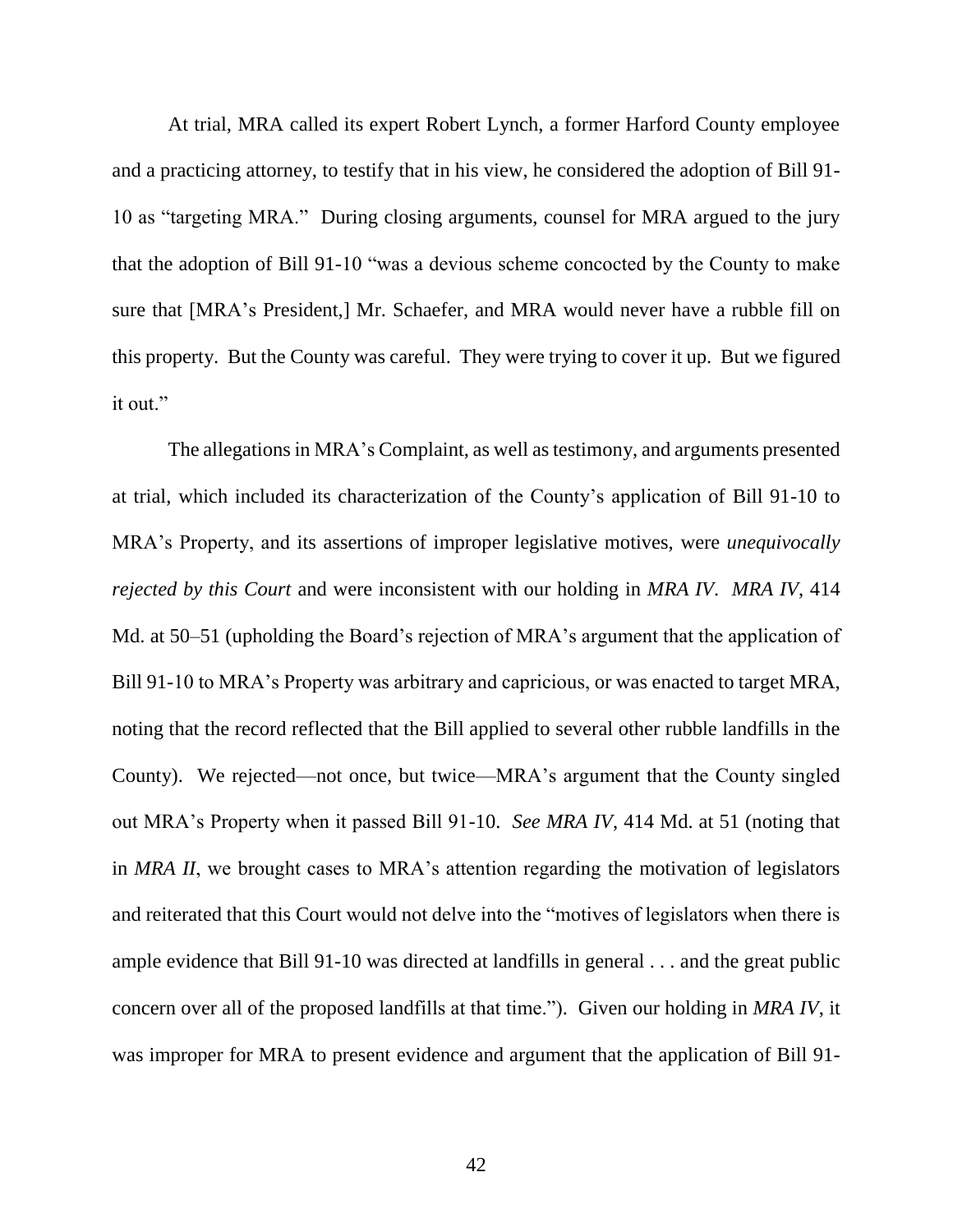10 was arbitrary or capricious, or that the County had "devious motives" and was engaged in a "cover up." However, this was the bread and butter of MRA's case.

*MRA's Testimony and Arguments Related to a Vested or Constitutionally Protected Property Right to Operate a Rubble Landfill* 

Although MRA's Complaint does not use the phrase "vested right," MRA's takings theory was premised upon MRA having a vested right<sup>6</sup> or constitutionally protected interest in the operation of a rubble landfill. During closing, counsel for MRA repeatedly argued to the jury that MRA had presented "overwhelming [evidence] that we had a reasonable investment-backed expectation in this property to build and operate a rubble fill," and that the County interfered with that right by enacting Bill 91-10. These legal arguments directly contradict our holding in *MRA IV* that MRA did *not have* a vested right (*i.e.,* a constitutionally protected interest) in a rubble fill operation, thereby giving MRA a due process or takings claim arising from such a right.<sup>7</sup> *MRA IV*, 414 Md. at 44–50, 52–63. It

 $\overline{a}$ 

4 *Rathkopf's The Law of Zoning and Planning* § 70:2 (4th ed. Rev. 2019) (hereinafter "*Rathkopf*").

<sup>6</sup> A "vested right" has been described as

the right to initiate or continue the establishment of a use or construction of a structure which, when completed, will be contrary to the restrictions or regulations of a recently enacted zoning ordinance. If a vested right to initiate the use or complete construction is found to exist, the use or structure will generally be allowed to continue as a protected nonconforming use.

<sup>&</sup>lt;sup>7</sup> Throughout this case, MRA has combined two legally separate and distinct constitutional takings theories. *First,* MRA claimed that it had a legally compensable vested right to operate a rubble landfill under the Harford County Code arising from the Property's inclusion in the SWMP and its Phase I permit, and MRA's alleged reliance on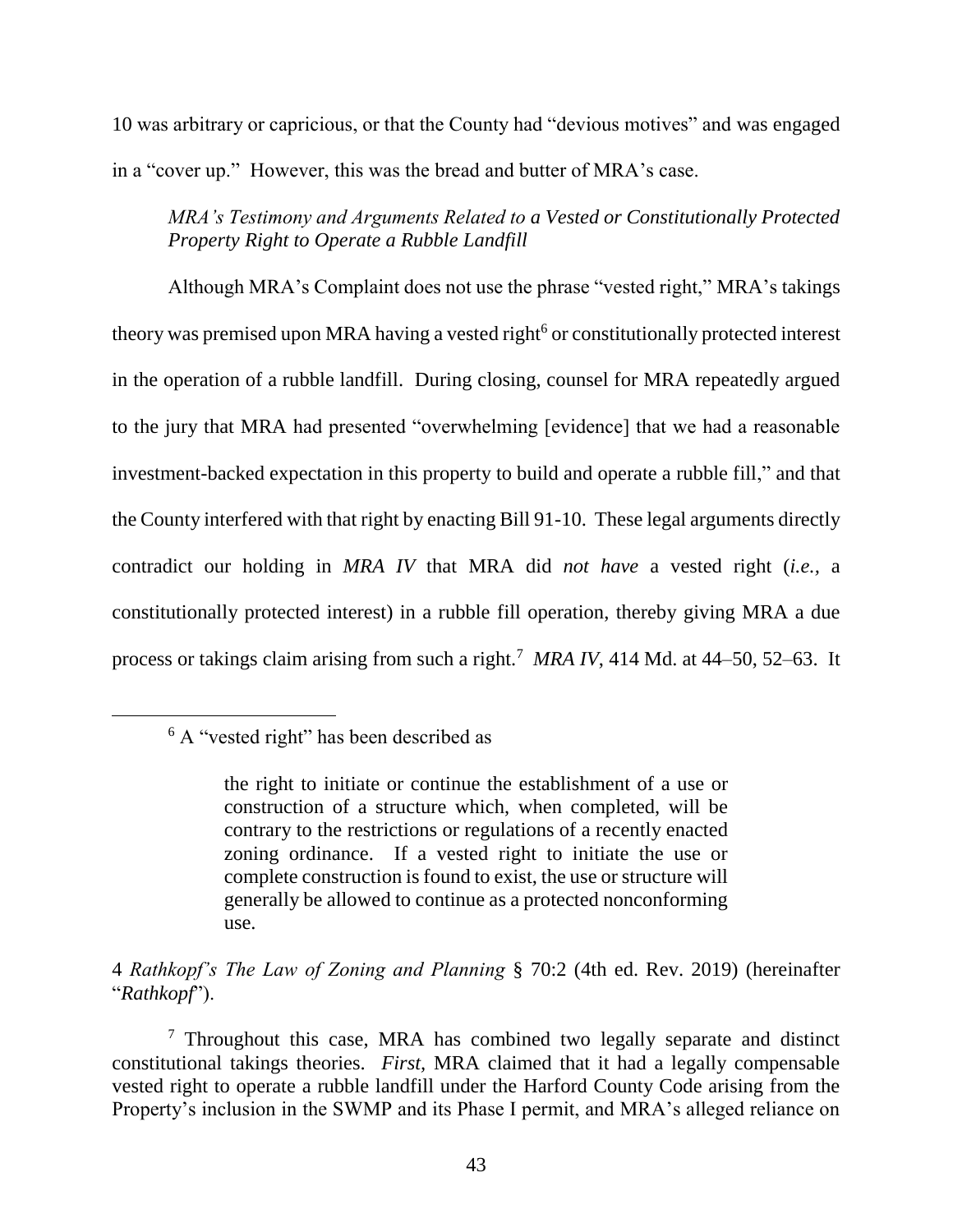was error for the circuit court to allow a jury to determine just compensation where this Court previously held that no such constitutionally protected right existed. *See Neifert v. Dep't of Env't*, 395 Md. 486, 522 (2006); 4 *Rathkopf's The Law of Zoning and Planning*  § 70:3 (4th ed. Rev. 2019) ("*Rathkopf*") (explaining that "[w]hether a vested right exists under a particular state's law is often an important issue in court adjudication of constitutional due process and takings claims. *If a court finds under the facts of a particular case that a vested right does not exist, the plaintiff owner or developer may be held not to have secured under state law a 'property interest' protected by these constitutional guarantees*") (emphasis added).

With respect to the damages arising from the alleged unlawful taking of its Property, MRA was permitted, over the County's objection, to present valuation testimony based entirely on the proposed landfill's projected revenues and capitalized profits, which MRA's expert asserted the landfill purportedly would have generated. MRA offered no expert testimony on the fair market value of the Property. As reflected on the verdict sheet, the

 $\overline{a}$ 

those conditions when it acquired the Property and incurred additional professional expenses and fees in connection with permitting activities. *Second*, if MRA had no legally compensable or vested right to operate a rubble landfill, then MRA claims that the application of Bill 91-10 as applied to its Property denied it of all beneficial use, thereby entitling MRA to just compensation under Article III, § 40 of the Maryland Constitution. MRA's blending of these constitutional theories under a general takings umbrella was legally incorrect, given our holding in *MRA IV* that MRA had no vested or constitutionally protected interest in a rubble landfill operation. *See Neifert v. Dep't of Env't*, 395 Md. 486, 522 (2006) (explaining that "[i]n order to make a successful claim under the Takings Clause, appellants must first establish that they possess a constitutionally protected property interest"); Rathkopf § 70:3 (explaining that where no vested right is found to exist, dismissal of constitutional claims is appropriate). However, we will not address this point further, given our holding that MRA failed to exhaust its administrative remedies.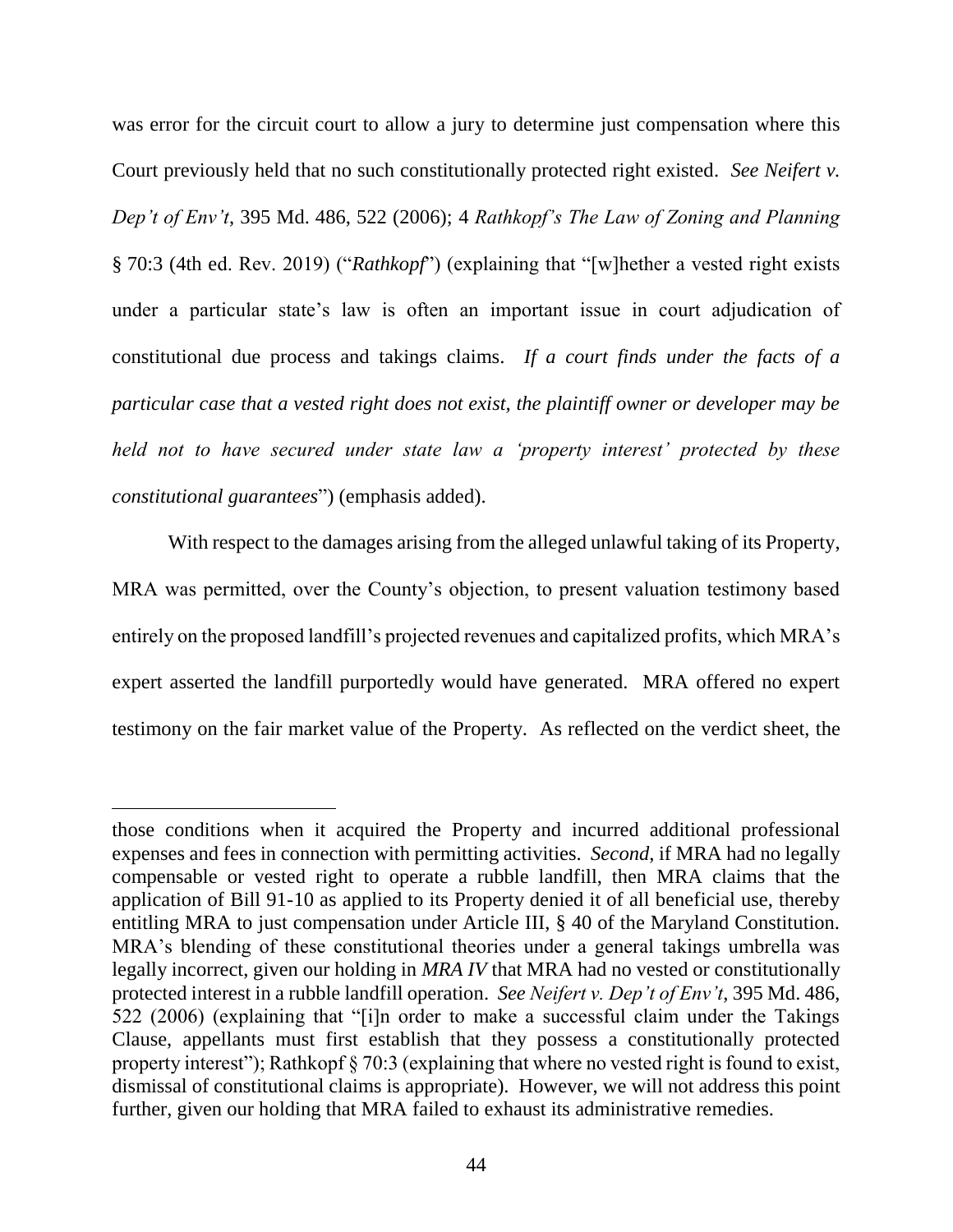jury found that "MRA's inability to operate a rubble landfill" was a "regulatory taking" and awarded MRA damages in the amount of \$45,420,076.

Harford County filed an appeal to the Court of Special Appeals. On appeal, the intermediate appellate court held that MRA exhausted its administrative remedies, but that MRA's takings claim is barred by the statute of limitations because it was filed more than three years after it accrued on June 5, 2007, the date of the Board's final decision denying MRA's variance requests. *Harford Cty. v. Md. Reclamation Assocs., Inc.*, 242 Md. App. 123 (2019).

MRA petitioned for writ of *certiorari*, and Harford County filed a conditional crosspetition for writ of *certiorari*. *Md. Reclamation Assocs., Inc. v. Harford Cty.*, 466 Md. 309 (2019). We granted *certiorari* to consider the questions presented in the petition and conditional-cross petition, which we have reordered:

- 1. Should MRA's takings claim be dismissed based on MRA's failure to raise this constitutional issue in any administrative proceeding?
- 2. Is MRA's takings claim barred by the statute of limitations when it was filed more than three years after the final administrative agency decision denying MRA's variance requests?
- 3. Did the Board's decision prohibiting a proposed rubble landfill to protect the public constitute a taking for which compensation is due?
- 4. Did the jury's damages award of more than \$45 million as compensation for an unconstitutional taking contravene Maryland law when the damages are not the fair market value of MRA's Property but are, instead, the capitalized profits of a hypothetical business?

We answer question 1 in the affirmative. Given our holdings concerning question

1, we shall not reach questions 2 through 4.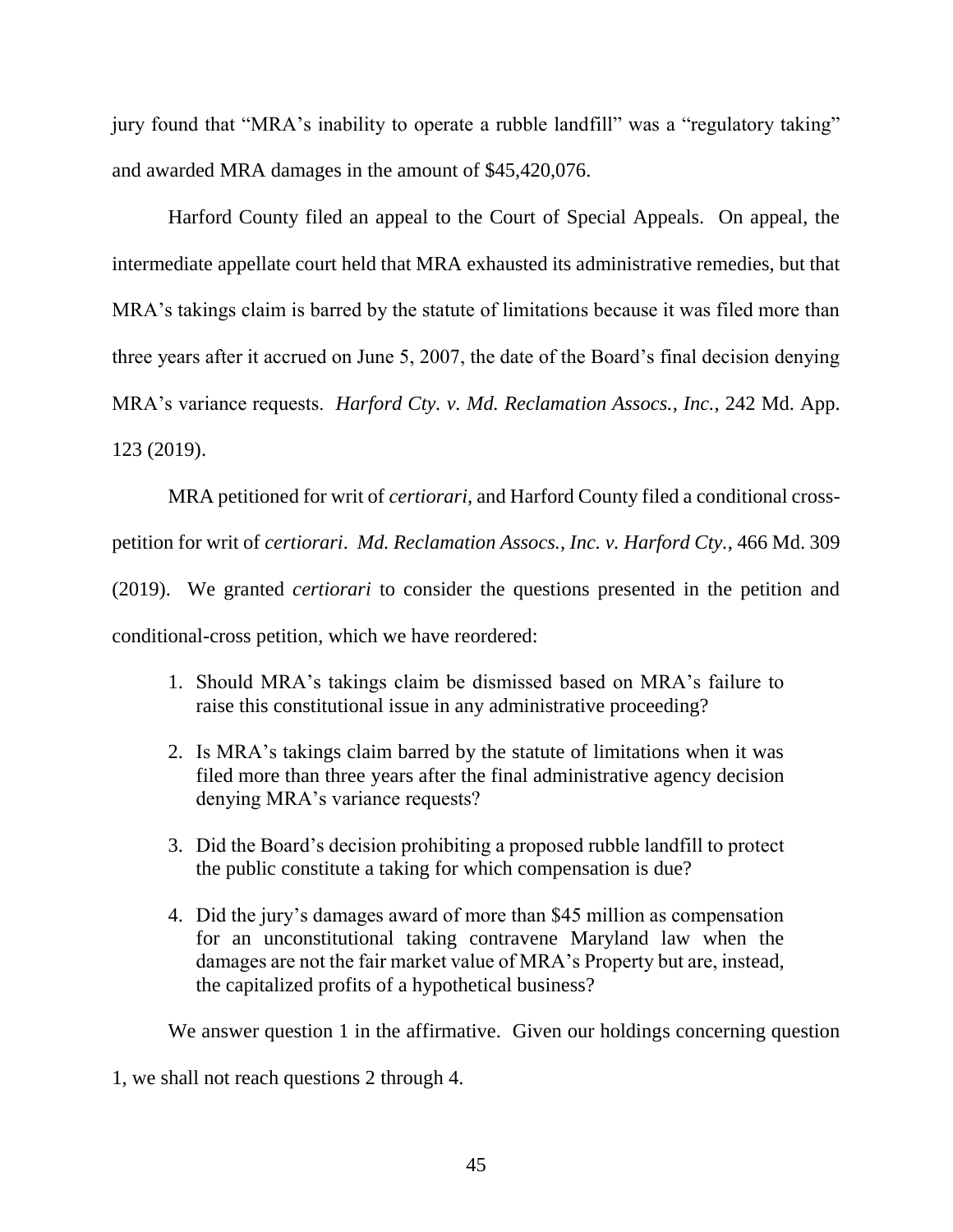## **II. DISCUSSION**

## *A. Parties' Contentions*<sup>8</sup>

The County argues that MRA's takings claim is subject to and barred by the same administrative exhaustion requirement which resulted in the dismissal of MRA's constitutional and non-constitutional claims in *MRA II* and *MRA III*. The County contends that under this Court's jurisprudence, including *MRA II* and *MRA III*, this Court has consistently taken the position that constitutional issues, including an allegation that the application of statute or legislation is unconstitutional as applied to a particular property, must be raised and initially decided in the same statutorily prescribed administrative proceedings. The County asserts that, because MRA never raised its constitutional takings claims as part of the Board of Appeals' administrative proceeding, it failed to exhaust its administrative remedies and therefore cannot bring a separate action raising these arguments in this matter.

In response to the County's exhaustion argument, MRA contends that its takings claim was not subject to the exhaustion doctrine and argues that there is no case law which supports the proposition that a landowner must bring a takings claim for just compensation *in*, as opposed to *after*, an administrative proceeding.

## *B. Standard of Review*

 $\overline{a}$ 

The issue presented involves a pure question of law. To determine whether the trial court's decision was legally correct, "we give no deference to the trial court findings and review the decision under a *de novo* standard of review." *Lamson v. Montgomery Cty.*,

<sup>&</sup>lt;sup>8</sup> Because we do not reach questions 2 through 4, we shall not discuss the parties' contentions related to those questions.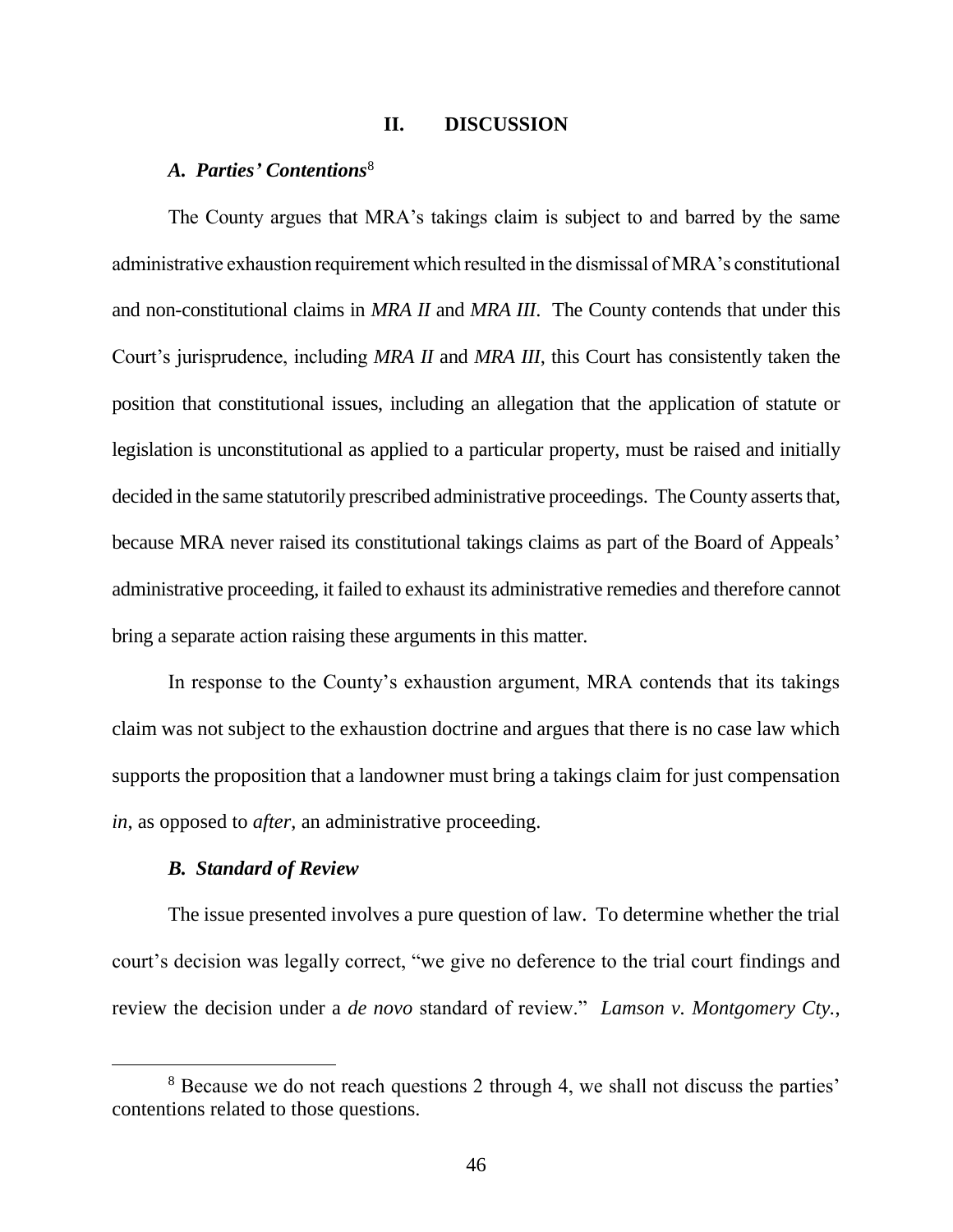460 Md. 349, 360 (2018). "Whether a plaintiff must exhaust administrative remedies prior to bringing suit . . . is a legal issue on which no deference is due to the lower court and which an appellate court may address even if a lower court did not." *Falls Road Cmty. Ass'n v. Baltimore Cty.*, 437 Md. 115, 134 (2014). Therefore, we review the merits of the question presented concerning exhaustion of administrative remedies *de novo*.

#### *C. Analysis*

We shall first address the County's assertion that MRA failed to exhaust its administrative remedies because issues concerning primary jurisdiction and exhaustion are treated like jurisdictional questions. *Bd. of Educ. for Dorchester Cty. v. Hubbard*, 305 Md. 774, 787 (1986). Indeed, "[t]his Court has pointed out, time after time, that because of the important public policy involved, the Court will address *sua sponte* the related issues of primary jurisdiction, exhaustion of administrative remedies, [and] finality of administrative decisions . . . .". *Renaissance Centro Columbia, LLC v. Broida*, 421 Md. 474, 487 (2011).

The County alleges that MRA was required to raise its takings claim in an administrative proceeding before it could seek just compensation in the circuit court. For the reasons set forth herein, we agree.

## *Takings Claims—They Aren't All the Same*

Article III, § 40 of the Maryland Constitution provides: "The General Assembly shall enact no Law authorizing private property, to be taken for public use, without just compensation, as agreed upon between the parties, or awarded by a Jury, being first paid or tendered to the party entitled to such compensation." Section 40 "has been determined to 'have the same meaning and effect in reference to an exaction of property, and [] the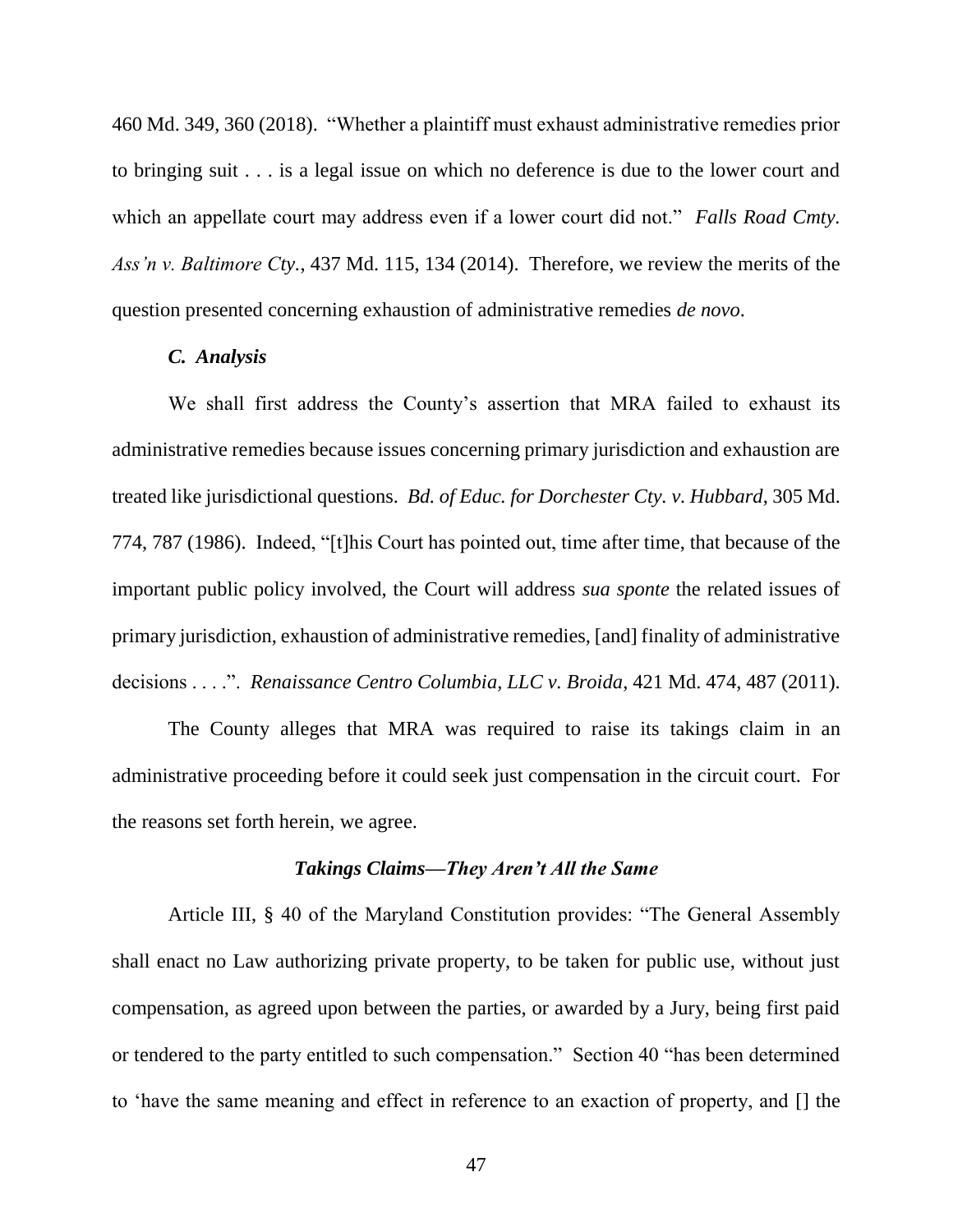decisions of the Supreme Court on the Fourteenth Amendment are practically direct authorities.'" *Litz v. Md. Dep't of Env't*, 446 Md. 254, 266 (2016) (footnote omitted) (quoting *Bureau of Mines v. George's Creek Coal & Land Co.*, 272 Md. 143, 156 (1974)). Although this constitutional provision covers eminent domain actions, it also applies to inverse condemnation claims. *Id.*

An inverse condemnation claim is "characterized as a shorthand description of the manner in which a landowner recovers just compensation for a taking of his property when condemnation proceedings have not been instituted." *Id.* (quoting *Coll. Bowl, Inc. v. Mayor & City Council of Baltimore*, 394 Md. 482 (2006) (additional citations omitted)). "Essentially, a plaintiff may 'recover the value of property which has been taken in fact by the governmental defendant, even though no formal exercise of the power of eminent domain has been attempted by the taking agency.'" *Id.* (quoting *Coll. Bowl, Inc.*, 394 Md. at 489).

An inverse condemnation claim may arise in a number of ways:

[T]he denial by a governmental agency of access to one's property, regulatory actions that effectively deny an owner the physical or economically viable use of the property, conduct that causes a physical invasion of the property, hanging a credible and prolonged threat of condemnation over the property in a way that significantly diminishes its value, or . . . conduct that effectively forces an owner to sell.

*Coll. Bowl, Inc.*, 394 Md. at 489 (citing *Amen v. City of Dearborn*, 718 F.2d 789 (6th Cir. 1983)). 9

 $\overline{a}$ 

<sup>&</sup>lt;sup>9</sup> In addition to the above-described governmental conduct, we have held that an inverse condemnation claim may arise through governmental inaction in the face of an affirmative duty to act. *See Litz v. Dep't. of Env't*, 446 Md. 254, 273 (2016).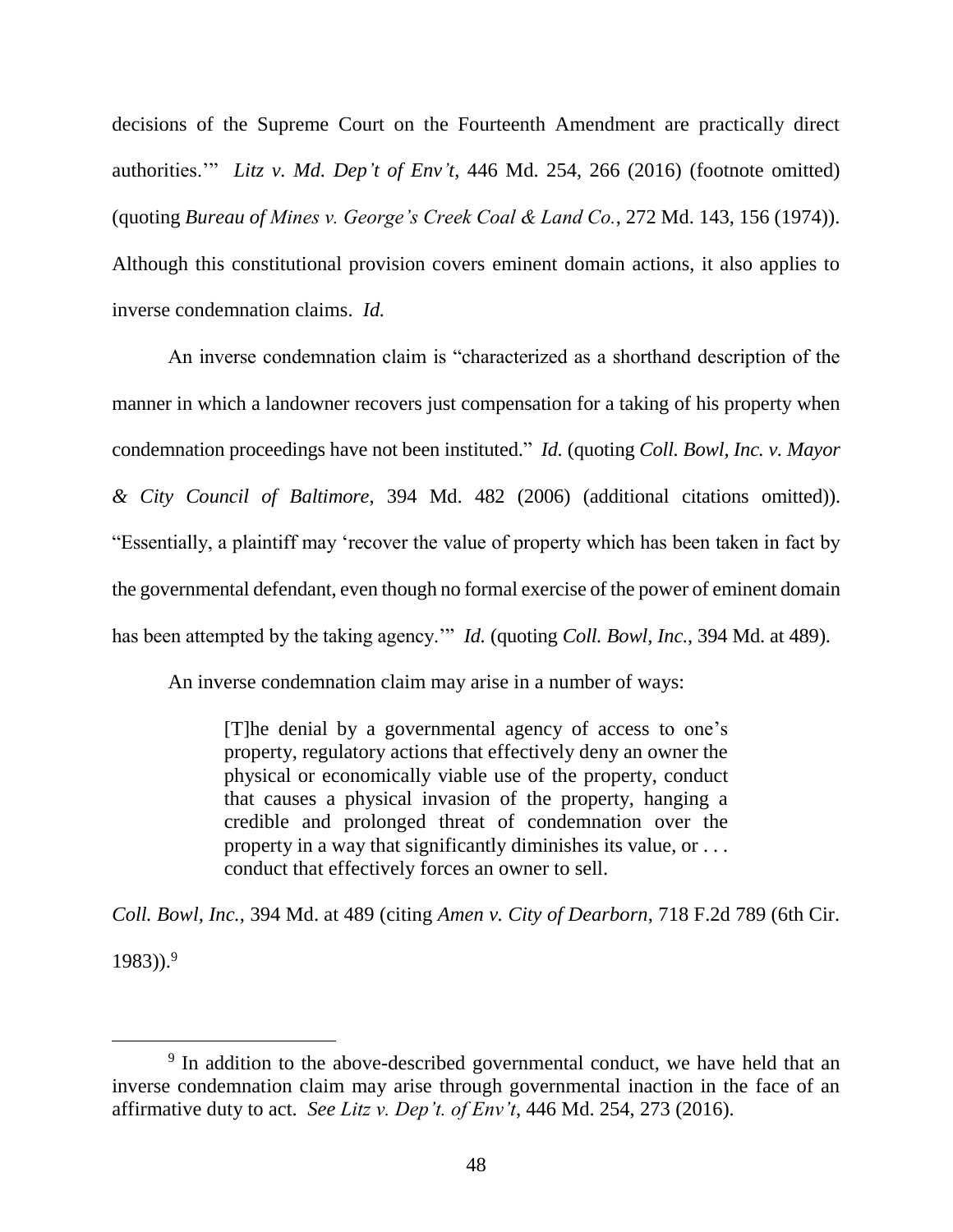Because every governmental action underlying an asserted takings claim is not the same, it is critical that we analyze the takings claim within our jurisprudence specific to the type of government action that is alleged to create a constitutional taking. Here, MRA is asserting a non-possessory regulatory taking arising from the adoption and application of a zoning regulation. Accordingly, we examine MRA's takings claim under our case law specific to regulatory takings claims arising out of the application of zoning regulations.

## *Regulatory Takings Claims Arising from the Application of Zoning Regulations*

The United States Supreme Court and this Court have repeatedly held that zoning regulations are a valid exercise of a government's police power so long as the limitations imposed are in the public interest and are substantially related to the health, safety, or general welfare of the community. *See, e.g.*, *Penn Cent. Transp. Co. v. City of New York*, 438 U.S. 104, 125–26 (1978) ("[I]n instances in which a state tribunal reasonably concluded that 'the health, safety, morals, or general welfare' would be promoted by prohibiting particular contemplated uses of land, [the Supreme Court] has upheld land-use regulations that destroyed or adversely affected recognized real property interests. . . . Zoning laws are, of course, the classic example, . . . which have been viewed as permissible governmental action even when prohibiting the most beneficial use of the property.") (citations omitted); *Casey v. Mayor & City Council of Rockville*, 400 Md. 259, 279 (2007) ("It is well-settled that the adoption and administration of zoning procedures are an exercise of police power delegated to specific individual political subdivisions and municipalities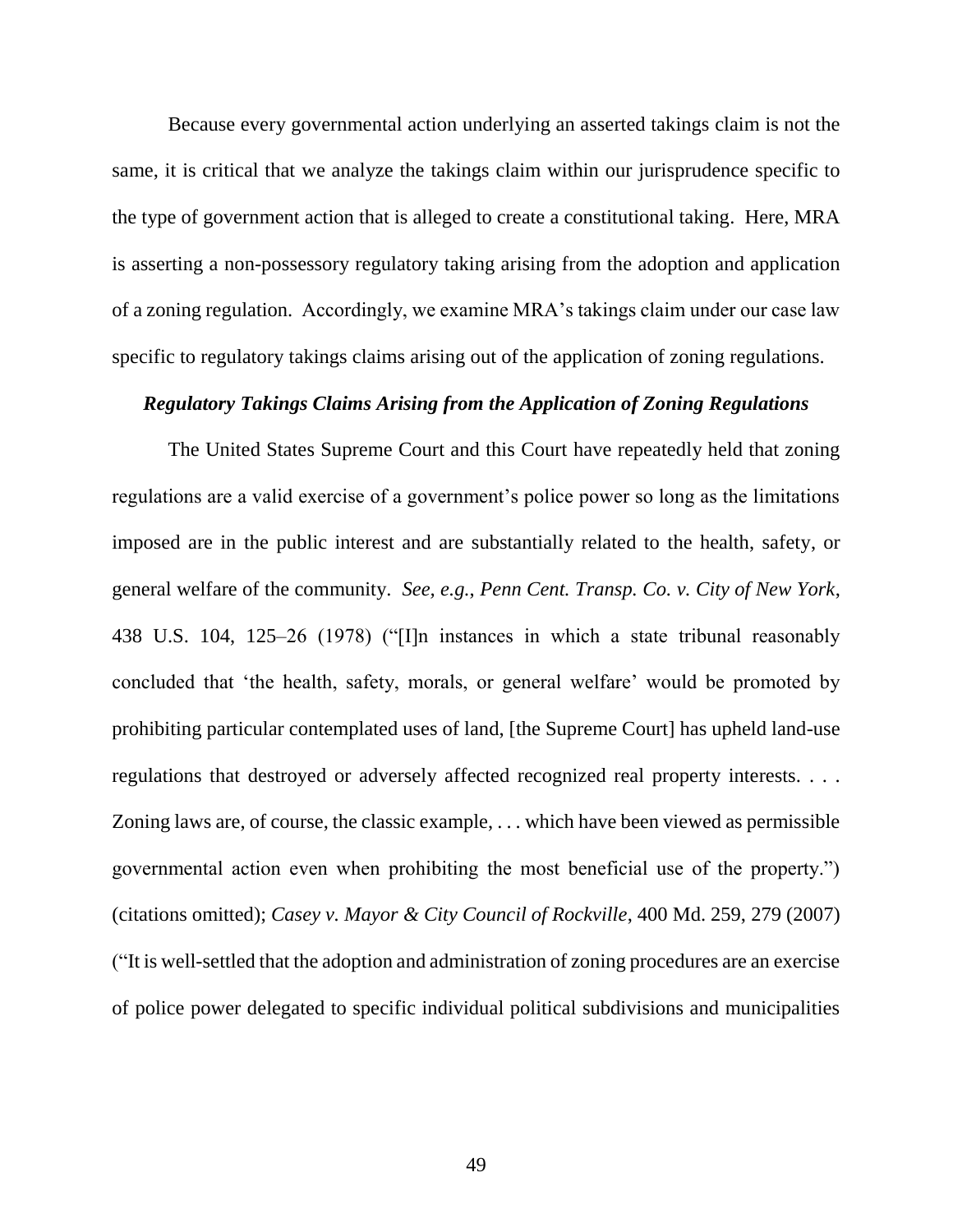of the State."); *Anne Arundel Cty. Comm'rs v. Ward*, 186 Md. 330, 338 (1946) ("[Z]oning, in general, is a valid exercise of the police power.").

As part of the exercise of its police powers, it is appropriate for a local government to adopt comprehensive zoning regulations addressing, *inter alia*, the types of uses that it will permit in a particular zoning district, and bulk, size, area, and height restrictions to ensure compatibility of such proposed uses with the surrounding areas. Zoning matters, such as the adoption of a text amendment applicable to all properties within a zoning district, are legislative functions. *See White v. Spring*, 109 Md. App. 692, 697 (1996) (Cathell, J.), *cert. denied*, 343 Md. 680 (1996) ("The creation of zoning policy is a matter reserved for the legislative body of government; it is neither normally an administrative nor a judicial function."). Here, the specific exercise of police powers involved the Harford County Council's legislative enactment of zoning regulations to govern rubble landfills.

#### *Bill 91-10—A Valid Exercise of Police Powers*

Bill 91-10 consisted of a text amendment to the Harford County Code, which established, among other things, a minimum parcel size of 100 acres for a property proposing to be used as a rubble landfill, and a 1,000-foot buffer from the nearest residence. The Bill applied uniformly to all rubble landfills in the County. In the Hearing Examiner's April 2002 decision, the Hearing Examiner stated that between 1988 and 1991, five rubble landfills were operational or in the planning stages in Harford County. The Hearing Examiner explained that the law was "modeled in large part on zoning legislation that had been enacted the prior year in Anne Arundel County." The Harford County Council had

50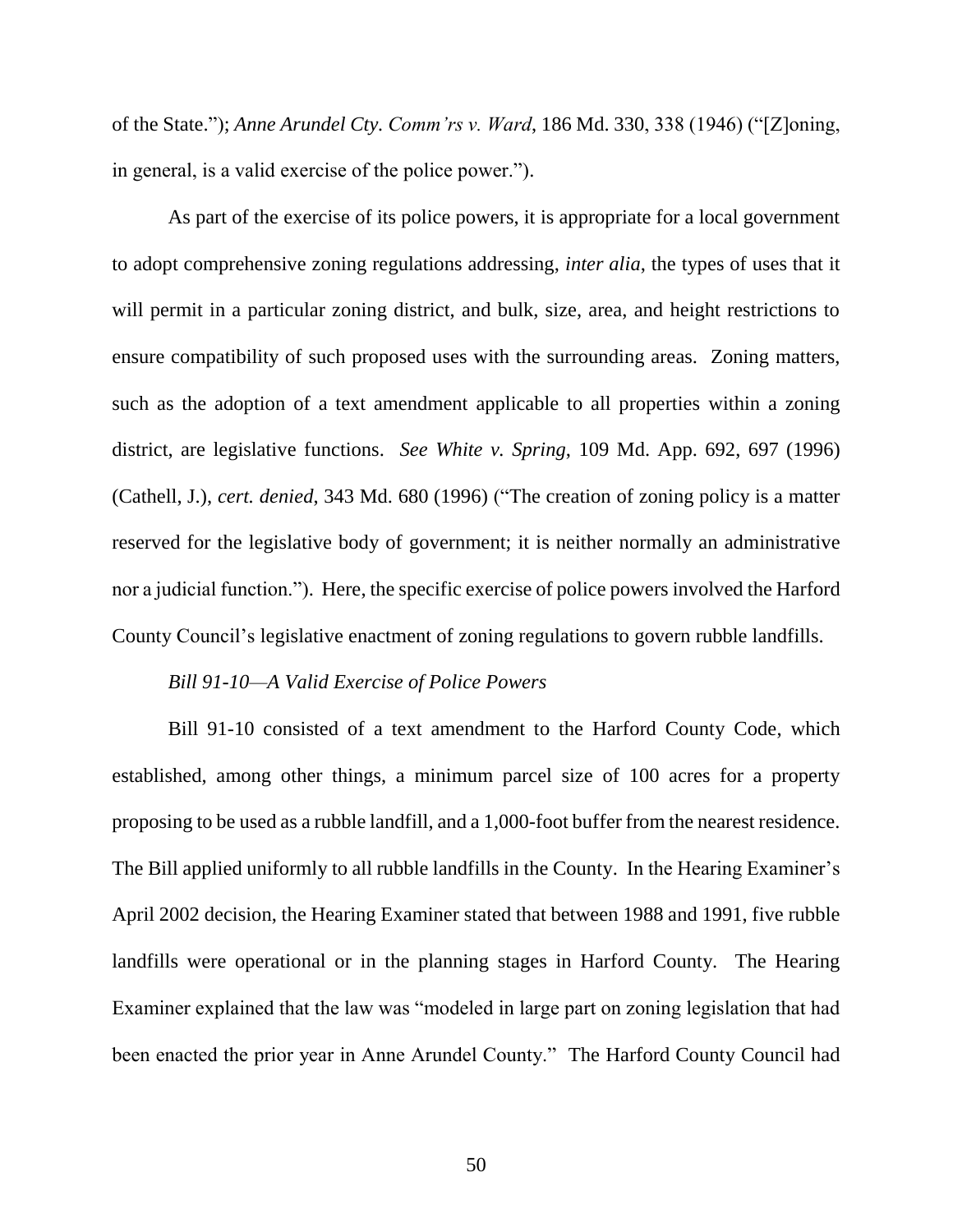the authority to enact Bill 91-10, which constituted a valid exercise of its police powers.<sup>10</sup> In *MRA IV*, we upheld the County's right to enact Bill 91-10 and to apply it to MRA's Property. *MRA IV*, 414 Md. at 50–51. The legitimacy of Bill 91-10 having been established by this Court in *MRA IV*, and not subject to further judicial proceedings, we turn to whether MRA could maintain an independent takings claim arising from the application of Bill 91-10 to its Property.

# *When Does the Exercise of Police Powers Go Too Far and Create a Regulatory Taking?*

As we explained in *Casey v. Mayor & City Council of Rockville*, 400 Md. 259 (2007), "[the] exercise of the local legislature's police power [to adopt zoning regulation] is not absolute . . . and, if it goes too far, may constitute a regulatory taking of the land." *Id.* at 306 (citing *Penn. Cent. Transp. Co.*, 438 U.S. at 127 ("[A] use restriction on real property may constitute a 'taking' if not reasonably necessary to the effectuation of a substantial public purpose, or perhaps if it has an unduly harsh impact upon the owner's use of the property.")).

The difficulty arises in deciding whether a restriction is an exercise of the police power, or whether the governmental action constitutes an exercise of its eminent domain power. "What constitutes a 'taking of property' under the eminent domain power and what is a reasonable curtailment of the use and enjoyment of one's property not requiring payment of compensation depends upon the facts in each individual case." Stanley D.

 $\overline{a}$ 

<sup>10</sup> In *Md. Reclamation Assocs., Inc. v. Harford Cty.*, 342 Md. 476, 489 (1996) ("*MRA II*"), we explained that MRA was not making a facial attack of Bill 91-10, and its arguments arose solely from the application of the Bill to its Property.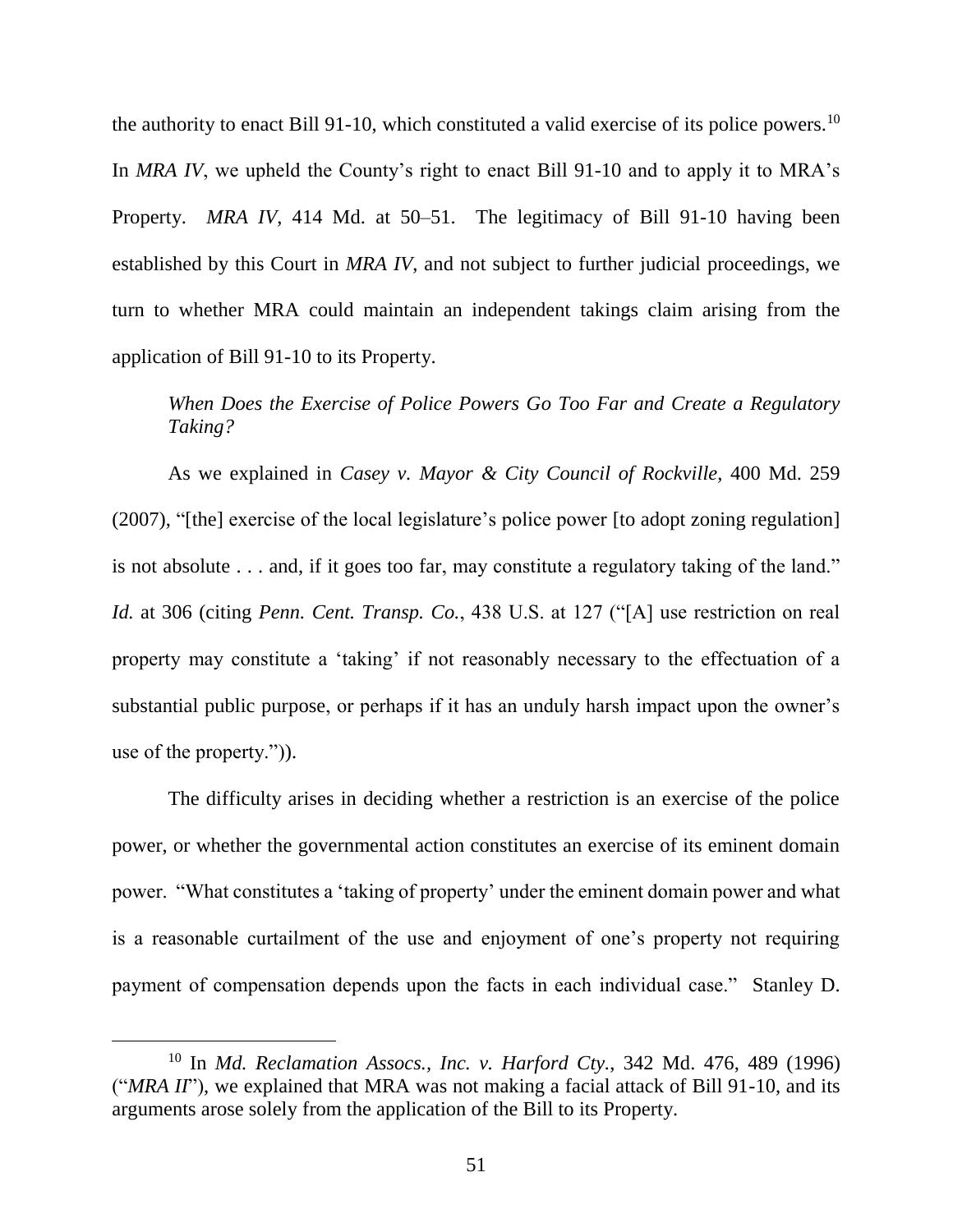Abrams, *Guide to Maryland Zoning Decisions*, § 10.01 (5th ed. 2012). "It is an accurate statement to say that every restriction upon the use and enjoyment of property is a 'taking' to the extent of such restriction; but every 'taking' is not a 'taking' in a constitutional sense for which compensation need be paid." *City of Annapolis v. Waterman*, 357 Md. 484, 497 (2000) (citing *Stevens v. City of Salisbury*, 240 Md. 556, 562–63 (1965)).<sup>11</sup>

In *City of Baltimore v. Borinsky*, 239 Md. 611, 622 (1965), we summarized the applicable test for takings where zoning regulations are involved:

> The legal principles whose application determines whether or not the restrictions imposed by the zoning action on the property involved are an unconstitutional taking are well established. If the owner affirmatively demonstrates that the legislative or administrative determination deprives him of *all beneficial use of the property*, the action will be held unconstitutional. But the restrictions imposed must be such that the property cannot be used for any reasonable purpose. It is not enough for the property owners to show that the zoning action results in substantial loss or hardship.

(emphasis added); *see also Casey*, 400 Md. at 307 (collecting cases); *State v. Good Samaritan Hosp. of Md., Inc.*, 299 Md. 310, 324–25 (1984) ("For government restriction upon the use of property to constitute a 'taking' in the constitutional sense, so that compensation must be paid, the restriction must be such that it essentially deprives the owner of all beneficial uses of the property."); *Pitsenberger v. Pitsenberger*, 287 Md. 20,

 $\overline{a}$ 

<sup>&</sup>lt;sup>11</sup> Of course, a takings claim only arises where there is a constitutionally protected property interest. *See Neifert*, 395 Md. at 522. Because this Court held in *MRA IV* that MRA did not have a constitutionally protected vested right to operate a rubble landfill, the only way MRA could have established a constitutional taking was to prove that the application of Bill 91-10 to its Property would deny MRA of all beneficial use of the Property. Because MRA never raised this issue in its decades of litigation, it was not considered by the Board or this Court.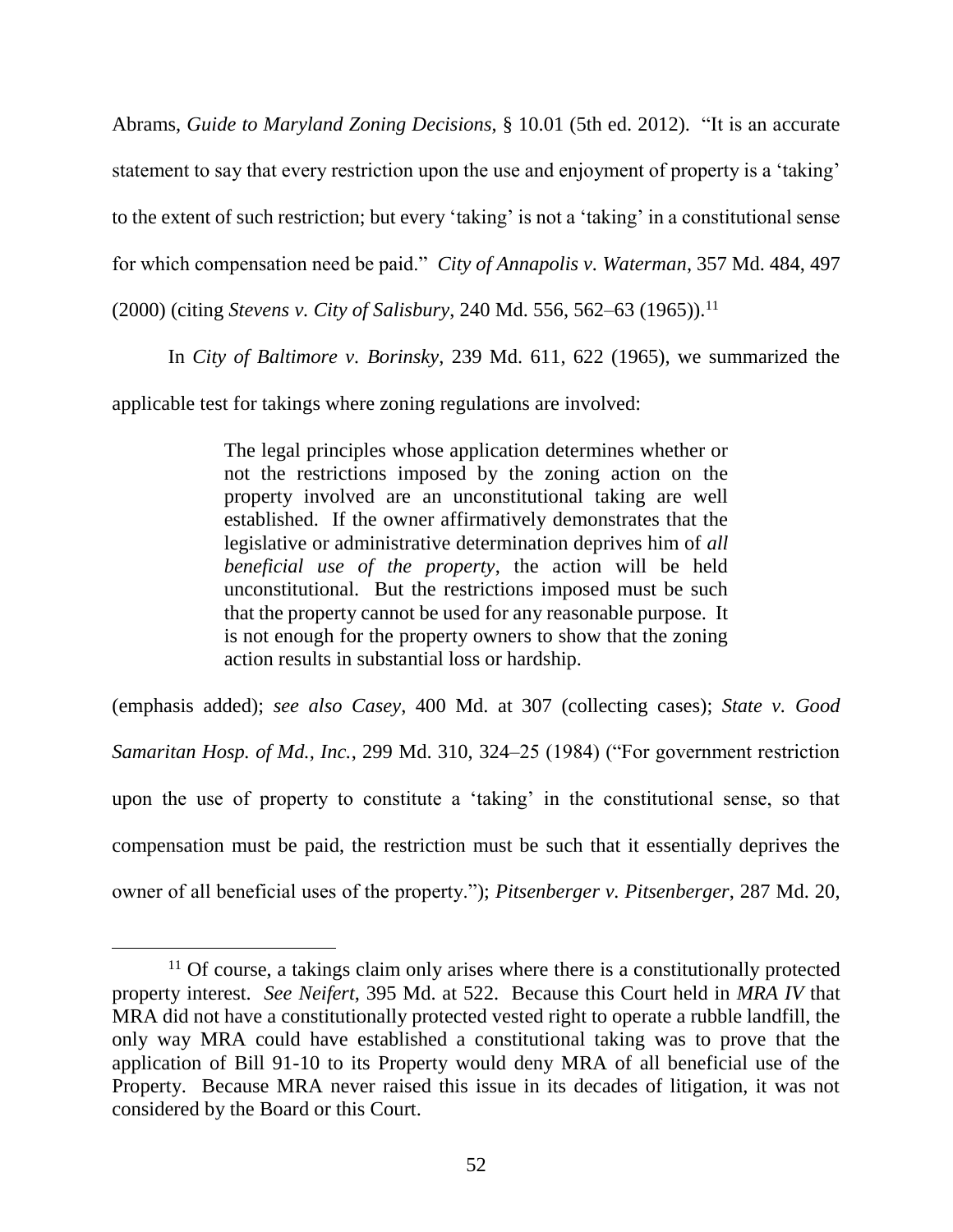34 (1980) ("To constitute a taking in the constitutional sense . . . the state action must deprive the owner of all beneficial use of the property . . . . [I]t is not enough for the property owner to show that the state action causes substantial loss or hardship."); *Pallace v. Inter City Land Co.*, 239 Md. 549, 558 (1965) ("If an owner affirmatively demonstrates that the zoning action deprives him of all reasonable beneficial use of his property, the action will be held unconstitutional, *but the restriction upon the property imposed by the zoning action must be such that the property cannot be used for any purpose to which it is reasonabl[y] adapted.*") (emphasis added).

Stanley Abrams summarizes Maryland law governing takings claims arising from the application of zoning regulations and the precipitous hurdle which the property owner must overcome:

> The applicability of these principles with respect to judicial review of zoning decisions is now firmly established in Maryland. Simply stated, unless a physical taking has occurred, the contention by a property owner that the action of a local zoning authority is confiscatory and thereby constitutes an unconstitutional "taking" of his property will fail unless it can be demonstrated by substantial evidence that the governmental action, decision or requirement deprives him of *all beneficial use of the property and that the property cannot be used for any other reasonable purpose under its existing zoning.*

Abrams, *Guide to Maryland Zoning Decisions*, § 10.01 (emphasis added).

Applying our long-settled jurisprudence specific to takings claims arising from the application of zoning regulations, for MRA to assert a successful takings claim, MRA was required to prove that the application of Bill 91-10 to its Property deprives it of all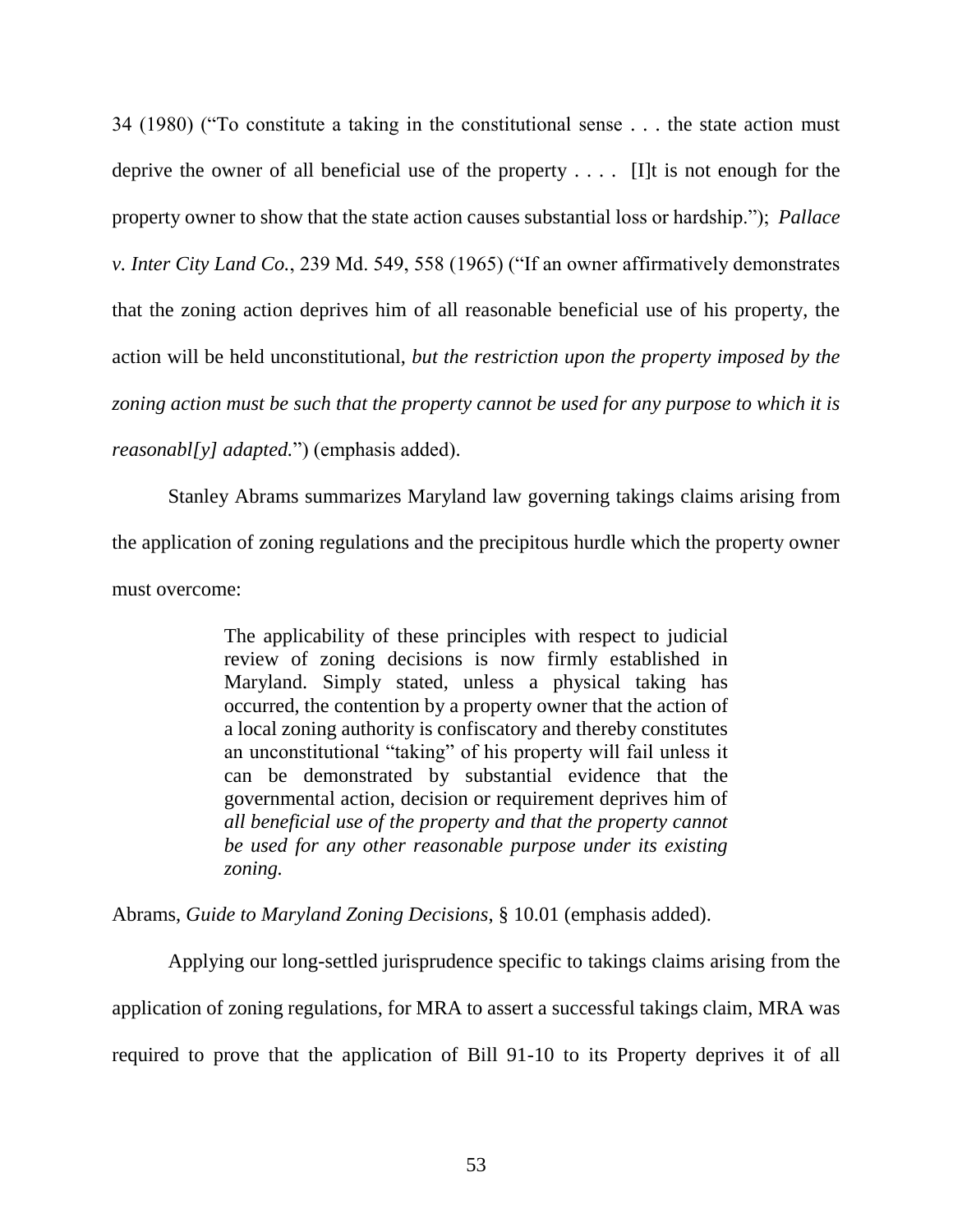beneficial use of the Property and that the Property cannot be used for any other purpose under the existing zoning established in the Harford County Code.

Having established the legal standard that MRA was required to satisfy for a successful takings claim, before we consider whether MRA had the right to present a takings claim to a jury, we must first answer a threshold question—who makes the initial factual determination that a rubble landfill is the only beneficial use that can be made of the Property under the zoning provisions in the Harford County Code? The Hearing Examiner and the Harford County Board of Appeals? Or a jury? Without a factual determination that there are no other beneficial uses that can be made of the Property aside from a rubble landfill under the Harford County Zoning Code, there can be no regulatory taking, and consequently, no right to a jury determination of damages under Article III, § 40 of the Maryland Constitution. Our analysis of this threshold issue takes us full circle to Chapter 1 of our prequel—*MRA II*, where this Court first explained the requirement that MRA exhaust administrative remedies in connection with the application of Bill 91-10 to its Property.

# *The Exhaustion Doctrine Applies to All Constitutional Claims Arising from the Application of Zoning Legislation to Property*

This case requires us to examine MRA's asserted right to bring a takings claim arising out of the application of a zoning regulation, in the context of our settled and longstanding jurisprudence developed over many decades that requires a litigant to exhaust his or her administrative remedies where the General Assembly has vested original jurisdiction with an administrative agency—in this instance, the Board of Appeals.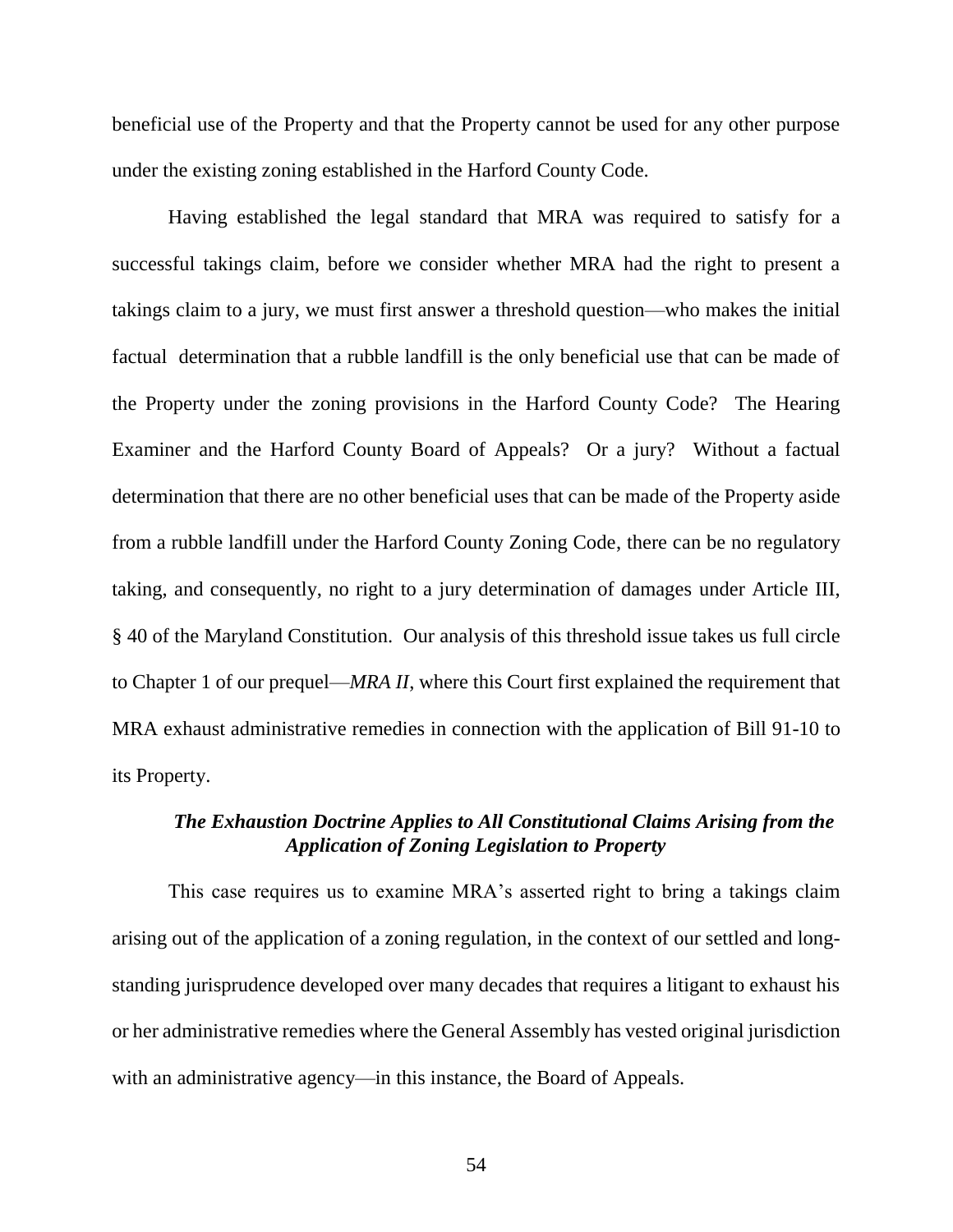Generally, the doctrine of exhaustion of administrative remedies requires that, under circumstances where a party's claim "is enforceable initially by administrative action," the party must "fully pursue administrative procedures before obtaining limited judicial review." *Maryland-Nat'l Capital Park & Planning Comm'n v. Wash. Nat'l Arena*, 282 Md. 588, 602 (1978) (internal citations omitted); *see also Arroyo v. Bd. of Educ. of Howard Cty.*, 381 Md. 646, 661 (2004) (explaining that "[t]he exhaustion of administrative remedies doctrine requires that a party must exhaust statutorily prescribed administrative remedies . . . before the *resolution* of separate and *independent* judicial relief in the courts.") (emphasis in original).

As we explained in *MRA II*, 342 Md. at 494, Harford County is a chartered county, and therefore, is subject to the Express Powers Act, LG § 10-101, *et. seq.*<sup>12</sup> The Express Powers Act, in LG §§ 10-305 and 10-324, provides the zoning authority for all charter counties except Montgomery and Prince George's Counties. <sup>13</sup> Section 10-305 authorizes a charter county to establish a board of appeals and provides that a board of appeals shall

 $\overline{a}$ 

<sup>&</sup>lt;sup>12</sup> Given our volumes of jurisprudence explaining the Express Powers Act, particularly, our discussion of a board of appeals' exclusive appellate jurisdiction arising out of Article 25, § 5(U), it is worth noting that Md. Code (1974, 2013 Repl. Vol, 2019 Supp.), Local Government Article ("LG") § 10-305 was previously codified as Article 25, § 5(U). *See, e.g., Holiday Point Marina Partners v. Anne Arundel Cty.*, 349 Md. 190, 198– 99 (1998); *MRA II*, 342 Md. at 476, 491–92; *Prince George's Cty. v. Blumberg*, 288 Md. 275, 292–94 (1980). Article 25A, § 5(U) was re-codified without substantive change, in LG § 10-305. *See* 2013 Md. Laws, Chap. 119.

<sup>&</sup>lt;sup>13</sup> The zoning authority to Montgomery and Prince George's Counties is set forth in the Maryland-Washington Regional District Act ("RDA"), previously codified in Article 28 of the Maryland Code, and codified now in Md. Code (2012, 2019 Supp.), Land Use Article ("LU") § 20-101, *et. seq.*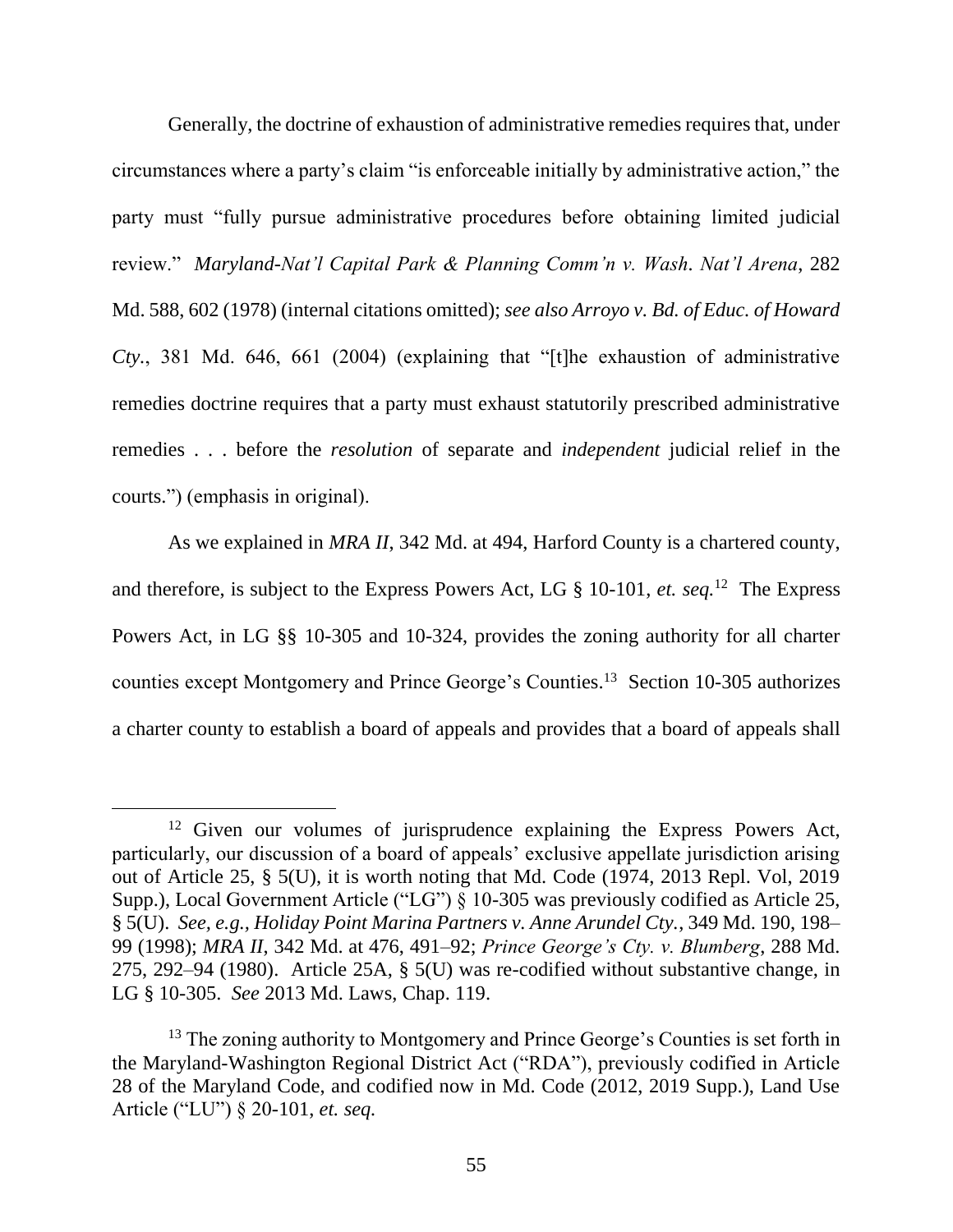have exclusive appellate jurisdiction over, *inter alia*, a variety of adjudicatory zoning matters. Specifically, under the Express Powers Act, LG § 10-305(b), the Legislature has given the chartered counties the authority to establish a board of appeals with

> original jurisdiction or jurisdiction to review the action of an administrative officer or unit of county government over matters arising under any law, ordinance, or regulation of the county council that concerns: (1) an application for a zoning variance or exception . . .; (2) the issuance, renewal, denial, revocation, suspension, annulment, or modification of any license, permit, approval, exemption, waiver . . ., or other form of permission or of any adjudicatory order . . . .

When issuing its decision, the Board of Appeals is required to "file an opinion that shall include a statement of the facts found and the grounds for the decision." LG  $\S$  10-305(c). Any person aggrieved by that decision may seek judicial review by the circuit court for the respective county, with a further right to appeal the decision of the circuit court to the Court of Special Appeals. LG § 10-305(d).

Consistent with the authority granted by the Express Powers Act, Harford County has established the Harford County Board of Appeals. Harford County Code § 267-9. The Board is vested with the authority to, *inter alia*, "hear and decide any zoning case brought before the Board and to impose such conditions or limitations as may be necessary to protect the public health, safety, and welfare." Harford County Code § 269-9(B)(1). The Board "may employ Hearing Examiners to hear zoning cases within the jurisdiction of the Board." Harford County Code § 269-9(C). "The Hearing Examiner shall have the authority, duty and responsibility to render recommendations in all cases, subject to final approval of the Board." *Id.* Furthermore, "[p]roceedings before the Hearing Examiner and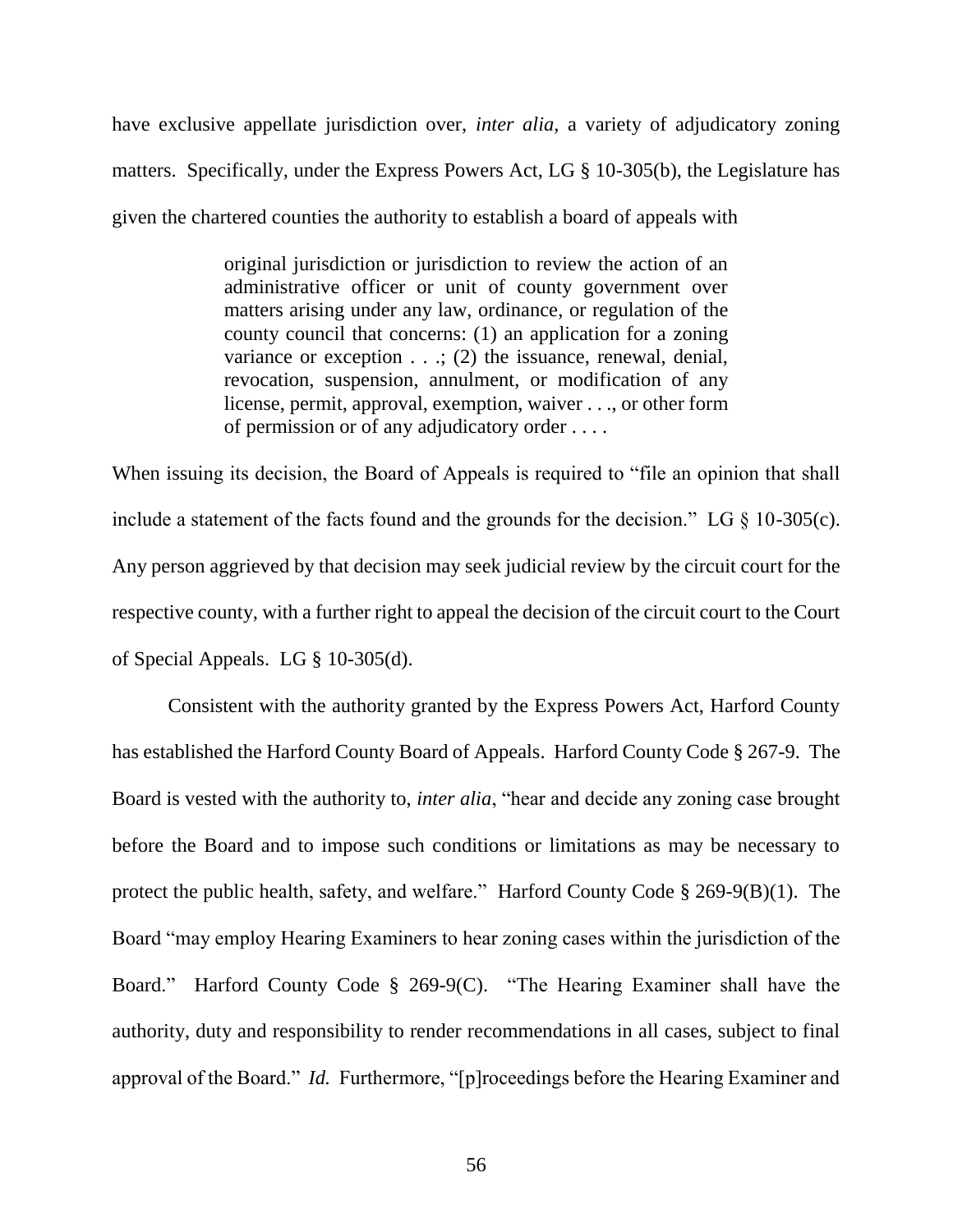the Board shall be quasi-judicial in nature and conducted in accordance with the rules of procedure of the Board in such a manner as to afford the parties due process of law." Harford County Code § 269-9(E). In accordance with the requirements of the Express Powers Act, "[t]he decision of the Board shall be in writing and shall specify findings of fact and conclusions of law." Harford County Code § 269-9(H).

We have repeatedly held in *MRA II*, 342 Md. at 492, and *MRA III*, 382 Md. at 363, as well as numerous other cases, that under the Express Powers Act, where a litigant is attempting to challenge, in a court proceeding, the application of a zoning regulation to his or her property, the litigant must first exhaust administrative remedies. *See, e.g., Holiday Point Marina*, *v. Anne Arundel Cty.*, 349 Md. 190, 198–99 (1998); *Prince George's Cty. v. Blumberg*, 288 Md. 275, 292–294 (1980).

As we explained in *MRA II*, the application of Bill 91-10 to MRA's Property was subject to the exhaustion requirements under the Express Powers Act. *MRA II*, 342 Md. at 491. We held that prior to MRA filing a complaint in the circuit court seeking a declaratory judgment and injunctive relief against Harford County challenging the application of the Bill to its Property, it was required to seek a variance and to exhaust its administrative remedies before the Harford County Board of Appeals. *Id.* at 491–93. In connection with its variance request, we explained that: "under Maryland law, the Harford County Board of Appeals would be authorized and *required to consider any of the constitutional and other issues raised by [MRA] to the extent that those issues would be pertinent in the particular proceeding before the Board*." *Id.* at 491–492 (emphasis added).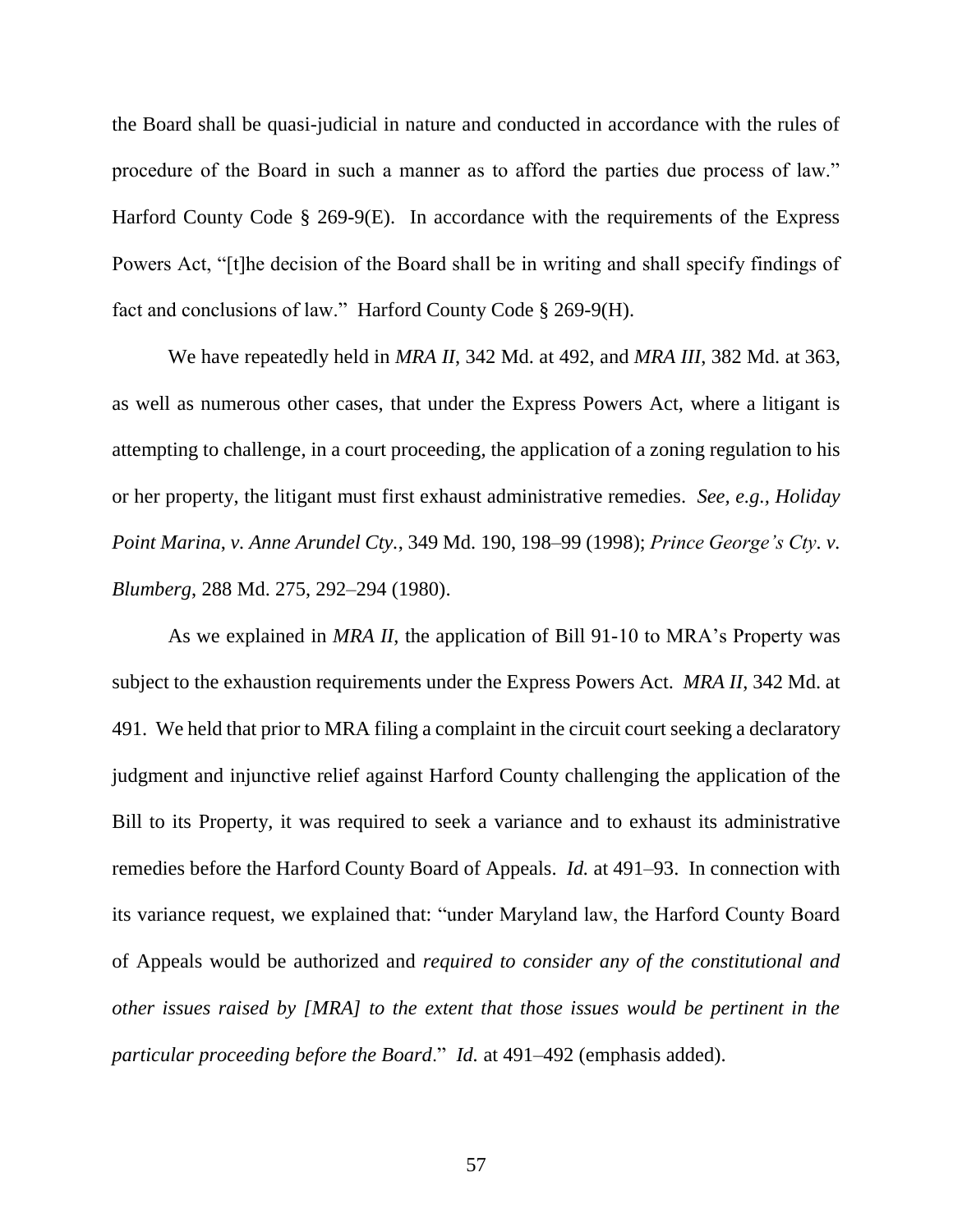After this Court issued its *second directive* to MRA in *MRA III*, MRA finally applied for a variance. However, it did not present any evidence, nor did it make any legal argument before the Hearing Examiner or the Board of Appeals, that a failure to grant a variance would deprive it of all beneficial use of its Property, which would thereby entitle it to just compensation under Article III, § 40 of the Maryland Constitution.<sup>14</sup> This was a fatal flaw, which prevented any court from considering the matter further. We explain.

 $14$  The only whiff of evidence that MRA presented during any administrative agency proceeding that comes close to a takings assertion came in the form of expert testimony from Robert S. Lynch, an attorney and former Director of Planning and Zoning in Harford County. Mr. Lynch did not testify in the variance proceeding—he testified in the 2001 hearing which challenged the Zoning Administrator's interpretation of Bill 91-10 and its application to MRA's property. During the hearing, Mr. Lynch testified that because of the Property's physical condition, which he described as "likening it to a moonscape," his opinion was that the Property would have to be reclaimed by utilizing it as a rubble landfill. Mr. Lynch testified that the Property "does not have any economically beneficial use other than as a landfill." This testimony was refuted by testimony of Arden McClune, a Harford County employee. As summarized in the Hearing Examiner's Decision dated April 2002, Ms. McClune testified that she believed there were many other permitted uses that could be made of the property, as well as additional uses that could be permitted by special exception. Ms. McClune testified that some of the other uses "could include: construction services and suppliers, open space, parkland, residential or institutional uses, golf and driving range, [and] shooting range." She "also disagreed with [Mr. Lynch's] earlier testimony that the [P]roperty needed to be reclaimed through rubble." Ms. McClune further testified that she "was in agreement with the affidavit of former Planning Director William Carroll that there were other types of uses that could be made of the MRA site." Although this testimony concerning alternative uses was provided at the initial administrative hearing, MRA never made a takings claim in that proceeding. Accordingly, neither the Zoning Administrator, Hearing Examiner nor the Board made any findings concerning a takings claim. *See Md. Reclamation Assocs., Inc. v. Harford Cty.*, 382 Md. 348, 357–68 (2004) ("*MRA III*") (summarizing the Hearing Examiner's nine findings and legal conclusions). Additionally, MRA never presented any evidence or legal argument during the variance proceeding that the denial of a variance would create an unlawful taking. Accordingly, the claim was not presented to the Hearing Examiner or the Board as part of the variance case, and therefore, was not considered by this Court in *MRA IV*.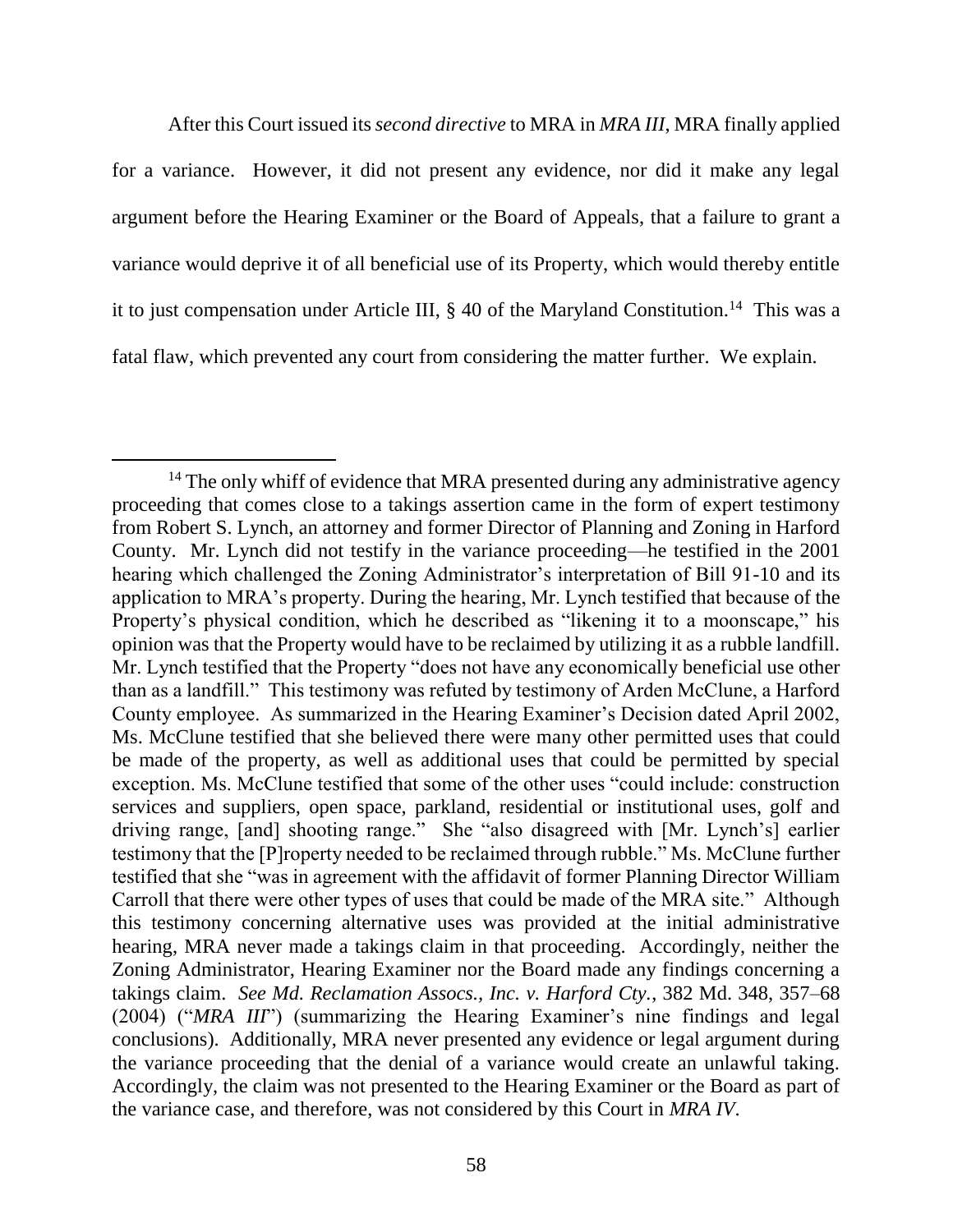Under our zoning jurisprudence, few legal tenets have received greater acceptance than the principle that where a landowner alleges that the application of a zoning regulation to his or her property is invalid or unlawful, all constitutional and non-constitutional claims must be raised within the context of the administrative proceeding. *MRA III*, 382 Md. at 366; *MRA II*, 342 Md. at 490–92; *see also Prince George's Cty. v. Ray's Used Cars*, 398 Md. 632, 651 (2007) (dismissing a landowner's declaratory judgment action alleging constitutional violations arising from the application of a zoning regulation to its property on the ground that the landowner was required to invoke and exhaust its administrative remedies, explaining that "[n]ot only are administrative agencies fully competent to decide constitutional issues, but this Court has consistently held that exclusive or primary remedies must be pursued and exhausted, before resort to the courts, in cases presenting constitutional issues."); *Holiday Point Marina*, 349 Md. at 199 ("This Court has consistently held over the past fifty years that the question of a zoning ordinance's validity, as applied to the property involved, is an appropriate issue for an administrative zoning agency.*"*); *Ins. Comm'r v. Equitable Life Assurance Soc'y*, 339 Md. 596, 619 (1995) (explaining that "where a party is not challenging the validity of the statute as a whole, but is arguing that the statute as applied in a particular situation is unconstitutional, and where the legislature has provided an administrative remedy, this Court has regularly held that the constitutional issue must be raised and decided in the statutorily prescribed administrative and judicial review proceedings"); *Arnold v. Prince George's Cty.*, 270 Md. 285, 294–99 (1973) (requiring a property owner, asserting that a zoning ordinance was unconstitutional as applied to his property, to exhaust his administrative remedy); *Hartman*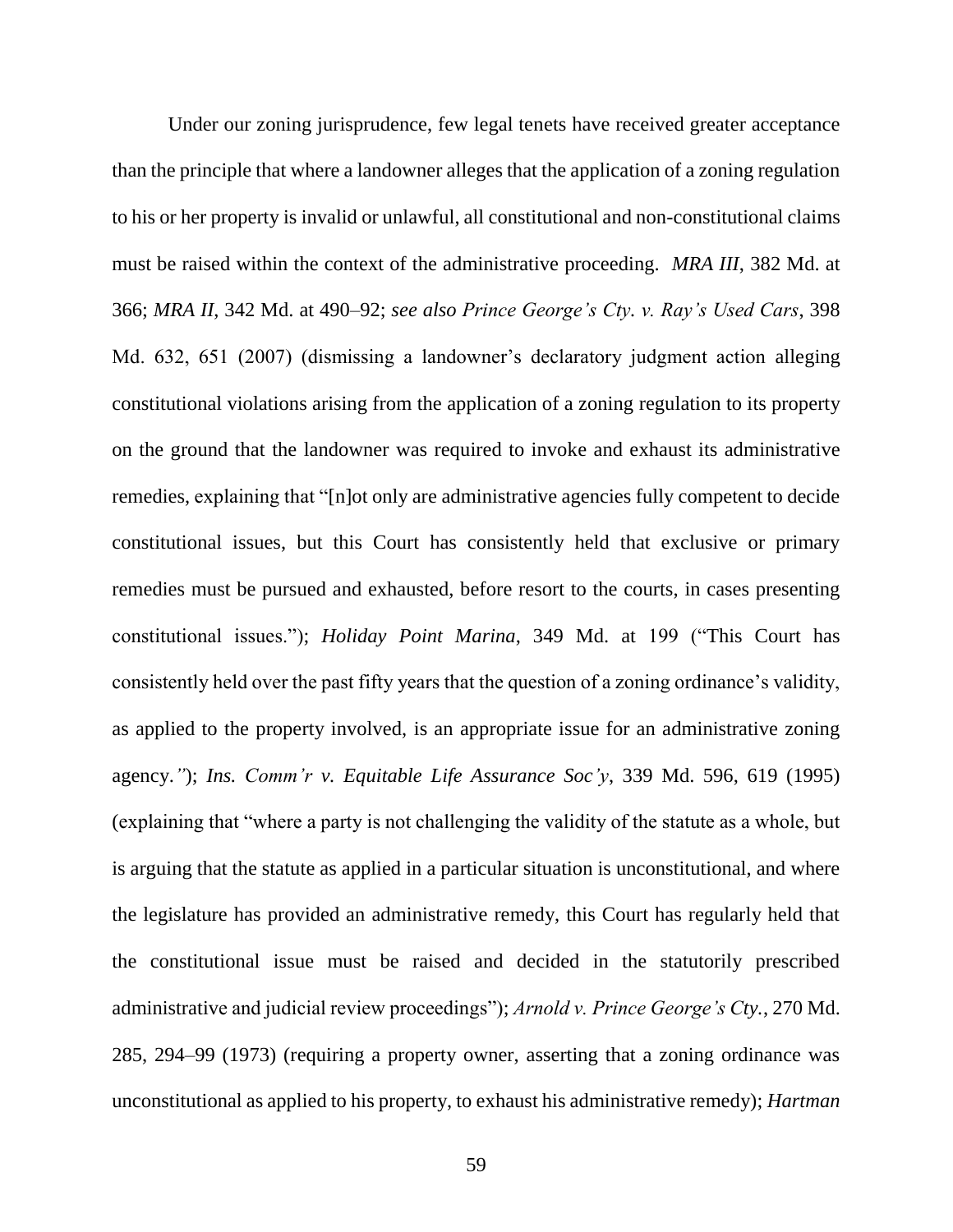*v. Prince George's Cty.*, 264 Md. 320, 323–25 (1972) (reviewing numerous cases holding that constitutional arguments must be made in the statutorily prescribed administrative proceedings); *Gingell v. Bd. of Cty. Comm'rs*, 249 Md. 374, 376–77 (1968) (rejecting the plaintiff's argument that she need not exhaust her administrative remedy on the theory that only a court may declare the statute unconstitutional); *Mayor of Balt. v. Seabolt*, 210 Md. 199, 207 (1956) (holding that the zoning appeals board was authorized to grant "'exceptions' . . . by holding the [zoning] ordinance *pro tonto* invalid"); *Hoffman v. Mayor of Balt.*, 197 Md. 294, 305–06 (1951) ("Application for an 'exception' is an appropriate way to raise" the issue of whether a zoning ordinance is invalid).

Nor do our cases carve out any "takings exception" from the exhaustion requirement. In *Prince George's County v. Blumberg*, 288 Md. 275 (1980), this Court reversed a trial court's judgment entered against Prince George's County in favor of the property owners in the amount of \$3.6 million because the property owners did not exhaust their administrative remedies under the Express Powers Act and the Prince George's County Code. *Id.* at 282–94. With respect to the property owners' claim that the exhaustion requirements did not apply to takings claims, we explained that: "*This Court has held on many occasions, when faced with a claim of an agency's unconstitutional taking of property, that such issues must still go through the administrative process, particularly when judicial review is provided*." *Id.* at 293 (emphasis added) (citations omitted).

It is also clear from our jurisprudence concerning unconstitutional takings claims arising from the application of zoning regulations that the Board makes the initial factual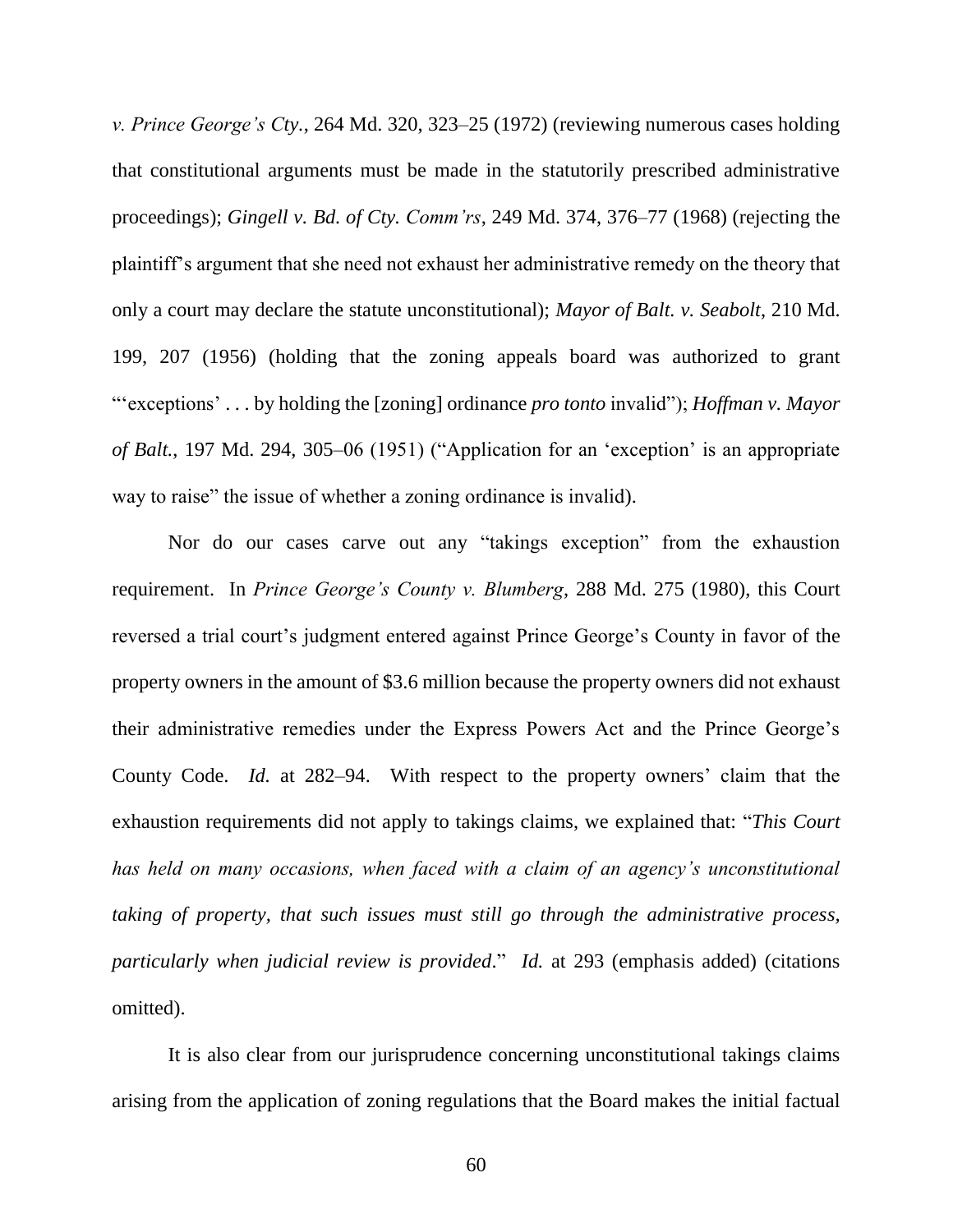determination of whether a property owner can use its property for any other beneficial use, not the courts. *See Poe v. City of Balt.*, 241 Md. 303, 311 (1966) (explaining that where a landowner is not attacking the constitutionality of a statute as a whole, but only its validity as applied to his property, "*the determination of the basic fact—whether the property can be used, under existing circumstances, for any reasonable purpose under the zoning classification—is left for primary determination to the expertise of the Board*, with full right of appeal to the courts on the questions of law involved.") (emphasis added); *see also Gingell*, 249 Md. at 376 (affirming the dismissal a property owner's constitutional attack on an ordinance because the property owner failed to exhaust administrative remedies, explaining that one of "[t]he reasons for requiring exhaustion of administrative remedies before resorting to the courts are that it is within the expertise of the administrative agency involved to hear and consider the evidence brought before it and make findings as to the propriety of the action requested . . . ."); *Spaid v. Board of Cty. Comm'rs for Prince George's Cty.*, 259 Md. 369 (1970) (board making initial determination of takings claims arising from zoning regulation, subject to court's judicial review); *City of Balt. v. Borinsky* 239 Md. 611 (1965) (board making the initial determination on the property owner's takings claim, subject to court's judicial review). There are several reasons for this exhaustion requirement.

*First*, the types of uses that can be made of a property involve the application of local zoning regulations to a specific property. Each governmental jurisdiction with planning and zoning authority has the authority to adopt a zoning ordinance, which includes land uses permitted within a particular zoning district, as well as the authority to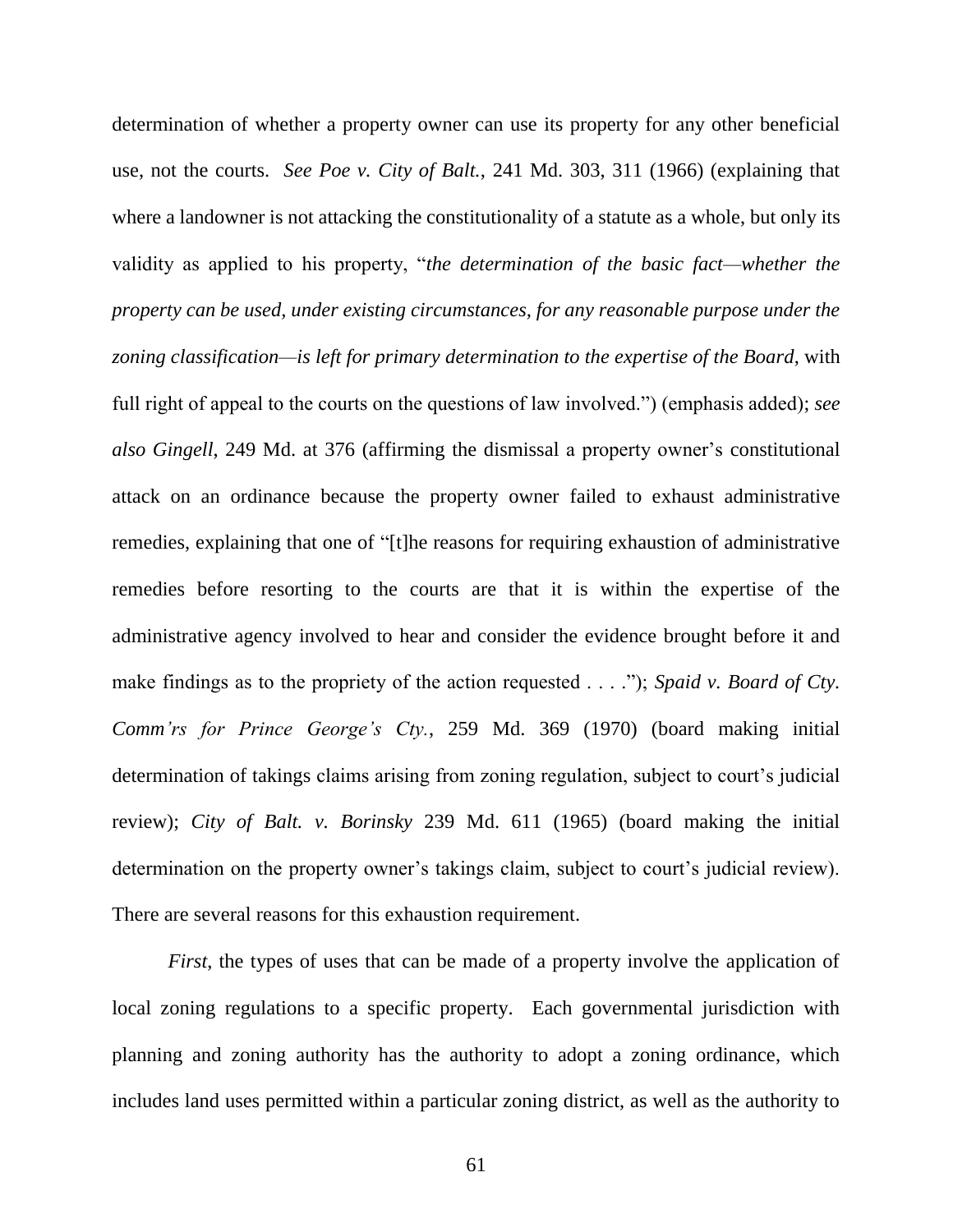establish conditions applicable to the particular use designed to protect adjacent properties from potential adverse effects. Maryland appellate courts have repeatedly held that "[i]n zoning matters, the zoning agency is considered to be the expert in the assessment of the evidence, not the court." *Bowman Grp. v. Moser*, 112 Md. App. 694, 698 (1996); *see also Gingell*, 249 Md. at 375 (noting that one reason for "requiring the exhaustion of administrative remedies before resorting to the courts [is] [] that it is within the expertise of the administrative agency involved to hear and consider the evidence brought before it and make findings as to the propriety of the action requested"); *Poe*, 241 Md. 307–08 (explaining that "[i]t is particularly within the expertise of an administrative body such as the Board to marshal and sift the evidence presented in a hearing upon an application for a special exception and to make an administrative finding as to whether . . . the application of the ordinance to the property involved deprives the owner of any reasonable use of it").

*Second*, the zoning administrative agency—not the court—is vested with the authority to grant the necessary relief on either constitutional or non-constitutional grounds. As discussed in more detail below, where the application of a zoning regulation will deny the landowner of all beneficial use of its property, the Board of Appeals has the authority to grant an administrative remedy in the form of a variance—a constitutional "relief valve"—to avoid a takings claim.

## *The Use of a Variance in Zoning Regulations—A Constitutional Relief Valve for Takings Claims*

In the context of a validly enacted legislative zoning amendment, a variance is an essential tool that can be utilized to address a potential unconstitutional taking. "A variance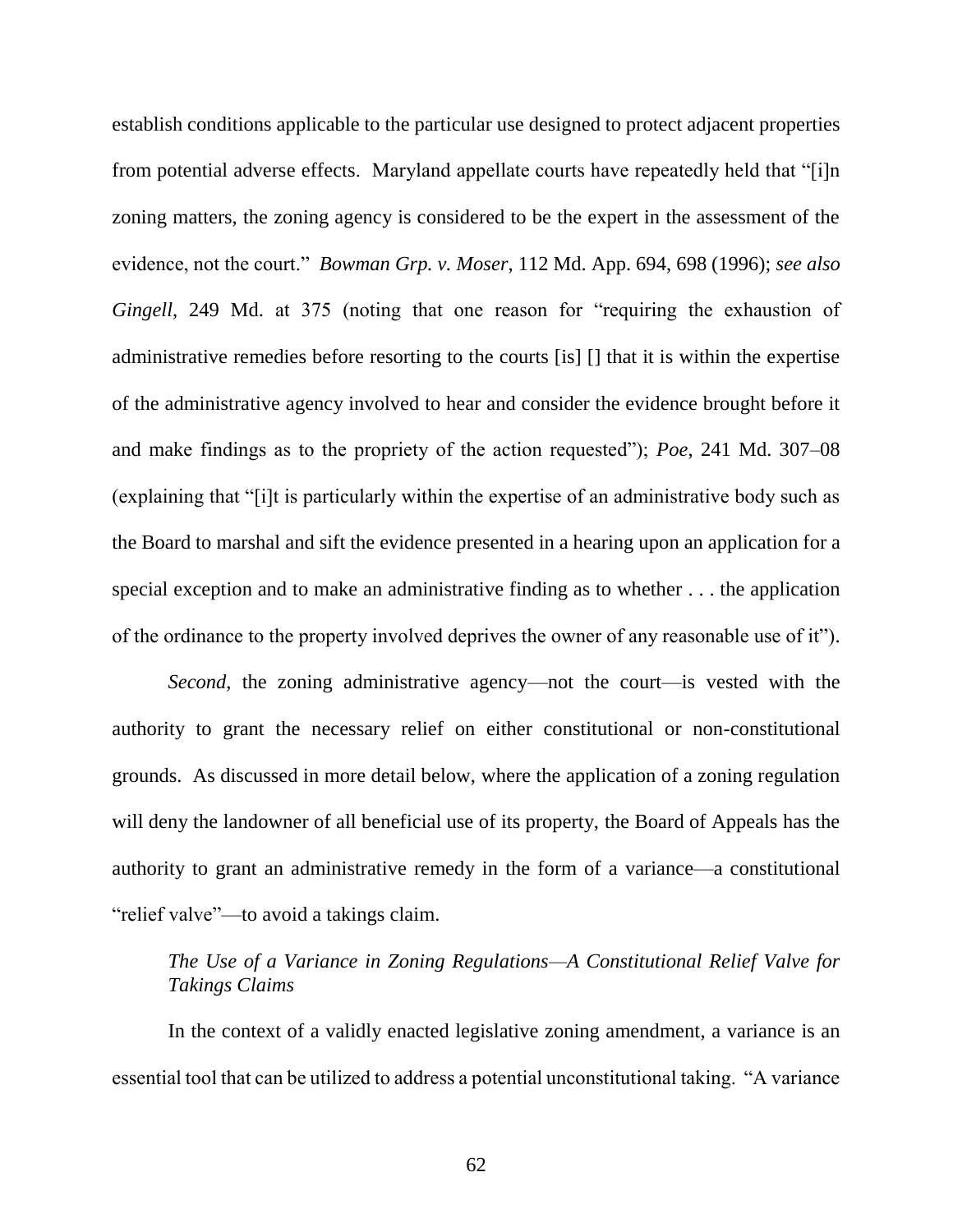refers to administrative relief which may be granted from the strict application of a particular development limitation in the zoning ordinance (i.e., setback, area and height limitations, etc.)." *Mayor & Council of Rockville v. Rylyns Enter., Inc.*, 372 Md. 514, 537 (2002) (quoting Stanley D. Abrams*, Guide to Maryland Zoning Decisions*, § 11.1 (3d ed. 1992)); *see also Rathkopf* § 58:1 ("A variance is the right to use or to build on land in any way prohibited by strict application of a zoning ordinance. It is permission given to a property owner to depart from the applicable zoning requirements by constructing or maintaining a building or structure or establishing or maintaining a use of land that otherwise would not be allowed.").<sup>15</sup>

Although different jurisdictions use slightly different standards for granting a variance, there is a common purpose behind allowing variances: The variance is a means of correcting occasional inequities that may be created under general Euclidean<sup>16</sup> zoning

Early zoning ordinances sought to separate incompatible land uses through a method that would become known as "Euclidean" zoning. Under a Euclidean zoning scheme, a

<sup>&</sup>lt;sup>15</sup> "A 'use' variance generally permits a land use other than the uses permitted in the particular zoning ordinance . . . while an 'area' variance generally excepts an applicant from area, height, density, setback or sideline restrictions." *Belvoir Farms Homeowners Ass'n, Inc. v. North*, 355 Md. 259, 275 n.10 (1999). Here, a rubble landfill is a permitted use in the AG (Agricultural) Zoning District. MRA was seeking an area variance for relief from the minimum parcel size and setback requirements.

<sup>16</sup> For a thorough description of "Euclidean" zoning, *see County Council of Prince George's County v. Zimmer Development Co.*, 444 Md. 490, 511 (2015) (Harrell, J.) and *Mayor & Council of Rockville v. Rylyns Enterprises, Inc.*, 372 Md. 514, at 534–35 (2002) (Harrell, J.). As discussed in *Rylyns*, "Euclidean zoning is a fairly static and rigid form of zoning named after the basic zoning ordinances upheld in *Village of Euclid v. Ambler Realty Corp.*, 272 U.S. 365 [] (1926)." *Id.* at 534. We summarized the rationale behind Euclidean zoning in *Zimmer:*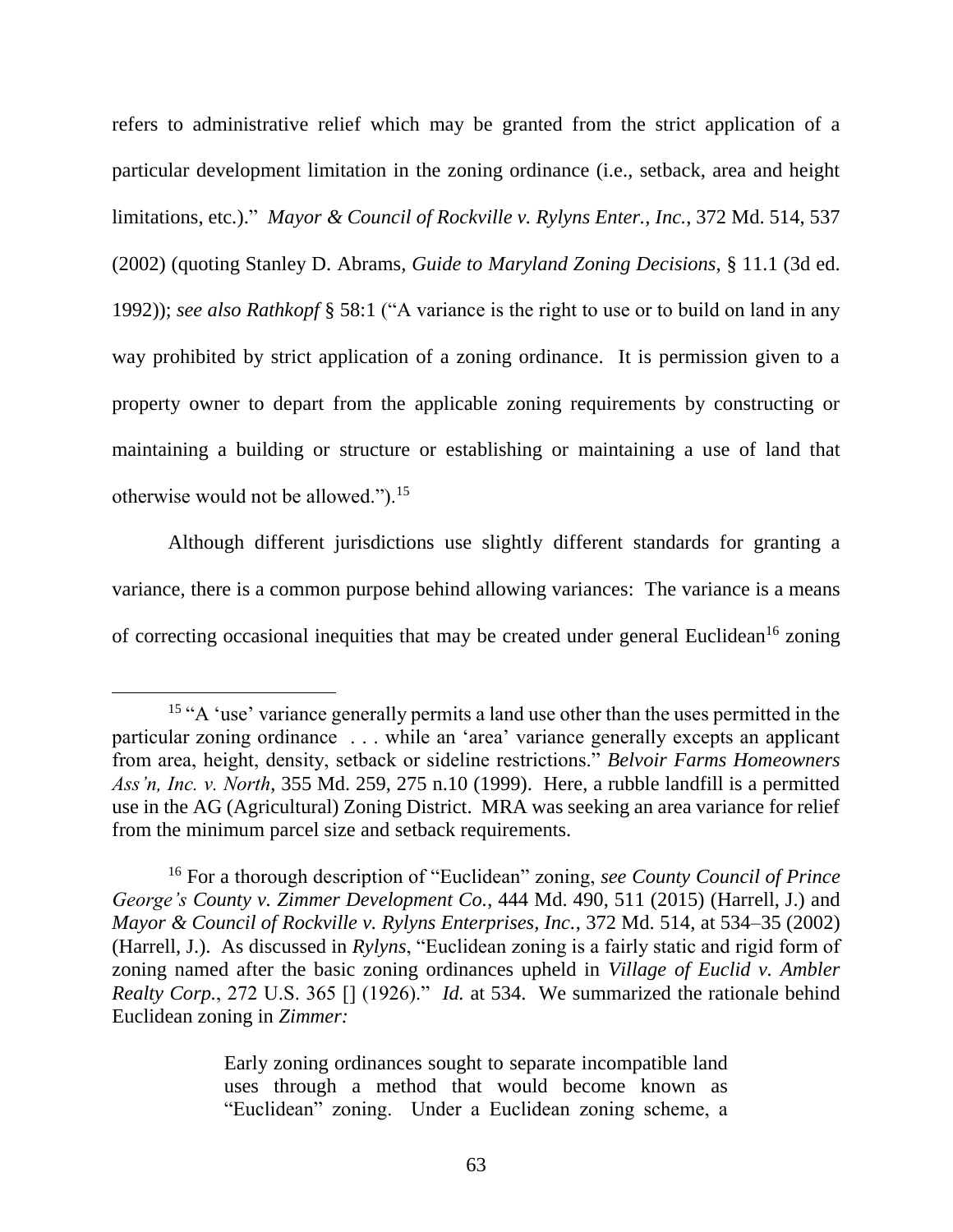ordinances. Specifically, the variance is an administrative zoning tool that can act as a "safety valve" to avoid the application of an otherwise valid zoning regulation in a manner that could create an unconstitutional taking. *See, e.g., Bacon v. Town of Enfield*, 840 A.2d 788, 799 (N.H. 2004) (Nadeau, J., dissenting) (noting that the variance standard "was designed to loosen the strictures which have made it essentially impossible for a [zoning agency] [], honoring the letter of the law . . . to afford the relief appropriate to avoid an unconstitutional application of an otherwise valid regulation") (internal citations omitted); *Mustang Run Wind Project, LLC v. Osage Cty. Bd. of Adjustment*, 387 P.3d 333 (Okla. 2016) ("A zoning variance . . . granted by a local government entity [is a] [] historic procedure[] designed to . . . act as a safety valve when applying a zoning regulation to prevent governmental restrictions from operating in such a manner that the burden on an individual landowner amounts to a taking.") (cleaned up); *Rathkopf* § 58:1 (explaining that the variance "is a kind of 'escape hatch' or 'safety valve' of zoning administration");

 $\overline{a}$ 

444 Md. at 511–13 (cleaned up) (internal citations and paragraph breaks omitted). Special exceptions and variances give Euclidean zoning some flexibility. *Id.* at 513–14.

zoning authority divides geographically an area into use districts. Certain permitted uses are specified by local ordinance and allowed in particular geographic areas . . . and the zoning assigned to them are then recorded on an official zoning map. The number of classifications that are available to be applied within a district has increased exponentially since the early schemes, but Euclidean zoning remains a basic framework for implementation of land use controls at the local level. Euclidean Zoning aimed to provide stability and predictability in land use planning and zoning . . . . A school of thought evolved that the stability and predictability of Euclidean zoning amounted sometimes to undesirable rigidity.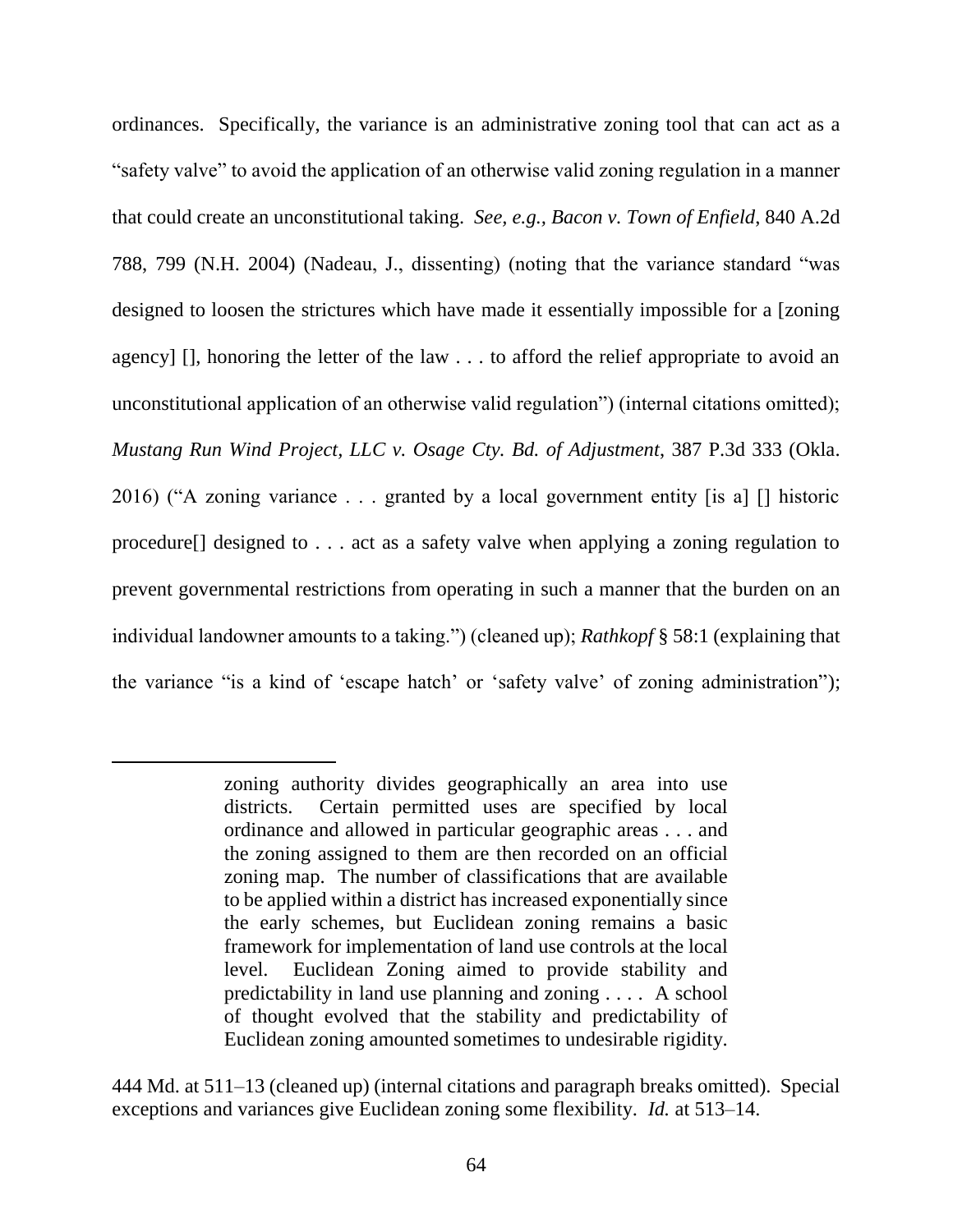Jonathan E. Cohen, Comment, *A Constitutional Safety Valve: The Variance in Zoning and Land-Use Based Environmental Controls*, 22 B.C. Envtl. Aff. L. Rev. 307, 330 (1995) (explaining how the variance was originally conceived as a means to ensure the constitutionality of zoning ordinances adopted under traditional Euclidean zoning by operating as a "comprehensive zoning's constitutional 'safety valve'" where the application of a zoning regulation would impose an undue hardship on a landowner).

Likewise, this Court has held that a variance is an appropriate land use tool that can be applied by an administrative zoning agency to alleviate a constitutional violation arising out of the application of an otherwise valid zoning regulation. In *Holiday Point Marina*, we explained that under our exhaustion jurisprudence relating to assertions of governmental takings arising out of zoning regulations, "[w]e have held that, if a restriction under a zoning ordinance cannot constitutionally or validly be applied, this is a proper ground for the administrative agency to grant an exception or a variance." 349 Md*.* at 199 (collecting cases). $17$ 

In *Belvoir Farms Homeowners Association v. North*, 355 Md. 259 (1999), we explained the difference in Maryland between the "unwarranted hardship" or "unreasonable hardship" variance standard used in local zoning  $codes^{18}$  and the

 $\overline{a}$ 

 $17$  A "special exception" is another land use tool "that adds flexibility to a comprehensive zoning scheme by serving as a 'middle ground' between permitted uses and prohibited uses in a particular zone." *People's Counsel for Balt. Cty. v. Loyola Coll.*, 406 Md. 54, 71 (2008).

<sup>&</sup>lt;sup>18</sup> Different local zoning codes and ordinances adopt similar, but slightly different language when describing the "hardship" prong of the variance standard. In *Belvoir Farms Homeowners Association v. North*, 355 Md. 259, 275 (1999), we considered whether the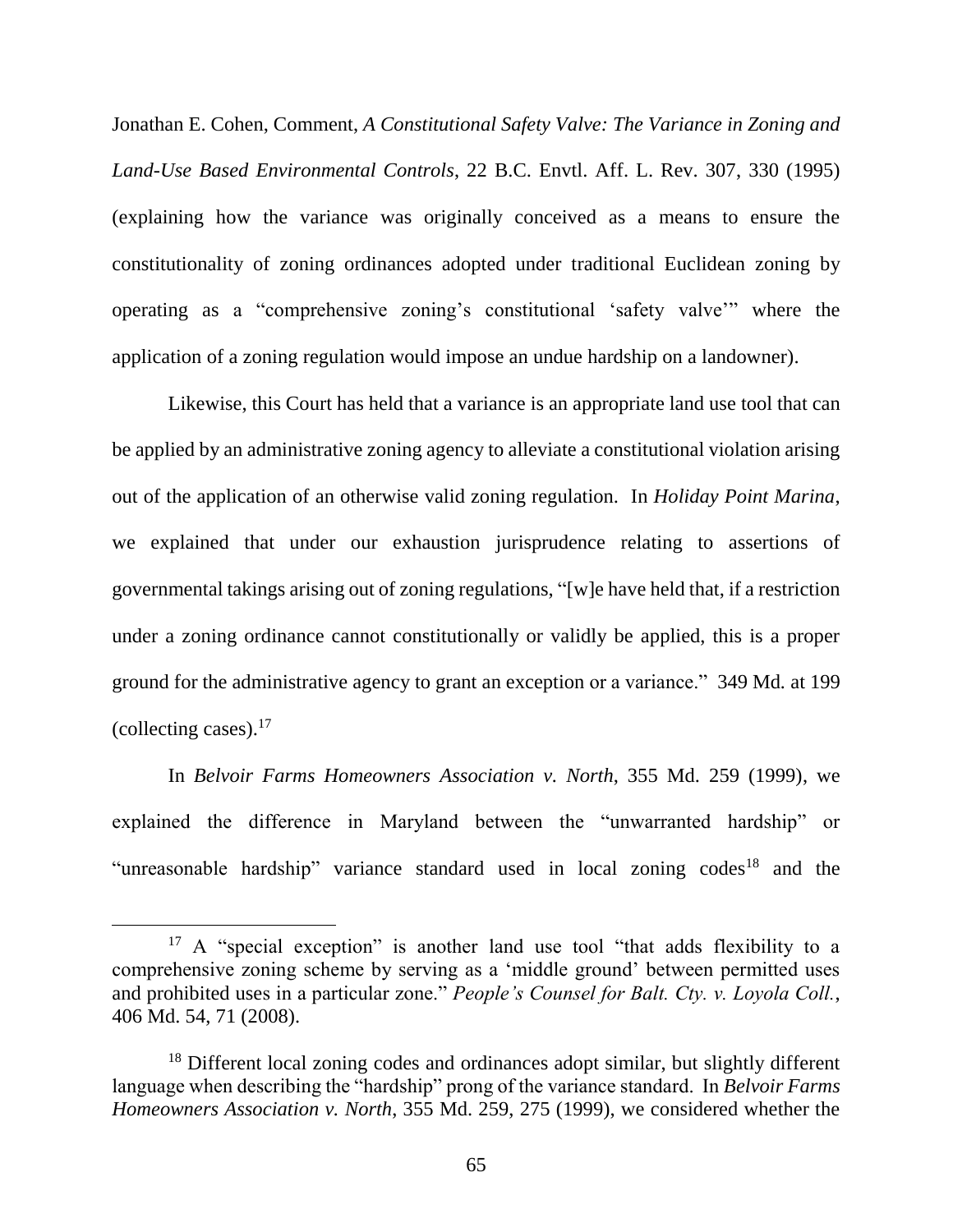unconstitutional takings standard. *Id.* at 275–82. Writing for this Court, Judge Cathell undertook an extensive analysis of the variance tool in administrative zoning proceedings. *Id.* After examining the various judicial interpretations of the "unwarranted" or "unreasonable" hardship standard adopted by other states in the application of their respective variance standards, we explained that "[a]uthorities throughout the country . . . define the unnecessary, unreasonable, unwarranted, or similarly-worded hardship standard to be either the denial of beneficial or reasonable use or the denial of all viable economic use, the unconstitutional taking standard." *Id.* at 281. We stated that *"[i]t is important to note here that the purpose of a variance is to protect the landowner's rights from the unconstitutional application of zoning law.*" *Id.* (emphasis added) (citations omitted). We explained, however, that the fact that "a variance may [] be granted in cases in which [the] application of a particular zoning ordinance would result in an unconstitutional taking of property" does not mean that a variance could not be used to grant relief where the applicable local zoning variance standard required proof of something less than an unconstitutional taking. *Id.* 

We held that the "unwarranted hardship" standard, or similar standard, is less restrictive than the unconstitutional taking standard, and determined that the unwarranted hardship standard, and its similar manifestations, are equivalent to the "denial of reasonable

 $\overline{a}$ 

<sup>&</sup>quot;unwarranted hardship" standard required for a critical area variance was less restrictive than the "unnecessary hardship" or "undue hardship" standard generally applied to "use" variances. We determined that these terms were indistinguishable. *Id.* Similarly, for purposes of our discussion in this case, we find no substantive distinction between the "unwarranted hardship" standard described in *Belvoir Farms*, and the "unreasonable hardship" standard described in the Harford County Code, Chapter 267, § 267-11(A)(2).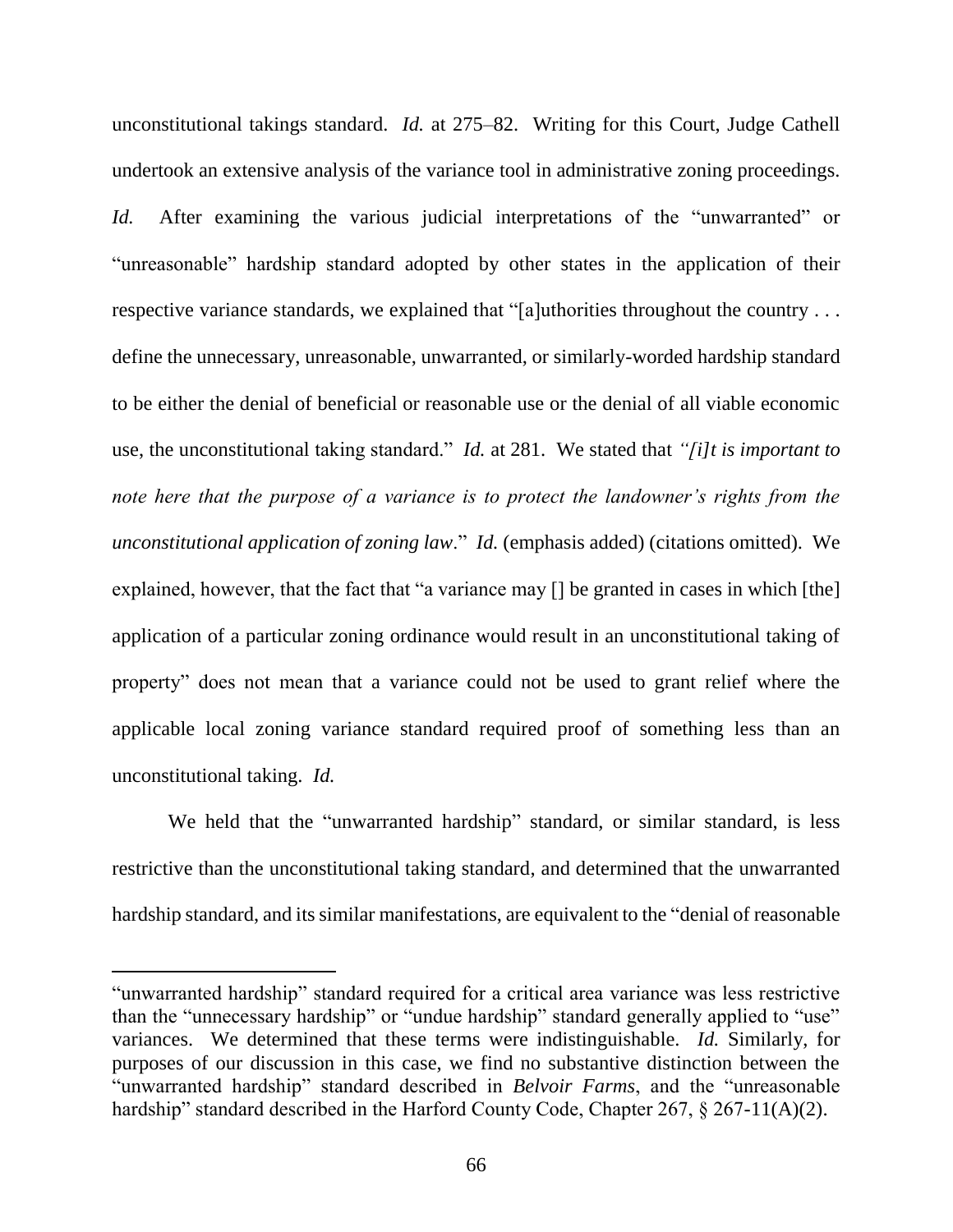and significant use of the property." *Id.* at 282. We also held that "whether a property owner has been denied reasonable and significant use of his property is a question of fact best addressed by the expertise of the Board of Appeals, not the courts." *Id.*

Our holding in *Belvoir Farms* is significant because although we held that the "unwarranted hardship" or similar standard is not as restrictive as the unconstitutional takings standard, we nonetheless reiterated that a variance is a device that may be used to alleviate an unconstitutional taking. 355 Md. at 281. In other words, simply because a board has the authority to grant a variance where the applicant proves *something less* than an unconstitutional taking under an "unwarranted hardship" or "unreasonable hardship" standard, it does not follow that a variance cannot be used to grant relief when the property owner proves a *greater hardship* consisting of an unconstitutional taking of property arising from the application of facially valid zoning regulation. *See, e.g., Holiday Point Marina*, 349 Md. at 199 (collecting cases).

*City of Baltimore v. Borinsky*, 239 Md. 611 (1965), is instructive on the manner in which takings claims are presented to a board of appeals when a property owner asserts that the application of zoning regulations will deny him or her the right to any beneficial use of their property. In *Borinsky*, the property owner filed a special exception seeking to permit the construction of a warehouse on the property. *Id.* at 618. The property had been improved by the property owner's deceased parents by 53 garages, which were rented to neighbors for the storage of automobiles in the 1920s. *Id.* at 617. The property had fallen into disrepair. *Id.* at 618. The property was located in a residential zoning district, but was surrounded by commercial uses, with the exception of row houses along one boundary. *Id.*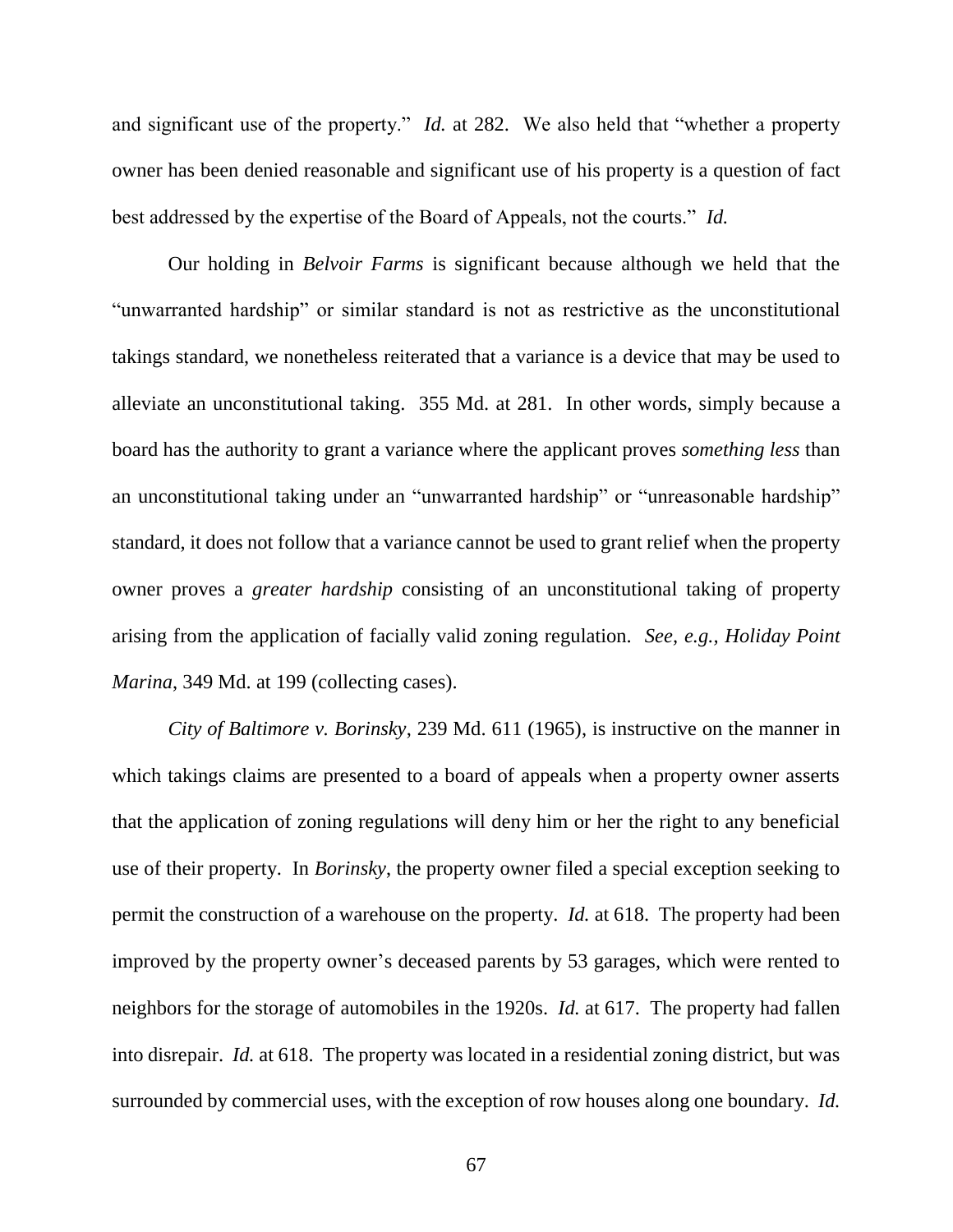As part of its application before the board of appeals, the property owner testified that the property could not be feasibly used for residential purposes. *Id.* at 618–19. The property owner called an architect, who testified that the irregularly shaped lot was not feasible for residential construction. *Id.* at 619. The property owner also presented a developer/real estate expert, who testified that it would be economically unsound to build houses on the lot, which was irregularly shaped, that the surrounding uses had been transformed from residential to commercial uses, and that in his opinion, "it would be 'most difficult' to secure financing for the construction of residential dwellings on the property." *Id.*

The board considered the property owner's takings arguments and denied the requested relief. *Id.* at 620. On appeal, this Court affirmed the board's decision. *Id.* at 627. We noted that "[t]he legal principles whose application determines whether or not the restrictions imposed by the zoning action on the property involved are an unconstitutional taking are well-established." *Id.* at 622. We reiterated the takings standard when the underlying governmental action involves the application of zoning regulations:

> If the owner affirmatively demonstrates that the legislative or administrative determination deprives him of all beneficial use of the property, the action will be held unconstitutional. But the restrictions imposed must be such that the property cannot be used for any reasonable purpose. It is not enough for the property owners to show that the zoning action results in substantial loss or hardship.

## *Id.* (citations omitted).

This Court reviewed the testimony of the property owner's witnesses that, in their opinion, the property could not be used economically or feasibly for residential purposes.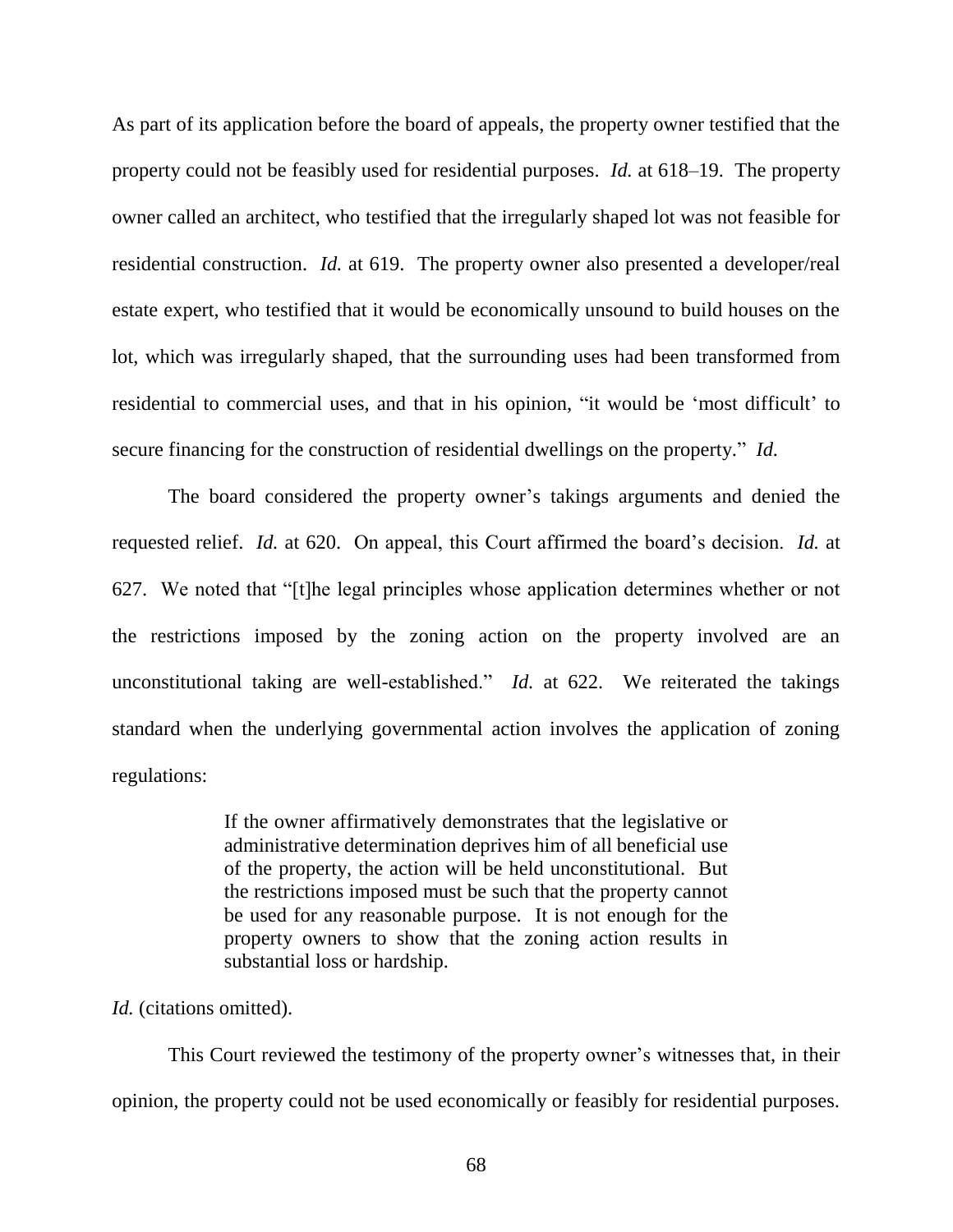*Id.* However, we also recognized that the "facts adduced by the evidence must also be considered." *Id.* at 623. In evaluating the evidence, we observed that some of the garages on the property were being rented for storage of building materials and personal property. *Id.* This Court further noted that although many uses in the surrounding area were commercial, there were residential areas in the immediate proximity of the property. *Id.* We recognized that there were "material gaps" in the experts' testimony and reiterated that the burden is on the property owner to show that the "property cannot be used for any reasonable purpose." *Id.* We also explained that the property owner had not presented any evidence that the property could not be used for other permitted uses under the present zoning, such as an apartment building, church, or synagogue. *Id.* at 623–24.

We distinguished this case from other cases, where we found that the expert testimony presented to the board, did, in fact, support a conclusion that the zoning action constituted a taking. *Id.* at 624 (distinguishing *City of Balt. v. Sapero*, 230 Md. 291 (1962) (upholding a board's determination of a taking where the overwhelming commercialization of the area was undisputed, including an adjacent service station and shopping area across from the lot), and *Frankel v. City of Balt.*, 223 Md. 97, 103 (1960) (upholding the board's determination of a taking where the expert opinion was supported by uncontroverted physical facts)). We explained that "when the expert opinion testimony was not supported by substantial factual evidence, we have held that general claims of economic unfeasibility are not sufficient to prove an unconstitutional taking." *Id.* Based upon our review of the evidence presented by the property owner, we held that "[o]n the record and the authorities, we find that the [landowner] has not sustained the burden of demonstrating that the present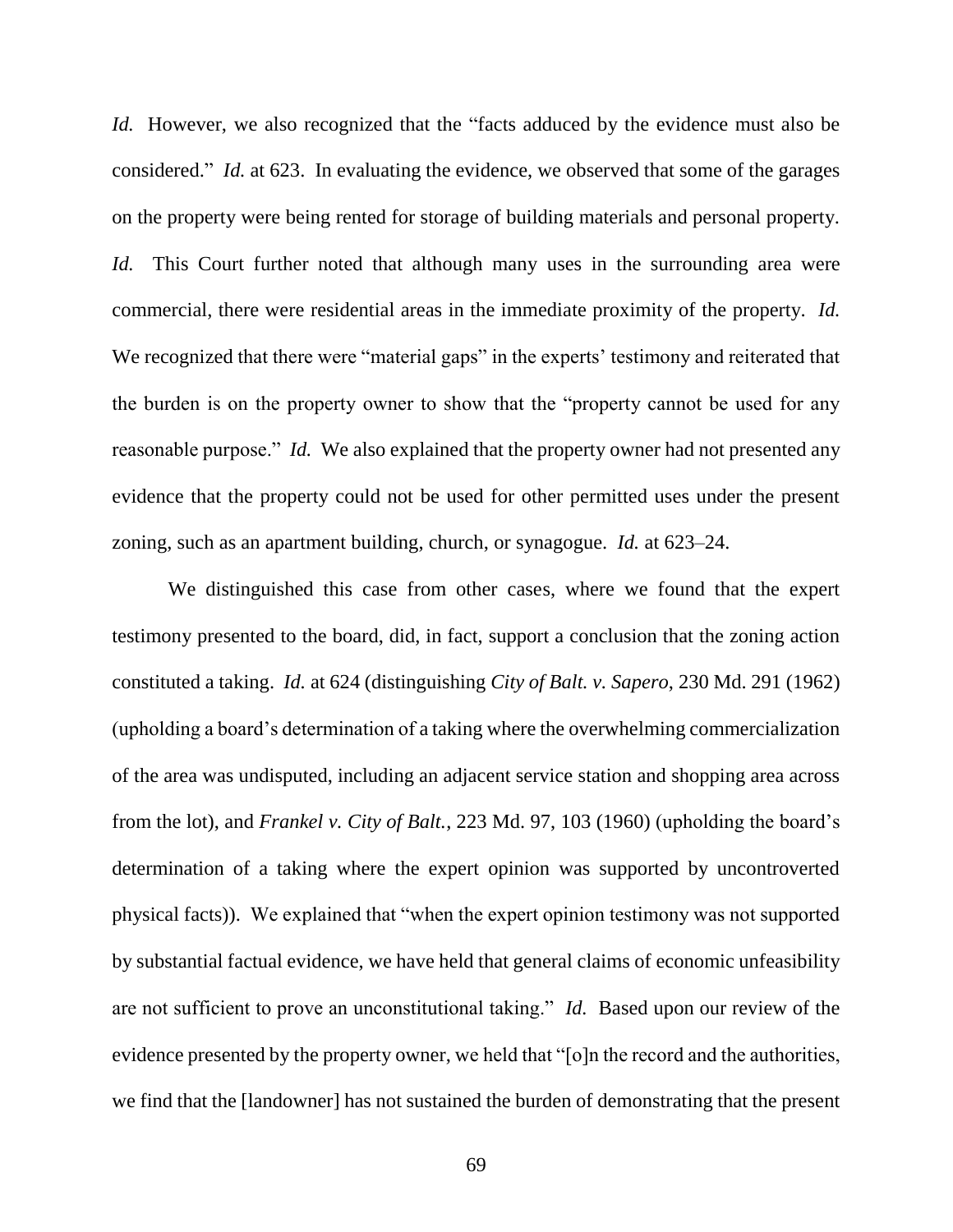zoning of her property and the refusal of the Board to allow an exception constitute an unconstitutional taking." *Id.* at 625.

After considering and denying the property owner's takings claim, the Court proceeded to consider whether the Board erred in denying the requested exception under the standards set forth in the Baltimore City Zoning Ordinance. *Id.* at 625–27. We held that the question of whether to grant or deny the exception was fairly debatable, and that the Board's denial was not arbitrary, unreasonable, or discriminatory. *Id.* at 627. We held that the trial court erred in reversing the Board's action. *Id*.

Where a property owner asserts that the application of a zoning regulation will create a takings claim, *Borinsky* demonstrates how a landowner should present his or her evidence and legal arguments asserting an unconstitutional taking to the board of appeals, in addition to presenting evidence on the variance or special exception standards adopted by the local jurisdiction. As part of the administrative agency proceeding, the landowner is required to submit evidence and testimony to satisfy his or her heavy burden that the application of the zoning regulation and the denial of a variance will deny the landowner all beneficial use of the property. This evidence will necessarily include "substantial factual evidence" that there are no other permitted uses that can be made of the property, instead of "general claims of economic unfeasibility" which we have held "are not sufficient to prove an unconstitutional taking." *Id.* at 624.

MRA claims that "no case has ever held that a landowner must bring its takings claim for just compensation *in* (as opposed to *after*) an administrative proceeding." MRA also argues that requiring MRA to present its takings evidence and arguments to the Board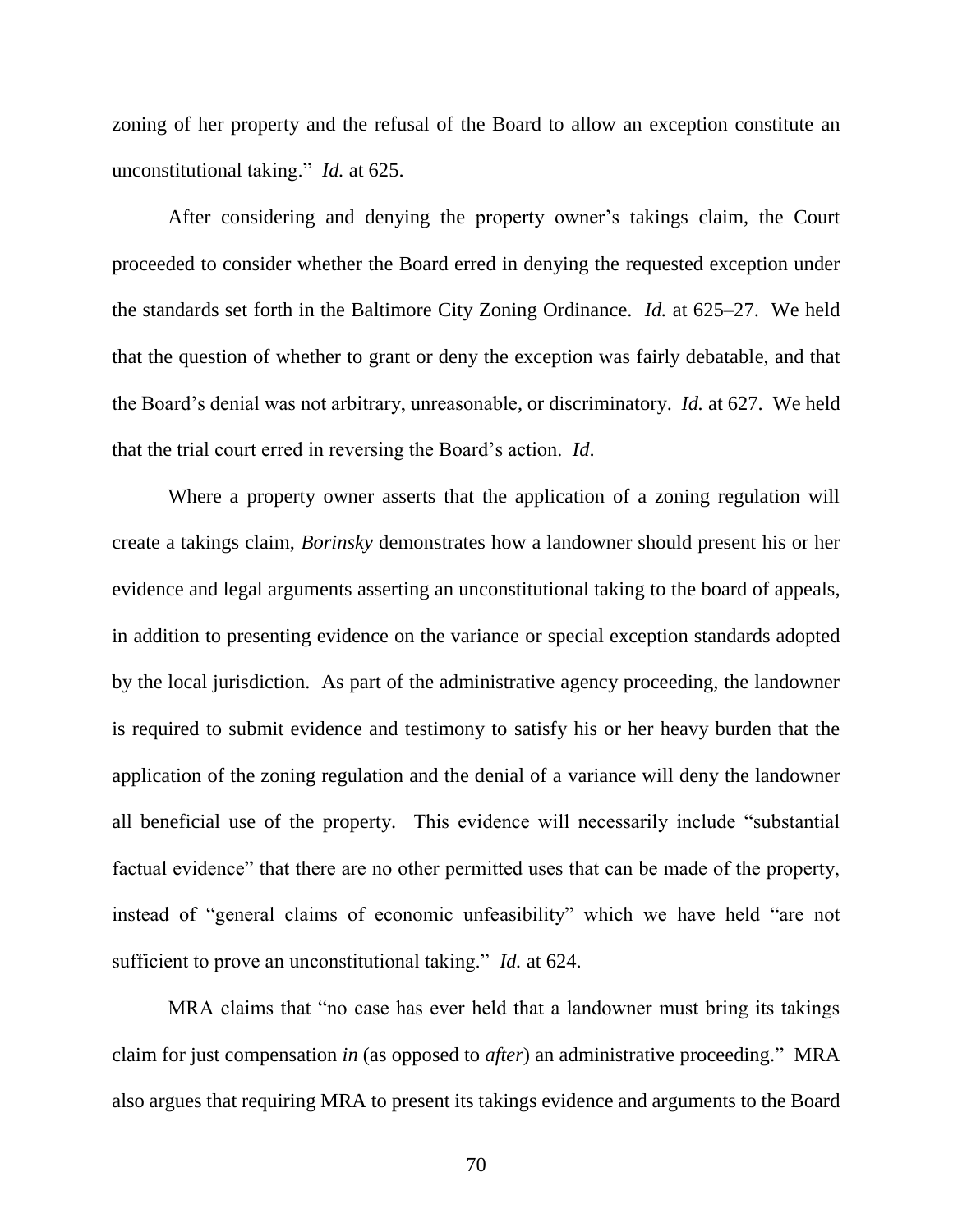of Appeals will interfere with its constitutional right to a jury trial because the Hearing Examiner and Board of Appeals are not empowered to award just compensation. MRA contends that "only a jury may decide a takings claim under Article III, Section 40 of the Maryland Constitution." MRA's argument is inconsistent with our wealth of exhaustion jurisprudence, which conclusively establishes the following.

*First*, all constitutional claims arising out of the application of a zoning regulation must be exhausted at the administrative agency level before a court may consider the claims as part of a petition for judicial review or in a separate proceeding filed under the original jurisdiction of the court. *See, e.g., MRA III*, 382 Md. at 361; *Ray's Used Cars*, 398 Md. at 651 (collecting cases); *MRA II*, 342 Md. at 492; *Holiday Point Marina*, 349 Md. at 199– 200 (collecting cases); *Equitable Life*, 339 Md. at 619; *Hartman*, 264 Md. at 323–25 (collecting cases). Our jurisprudence carves out no exception from this requirement for takings claims. To the contrary, our case law requires that takings claims be raised in the administrative proceeding. *See Blumberg*, 288 Md. at 293 (collecting cases).

*Second,* as part of the administrative proceeding, the administrative agency has original jurisdiction to make the initial determination of whether the application of a zoning regulation to a property, and the denial of a variance to permit the use, will deprive the property owner of all beneficial use of the property. *See, e.g., Gingell*, 249 Md. at 375; *Poe*, 241 Md. at 311; *Borinsky*, 239 Md. at 622–25; *Bowman*, 112 Md. App. at 698. 19

<sup>&</sup>lt;sup>19</sup> In rejecting the County's assertion that MRA had not exhausted its administrative remedies, the Court of Special Appeals relied upon *Suitum v. Tahoe Reg'l Planning Agency*, 520 U.S. 725, 737 (1997). *See Md. Reclamation Assocs.*, 242 Md. App. at 144. The intermediate appellate court concluded that once MRA's variance request was denied,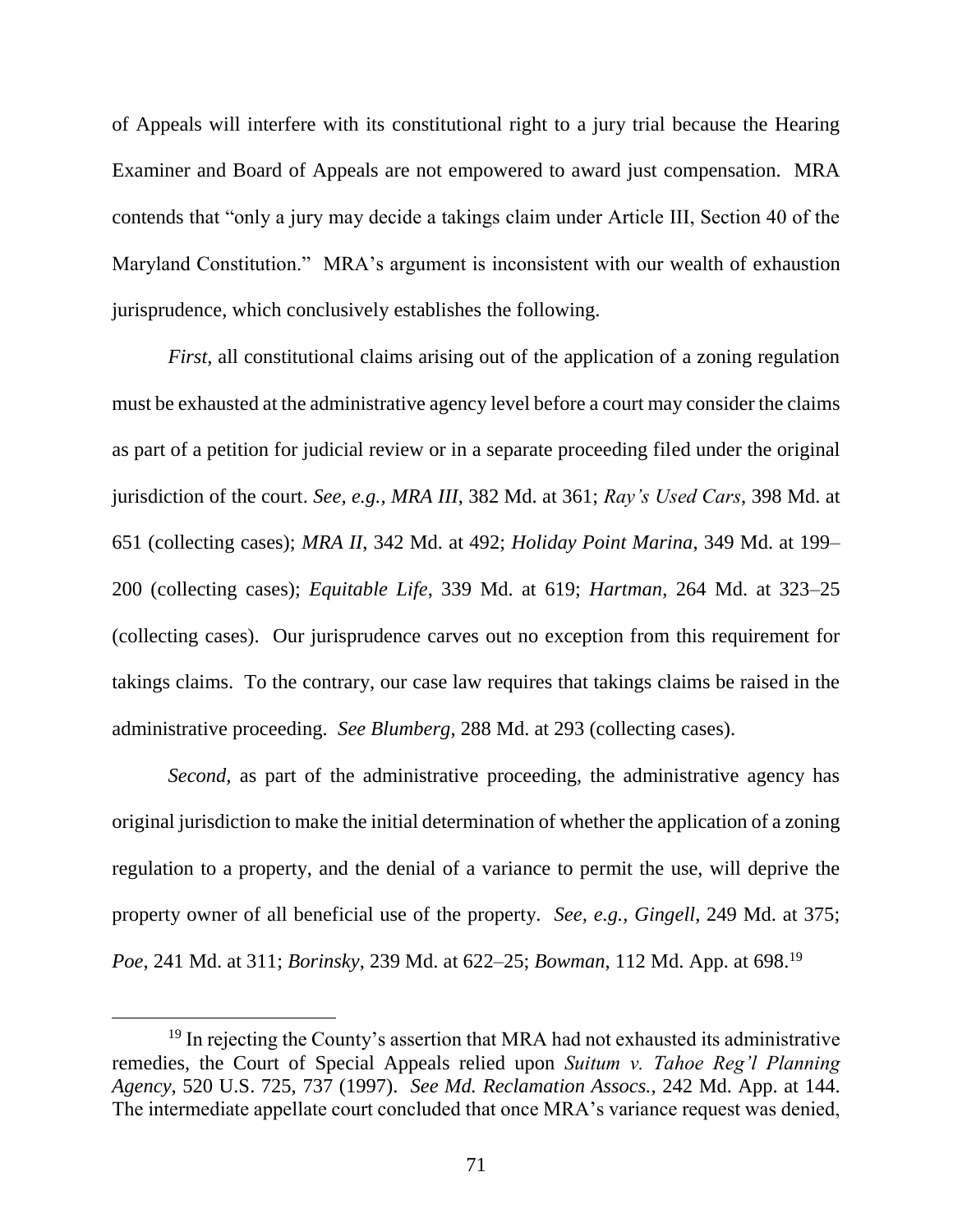*Third*, where a property owner establishes before the administrative agency that the application of a zoning regulation will deprive the property owner of all beneficial use of its property, the administrative agency has the authority to grant relief in the form of a variance. *See Belvoir Farms*, 355 Md. at 281; *Holiday Point Marina*, 349 Md. at 199. If

 MRA's takings claim became "justiciable" and quoted *Suitum* for the proposition that a takings claim is justiciable once "the administrative agency has arrived at a final, definitive position regarding how it will apply the regulations to the particular land in question." *Id.* (quoting *Suitum*, 520 U.S. at 737). The Court of Special Appeals concluded that the County's position was "final [] when the Board denied MRA's requested variances in June 2007." *Id.* at 145. We find *Suitum* to be inapposite to the exhaustion issue presented in this case. In *Suitum*, the "sole question [was][] whether the claim [was] ripe for adjudication." *Id.* at 729. Ripeness and exhaustion of administrative remedies principles often overlap, but they are nonetheless distinct. *See Renaissance Centro Columbia, LLC v. Broida*, 421 Md. 474, 485–86 (2011); *MRA II*, 342 Md. at 502–06 (explaining the practical differences between exhaustion of administrative remedies and ripeness and concluding that a zoning ordinance does not deprive the landowner of any concrete property interests when the ordinance does not decide finally the permitted uses of a particular parcel of land). In *Suitum*, the property owner's takings claim arose from a planning agency's determination that her property was ineligible for development under development regulations, but she was entitled to receive Transferable Development Rights ("TDRs"). *Id.* at 731. The Supreme Court concluded that under *Williamson County Regional Planning Comm'n v. Hamilton Bank of Johnson City*, 473 U.S. 172 (1985), the property owner's takings claim was "final" because there was no question that the regulations applied to the property owner's property, and because the *agency had no discretion* concerning how the regulations would be applied. *Id.* at 739. The Court noted that the regulations in question did "not provide for the variances and exceptions of conventional land use schemes" *Id.* at 730, and that because the planning agency had no discretion as to how the regulations would be applied, the takings claim was final and ripe for adjudication. *Id.* at 739–40. Unlike the facts of *Suitum*, here, the Board had discretionary authority to grant a variance to alleviate a potentially unconstitutional taking. Moreover, under our exhaustion jurisprudence, the Board was required to make the initial determination of whether there were any other beneficial uses that could be make of the Property. *See Poe v. City of Balt.*, 241 Md. 303, 311 (1966). Although MRA sought a variance under the Harford County Code, it did not seek a variance to alleviate a takings claim, nor did it present evidence or argument that the denial of the variance would deprive it of all beneficial use of the Property. These claims were required to be presented to the Board. The Board was not able to consider these issues because MRA withheld these claims from the Board's consideration.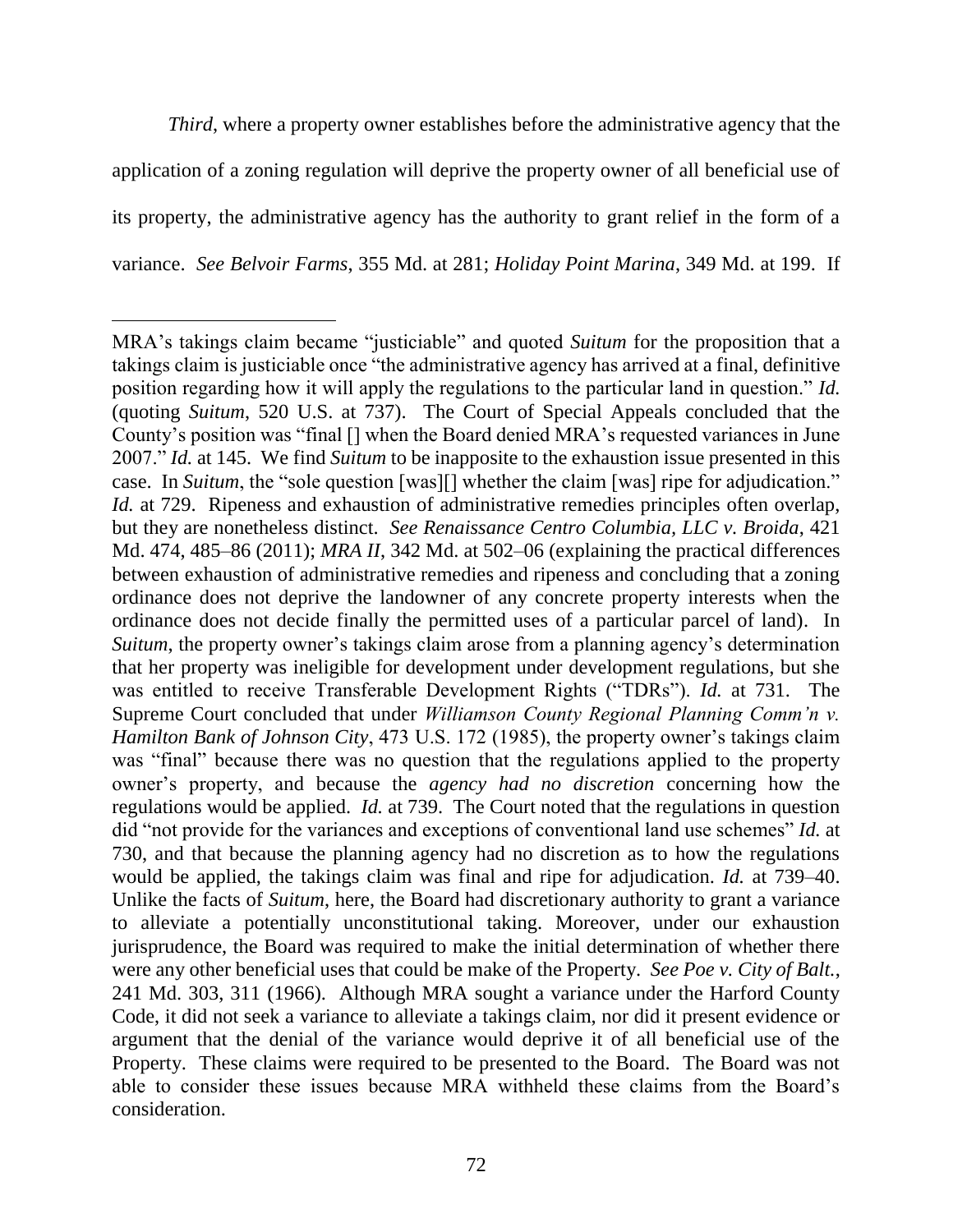the administrative agency grants this relief and permits the use by granting a variance, the property owner no longer has a takings claim and the right to alternative relief in the form of just compensation.

*Fourth*, the fact that an administrative agency does not have the ability to award just compensation if a regulatory taking is established and relief in the form of a variance is not granted, does not negate the requirement that the landowner first address grievances through the Board of Appeals. *See Blumberg*, 288 Md. at 292–93 (explaining that the property owner's requirement to exhaust his administrative remedies was not excused where the Prince George's County Board of Appeals only had the ability to grant partial relief over the alleged county violation and did not have the power to grant relief over the landowner's assertion of error by the Washington Suburban Sanitary Commission); *Bits "N" Bytes Comput. Supplies, Inc. v. Chesapeake & Potomac Tel. Co.*, 97 Md. App. 557, 570 (1993) *overruled on other grounds by Bell Atl. of Md., Inc. v. Intercom Sys. Corp.*, 366 Md. 1, 28 (2001) (holding that the fact that the Public Service Commission was unable to grant money damages "does not necessarily mean that the agency lacks jurisdiction over the matter or that the administrative remedy need not be invoked and exhausted") (internal citations omitted).

Turning to MRA's argument that our above-described exhaustion jurisprudence is inconsistent with MRA's constitutional rights, MRA's contention overstates the scope of its right to a jury trial. Article III, § 40 of the Maryland Constitution (often referred to as the "Just Compensation Clause") provides that "[t]he General Assembly shall enact no Law authorizing private property to be taken for public use, without just compensation, as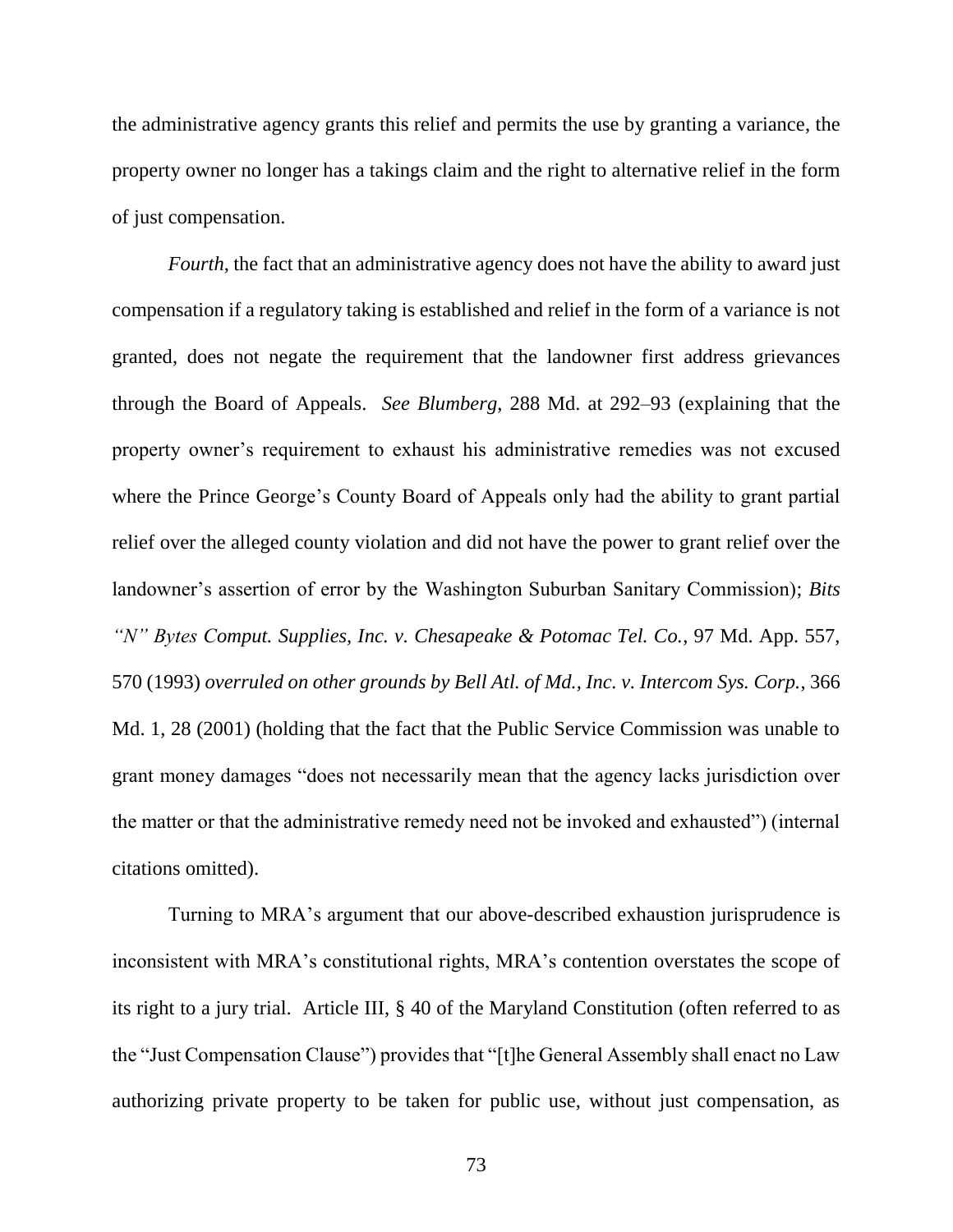agreed upon by the parties, or awarded by a Jury, being first paid or tendered to the party entitled to such compensation." The constitutional right to a jury under the Just Compensation Clause consists of a *right to a jury determination of just compensation*, nothing more.

In *The Maryland State Constitution*, Judge Dan Friedman explains that in the context of a physical takings case arising under the Maryland Constitution, Article III, § 40, as well as takings claims arising under the Fifth Amendment of the United States Constitution, there are "four principal questions: (1) is there a 'taking'?; (2) is it 'property'?; (3) is the taking for 'public use'?; and (4) is 'just compensation paid'?" Dan Friedman, *The Maryland State Constitution*, at 181 (Oxford University Press 2011) (quoting Erwin Chemerinsky, *Constitutional Principles and Policies*, 504–05 (1997) (describing federal law)). Judge Friedman notes that "[u]nlike the first three issues, *which are decided by the court*, just compensation is a jury issue." *Id.* (emphasis added) (citing *J.L. Mathews, Inc. v. Md.-Nat'l Capital Park & Planning Comm'n*, 368 Md. 71, 88 (2002) ("In a condemnation case, a jury is responsible for determining the amount of just compensation due to the property owner, while issues relating to other possible elements, such as the right to condemn, public purpose, or necessity, are exclusively for the judge.")).

Just as the only issue presented to a jury in a condemnation or physical takings case is the issue of just compensation *after* a judicial determination that a taking has occurred, the same principles control here. Applying our decades of exhaustion jurisprudence involving assertions of unconstitutional takings in the context of the application of zoning regulations, MRA had a constitutional right to a determination of *just compensation* by a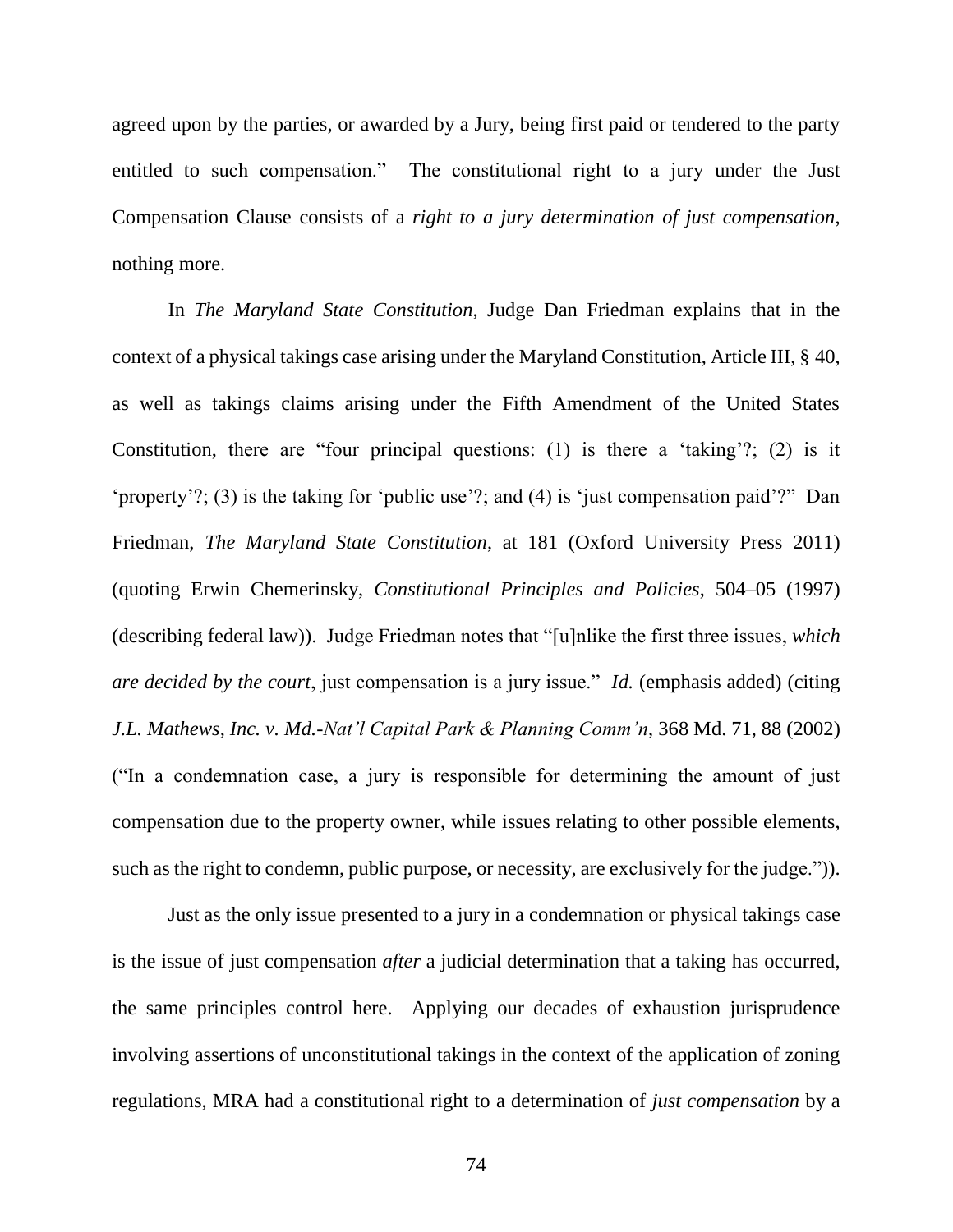jury under the Just Compensation Clause, Article III, § 40, *only after* MRA raised all its constitutional challenges to the application of a zoning regulation within the Board of Appeals proceeding, including the assertion that the denial of a variance will deny MRA of all beneficial use of its Property. In the context of a claim asserting an unconstitutional taking of property arising from the application of a zoning regulation, a court is only permitted to consider the claim after the zoning agency makes an initial factual determination of whether the property owner has been denied all beneficial use of its property. 20

Finally, MRA argues that if the above sequence is followed, and MRA is required to submit its constitutional takings claim to the Board of Appeals as part of its exhaustion of administrative remedies, a takings claim arising from the application of a zoning regulation would never get to a jury. To be sure, such cases will be rare, given: (1) the very steep burden a landowner bears to demonstrate that application of a zoning regulation and associated denial of a variance to permit a particular use of a property will deny the

 $\overline{a}$ 

 $20$  In its brief and at oral argument, MRA advanced a "procedural chaos" theory, asserting that if a court finally adjudicated all of MRA's claims as part of a judicial review proceeding, it could result in an unfair application of *res judicata* with respect to any separate takings claim filed under the court's original jurisdiction. MRA's theory is premised on its incorrect assumption that it has a right to a jury determination of the factual question of whether a government taking has occurred. As set forth *supra*, in zoning regulations cases, the Board has original jurisdiction to make the initial factual determination of whether an unconstitutional taking has been established. Such a factual determination is not within the province of a jury. Accordingly, a circuit court's simultaneous consideration of a petition for judicial review and a takings claim will not lead to the improper application of *res judicata*, or otherwise interfere with a property owner's right to a jury determination of just compensation *after* a judicial determination of whether the property owner established a compensable taking before the Board of Appeals. *See City of Balt. v. Borinsky*, 239 Md. 611, 622 (1965).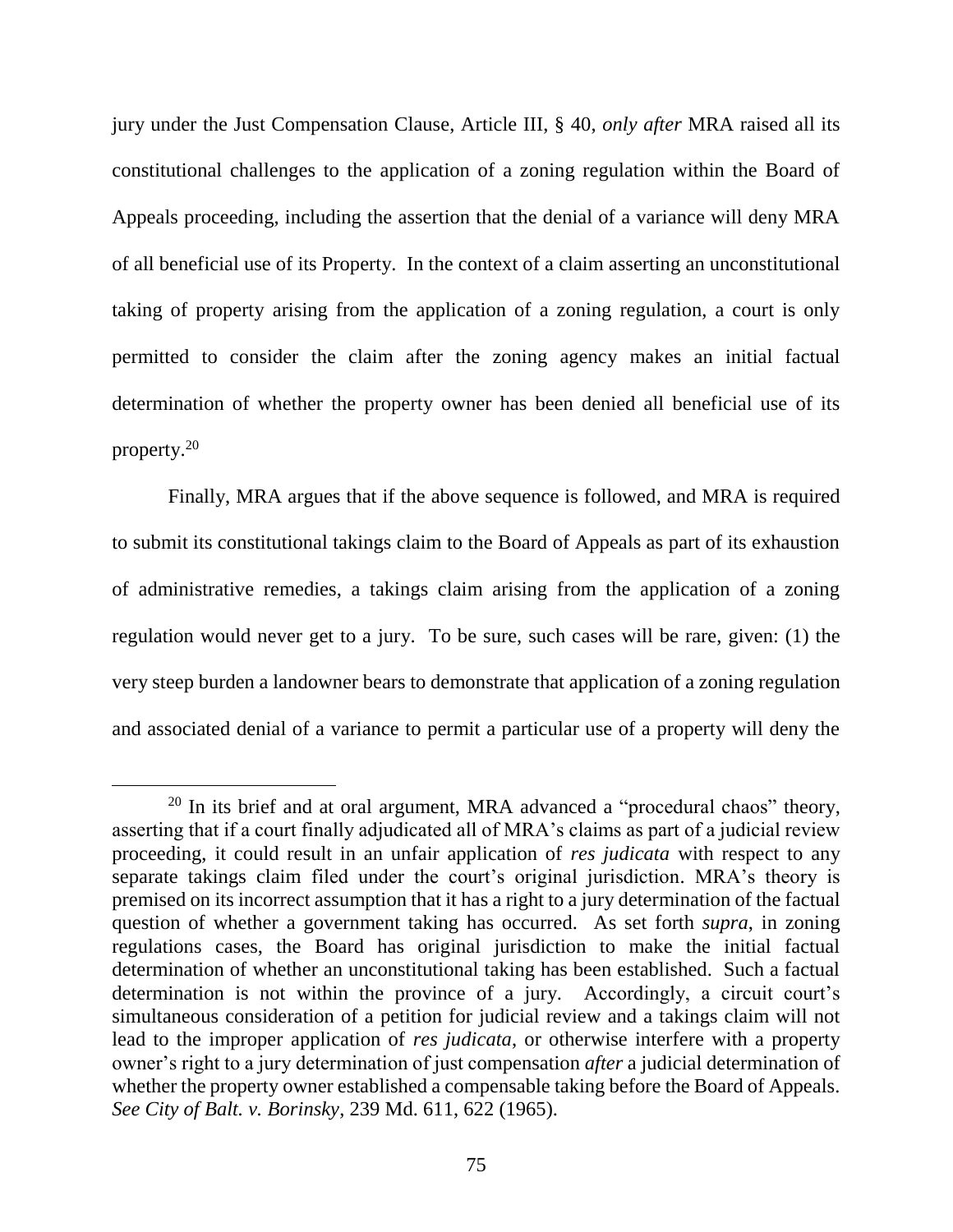landowner of all beneficial use of a property; and (2) the administrative agency's ability to grant relief in the form of a variance if an unconstitutional taking is established. However, as demonstrated below, it is possible.

## *The Application of the Exhaustion Doctrine to Constitutional Claims Arising from the Application of a Zoning Regulation —A Road Map*

We demonstrate below the procedural path that MRA should have followed under our exhaustion jurisprudence, including our holdings in *MRA II* and *MRA III*, to highlight the correct means for challenging the application of Bill 91-10, against the complicated procedural morass created by MRA in its 30 years of litigation.

After Harford County adopted Bill 91-10, in 1991, MRA should have presented all its evidence and legal arguments to the Board of Appeals. In either parallel or successive proceedings before the Board, MRA could have: (1) appealed the Zoning Administrator's determination that Bill 91-10 applied to its property; and (2) applied for a variance, seeking relief from the provisions of Bill  $91-10$ <sup>21</sup> As part of either one parallel or two successive

 $\overline{a}$ 

<sup>21</sup> This is precisely the format that Judge Harrell outlined in *MRA III*, when the Court rejected MRA's argument that exhaustion principles should permit a "two-step process" by which MRA "may pursue in turn judicial review of each discrete adverse decision." 382 Md. at 363. MRA argued that it should be permitted to have judicial review of the Zoning Administrator's decision, and, if it was adversely decided against MRA, then seek a variance. *Id.* We rejected this "inefficient and piecemeal approach." *Id.* We explained that the right to seek a zoning interpretation and zoning certificate from the Zoning Administrator, and, if denied, the right to seek a variance "are *two parallel or successive remedies* to be exhausted, not optional selections on an a la carte menu of administrative remedies from which MRA may select as it pleases. Once both administrative remedies are pursued to completion, MRA, if still feeling itself aggrieved, may pursue judicial review of the County agencies' adverse actions." *Id.* at 363–64 (emphasis added) (internal citations omitted).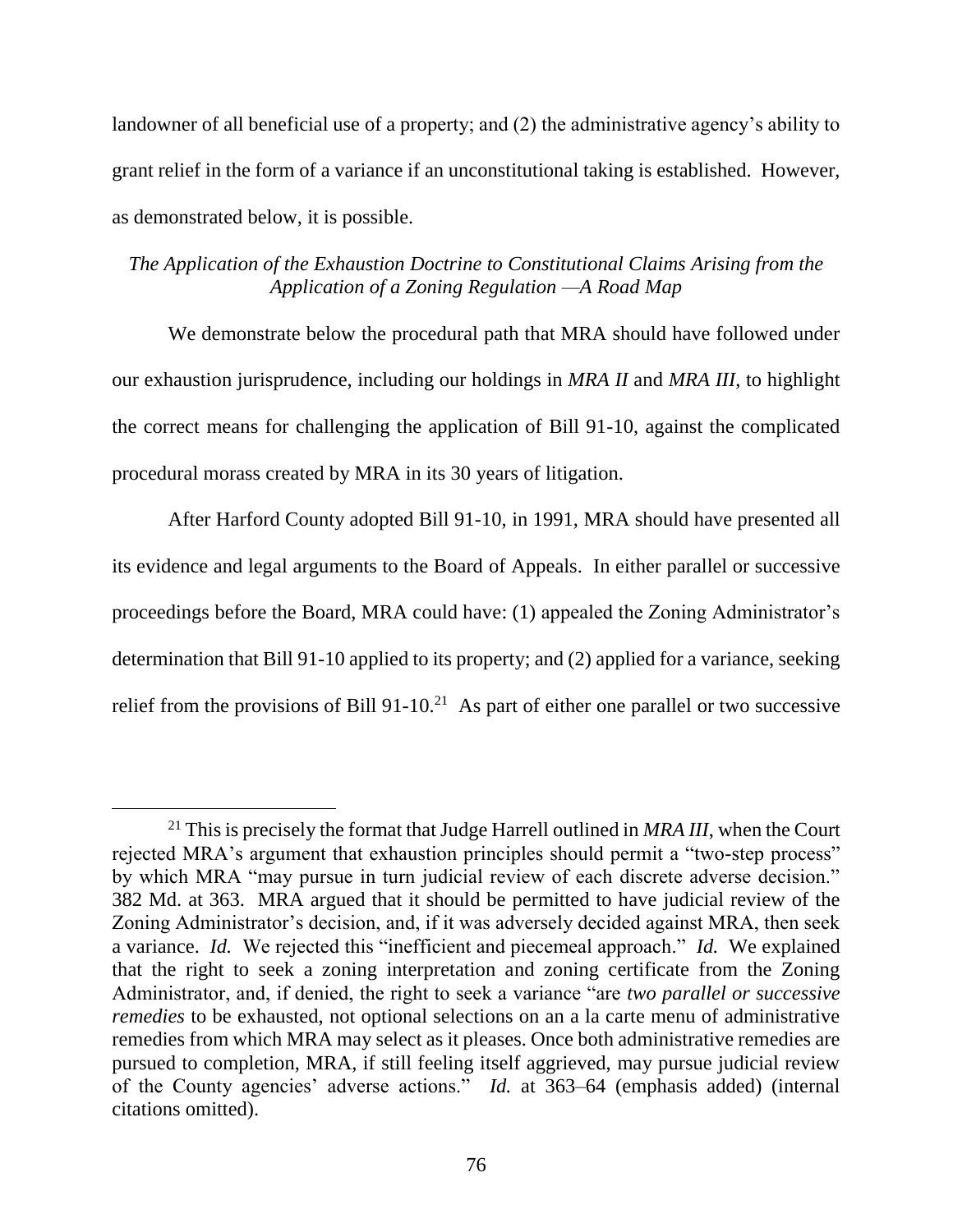proceedings before the Board, MRA could have raised *all* (instead of some of) its constitutional arguments before the Board of Appeals.

Once the Board denied MRA's claims and upheld the Zoning Administrator's determination, MRA should have then pursued its variance application, presenting evidence and arguments not only on the variance standards set forth in the Harford County Code, but also presenting its evidence and legal arguments on its constitutional takings claim—that the denial of a variance would deprive MRA of all beneficial use of its Property.

The Board of Appeals was the administrative agency charged with making the initial factual determination of whether there were other beneficial uses that could be made of MRA's Property under the Harford County Code, and whether the denial of the variances, would, in fact, create a condition under which there was no other beneficial use that could have been made of the Property under the zoning regulations. Utilizing its zoning expertise, the Hearing Examiner and Board would have been able to consider all of the evidence in the context of the applicable zoning regulations, and make findings of fact regarding what, if any, reasonable and beneficial uses could have been made of the Property other than a rubble landfill.

Had MRA presented substantial evidence to the Board that a variance was required because a rubble landfill was the only beneficial use that could be made of its Property under the Harford County Code, and the Board agreed, the Board had the authority to grant relief from a potential unconstitutional taking by granting a variance to enable the Property to be used as a rubble landfill. In granting such relief, the Board also had the authority to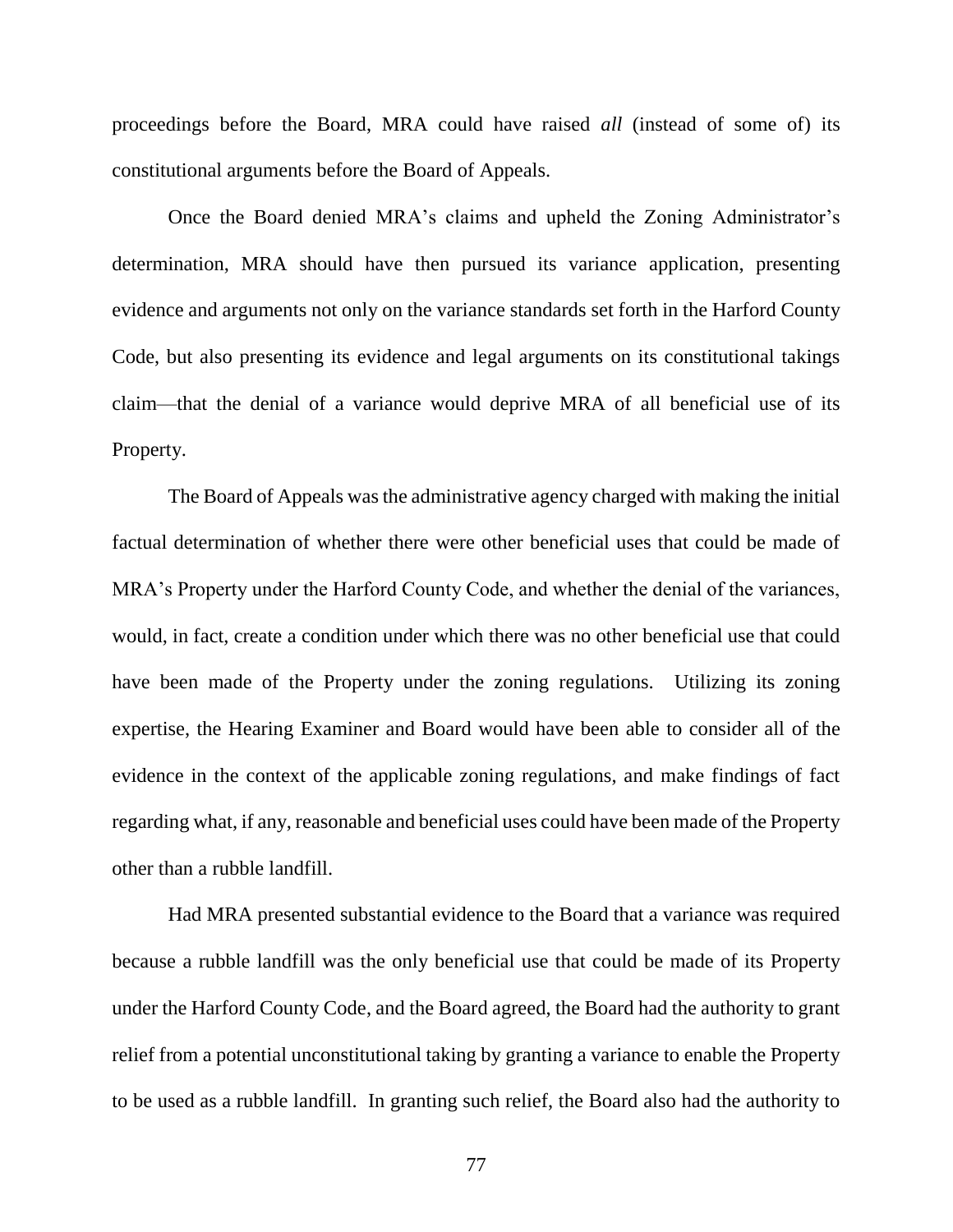establish any reasonable restrictions or conditions in connection with the use to mitigate any adverse impacts on surrounding properties. If the variance was granted on that basis, MRA would have been entitled to operate a rubble landfill, and it would not have been necessary for MRA to seek further judicial review.

If, on the other hand, the Board had made factual findings based upon substantial evidence that there were other beneficial and reasonable uses that could be made of the Property, and consequently, no taking had occurred, MRA would have had the right to appeal this determination to the circuit court, and ultimately, the appellate courts. *See Poe*, 241 Md. at 311. The court could then determine whether the Board's factual determinations were supported by substantial evidence, and whether the Board applied the correct legal standards, with the benefit of a fully developed record of the evidentiary hearing. *Id.*

If the court determined that there was substantial factual evidence of other beneficial uses that could be made of the Property under the Harford County Zoning Code, MRA would not have established a taking, and would not have been entitled to a determination by a jury on the issue of just compensation.

If, however, the court determined that MRA had satisfied its burden of demonstrating that there were no other beneficial uses that could be made of its Property under the Harford County Zoning Code, and that the application of Bill 91-10 would create a taking of MRA's Property, the court could reverse and remand the case to the Board with instructions that the Board consider granting a variance to allow the use. *See Belvoir Farms*, 355 Md. at 271–72 (explaining that "[o]rdinarily, courts cannot either grant or deny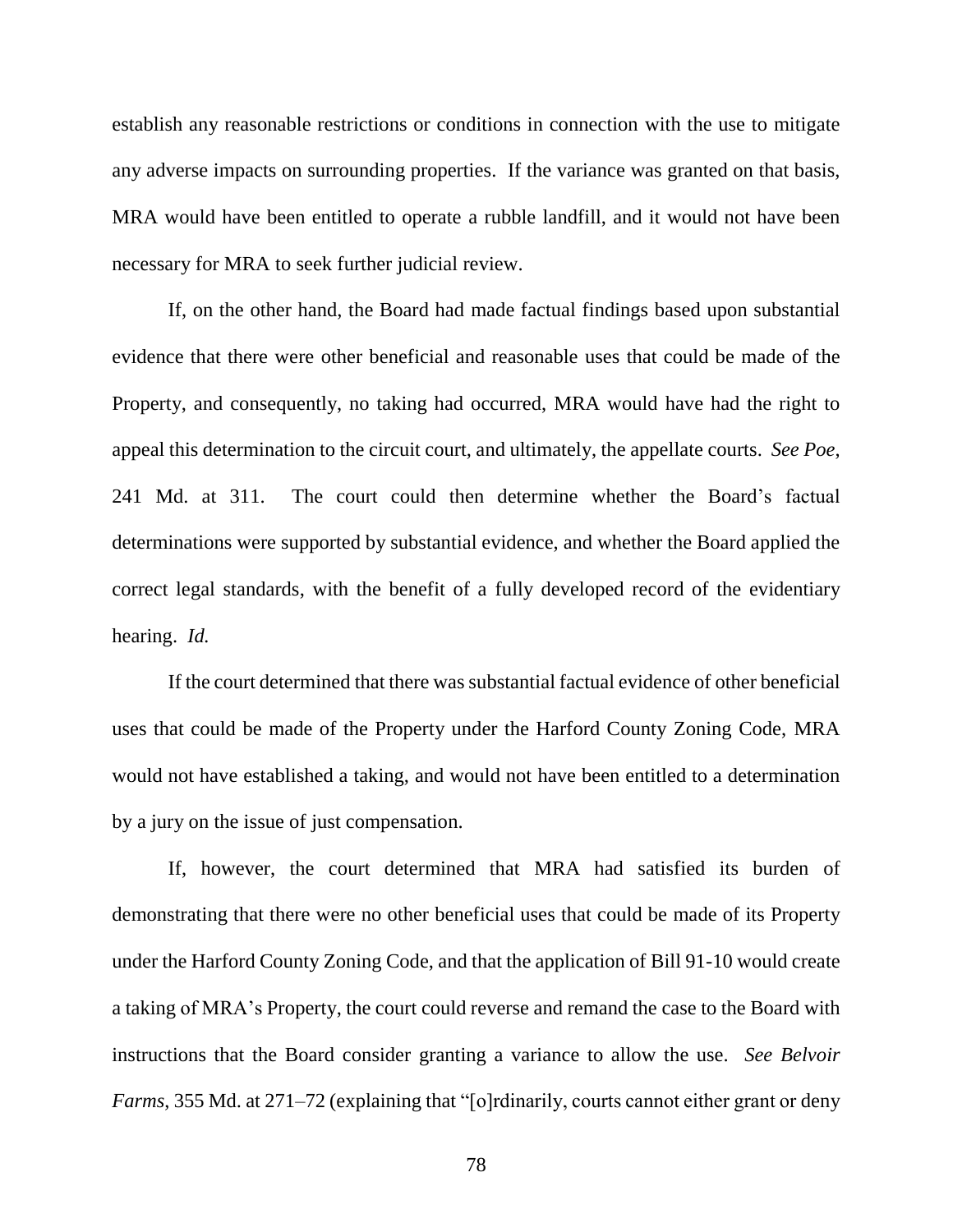variances[,]" and in circumstances where the court would have the power to overrule the denial of a variance, "it would have to remand the matter to the agency for further consideration using the proper standard").

If the court remanded the case to the Board for consideration of the application of a variance after a judicial determination that MRA had established a taking, the variance could be granted. Utilizing its zoning expertise, the Board would have the ability to establish reasonable conditions to limit any adverse effects that the operation would have on adjacent or nearby properties. If the Board granted the variance relief to permit the Property's use as a rubble landfill, MRA would no longer have a takings claim for just compensation arising under Article III, § 40 of the Maryland Constitution.

*If, however*, the Board determined that the site is simply not suitable for a rubble landfill, and declined to grant the variance, MRA would then have the right to proceed with a jury determination of just compensation of its Property under the Just Compensation Clause, Article III, § 40 of the Maryland Constitution. In other words, simply because the Board has the authority to alleviate what would otherwise be an unconstitutional taking by granting a variance, it is not required to grant it.

Indeed, there may be instances in which, when faced with a takings claim, a local jurisdiction reasonably determines that a particular land use creates such a conflict with adjacent uses or other legitimate land planning objectives, that it does not want to permit a land use through the application of a variance at that particular location. In such an instance—where a taking is established by the application of a zoning regulation (*i.e.* a factual determination is made that there is no other beneficial use that can be made of the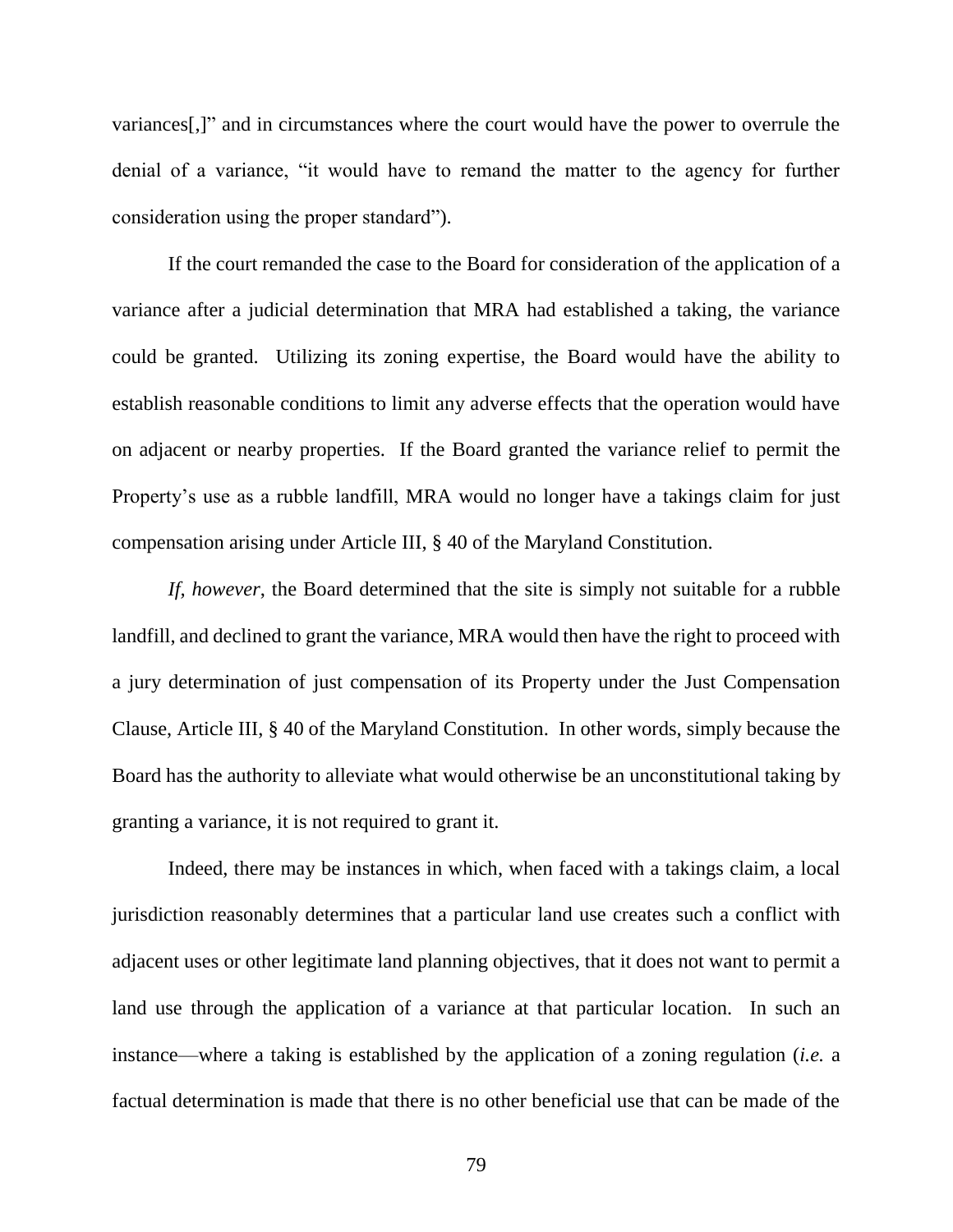property)—and the administrative agency declines to grant a variance for reasons such as competing land use conflicts, a governmental taking will have been established. The matter of just compensation can then be submitted to a jury under Article III, § 40 of the Maryland Constitution.<sup>22</sup>

## **III. CONCLUSION**

We hold that MRA failed to exhaust its administrative remedies by withholding its takings claim from consideration by the Board of Appeals when it applied for a variance from the strict application of Bill 91-10 to its Property. Under our exhaustion jurisprudence, all constitutional claims arising from the application of a zoning regulation to a property must be presented as part of the administrative agency proceeding. There is no exception to this requirement for takings claims. Under our established case law applicable to takings claims arising from the application of zoning regulation, the initial factual determination of whether there are additional beneficial uses that can be made under a zoning ordinance is made by the zoning administrative agency—the Board of Appeals in this case. The Board has the authority to grant relief in the form of a variance where the property owner can establish an unconstitutional taking arising from the application of the zoning regulation. It was error for MRA to circumvent the Board of Appeals' original

 $\overline{a}$ 

 $22$  Although we do not reach the statute of limitations question given our holding that MRA failed to exhaust its administrative remedies, we agree with the Court of Special Appeals' well-reasoned analysis on that issue. Specifically, we agree with the Court of Special Appeals that our holding in *Arroyo v. Board of Education of Howard County,* 381 Md. 646 (2004) controls. Had MRA presented its takings claim within the variance proceeding, under *Arroyo*, the three-year statute of limitations would have commenced from the date that the Board of Appeals issued its final decision denying MRA's variance in June 2007.